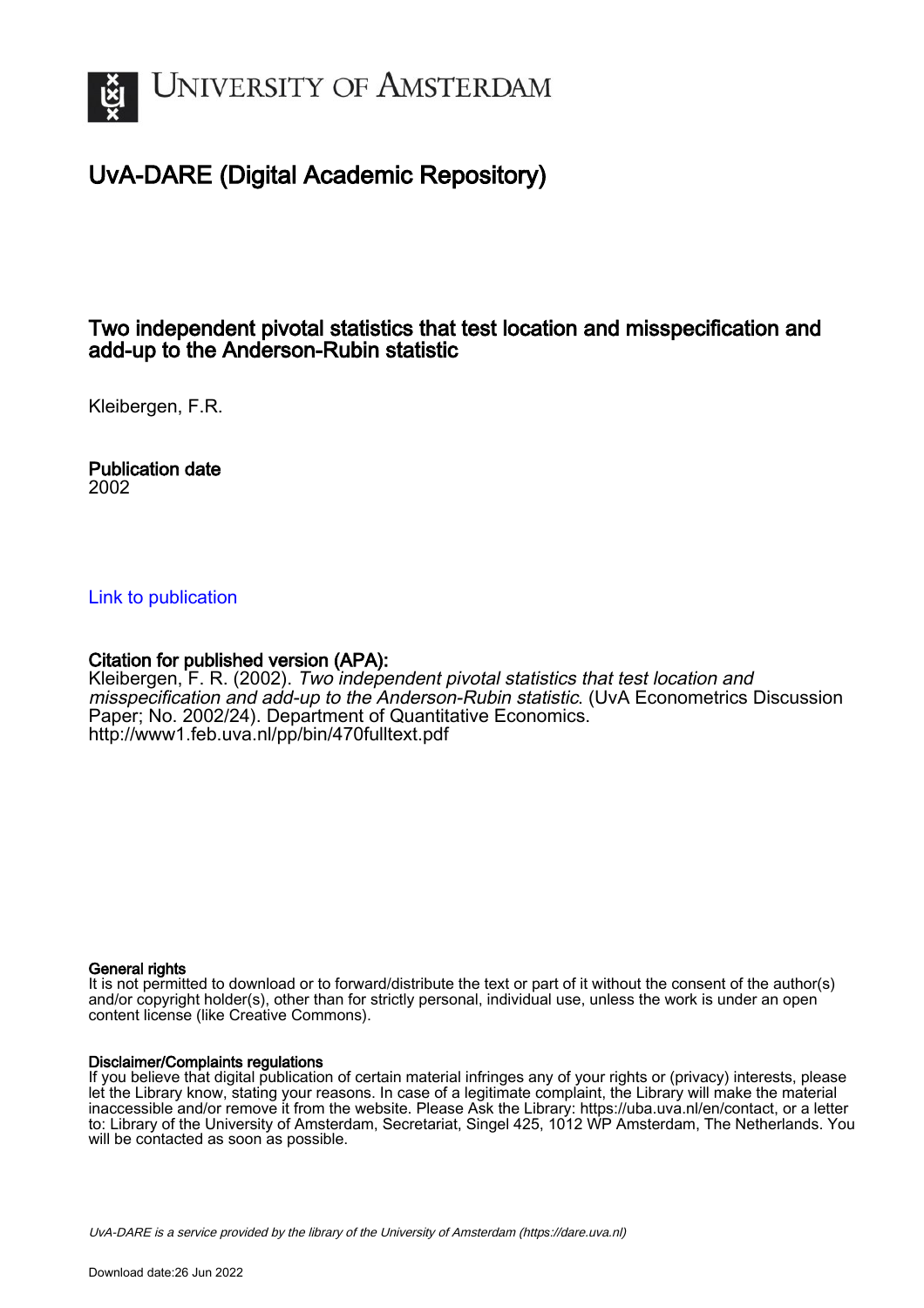

Discussion Paper: 2002/24

# Two independent pivotal statistics that test location and misspecification and add-up to the Anderson-Rubin statistic

Frank R. Kleibergen

**www.fee.uva.nl/ke/UvA-Econometrics** 

Department of Quantitative Economics Faculty of Economics and Econometrics Universiteit van Amsterdam Roetersstraat 11 1018 WB AMSTERDAM The Netherlands



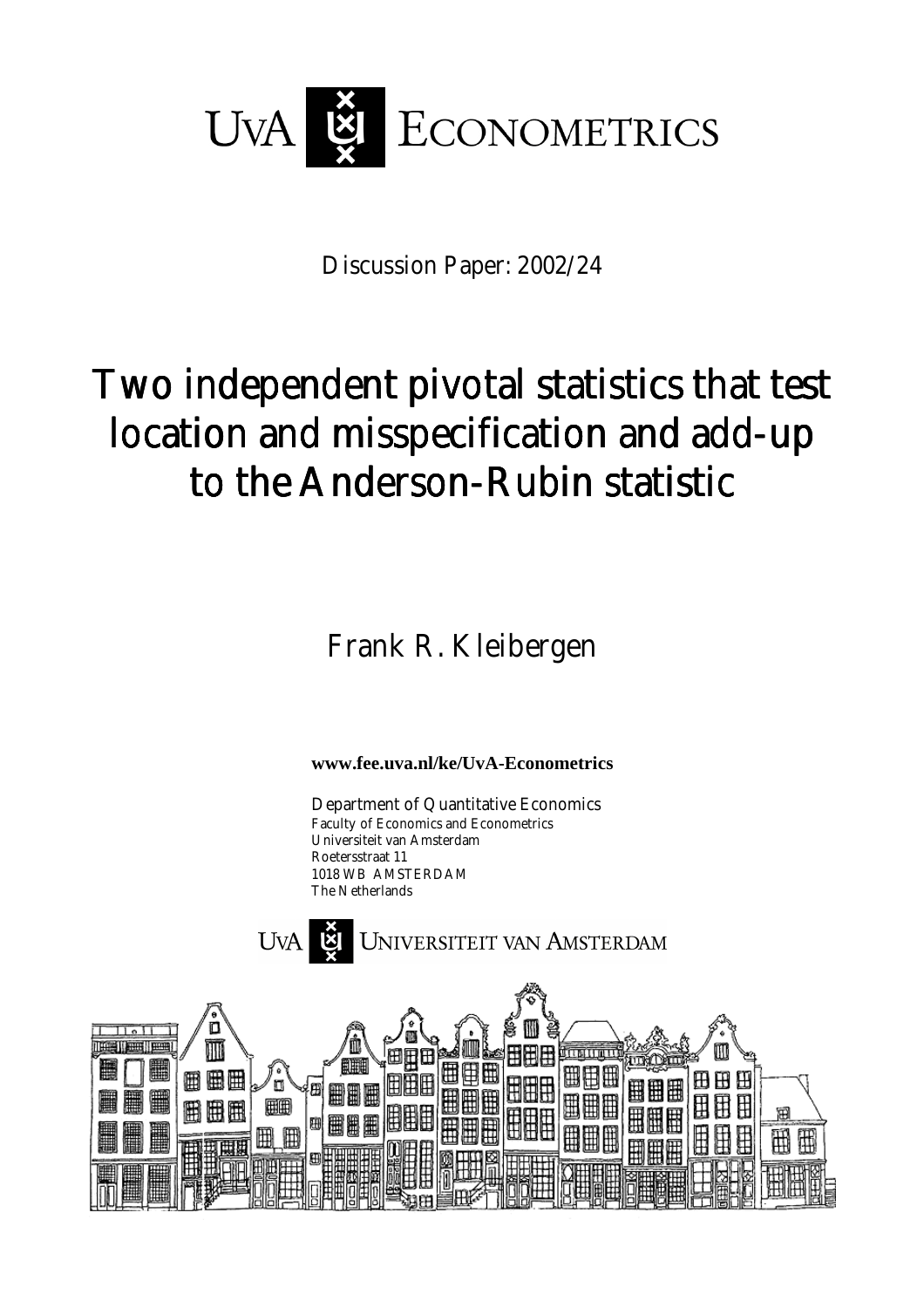# Two independent pivotal statistics that test location and misspecification and add-up to the Anderson-Rubin statistic<sup>\*</sup>

Frank Kleibergen<sup>†</sup>

December 19, 2002

### **A** bstract

We extend the novel pivotal statistics for testing the parameters in the instrumental variables regression model. We show that these statistics result from a decomposition of the Anderson-Rubin statistic into two independent pivotal statistics. The first statistic is a score statistic that tests location and the second statistic tests misspecification. We obtain the conditional distribution of the likelihood ratio statistic that tests location in case of multiple parameters of interest. This conditional distribution is a weighted average of the distributions of the location and misspecification statistics. The weights depend on a statistic that tests the rank of a matrix. We construct a quasi likelihood ratio statistic that bounds the likelihood ratio statistic and that can be used in case of a non-Kronecker covariance matrix. When there is a single parameter of interest, the quasi likelihood ratio statistic is identical to the likelihood ratio statistic. Alongside we provide expressions for idenfication statistics that result when we evaluate the limit behavior of the different statistics when the value of the parameter of interest converges to infinity. All exact distribution results straightforwardly extend to limiting distributions, that do not depend on nuisance parameters, under mild conditions.

Key words: Identification statistics, rank tests, power and size properties, confidence sets, conditioning.

JEL codes:  $C12$ ,  $C13$ ,  $C30$ 

<sup>\*</sup>The research documented in this article has been funded by the NWO Vernieuwing simpuls research grant "Empirical Comparison of Economic Models".

<sup>&</sup>lt;sup>†</sup>Department of Quantitative Economics, University of Amsterdam, Roetersstraat 11, 1018 WB Amsterdam, The Netherlands, e-mail: kleiberg@fee.uva.nl, homepage: http://www.fee.uva.nl/ke/kleibergen.htm. I thank participants of the econometrics seminar at the University of California at Berkeley for helpful comments and suggestions.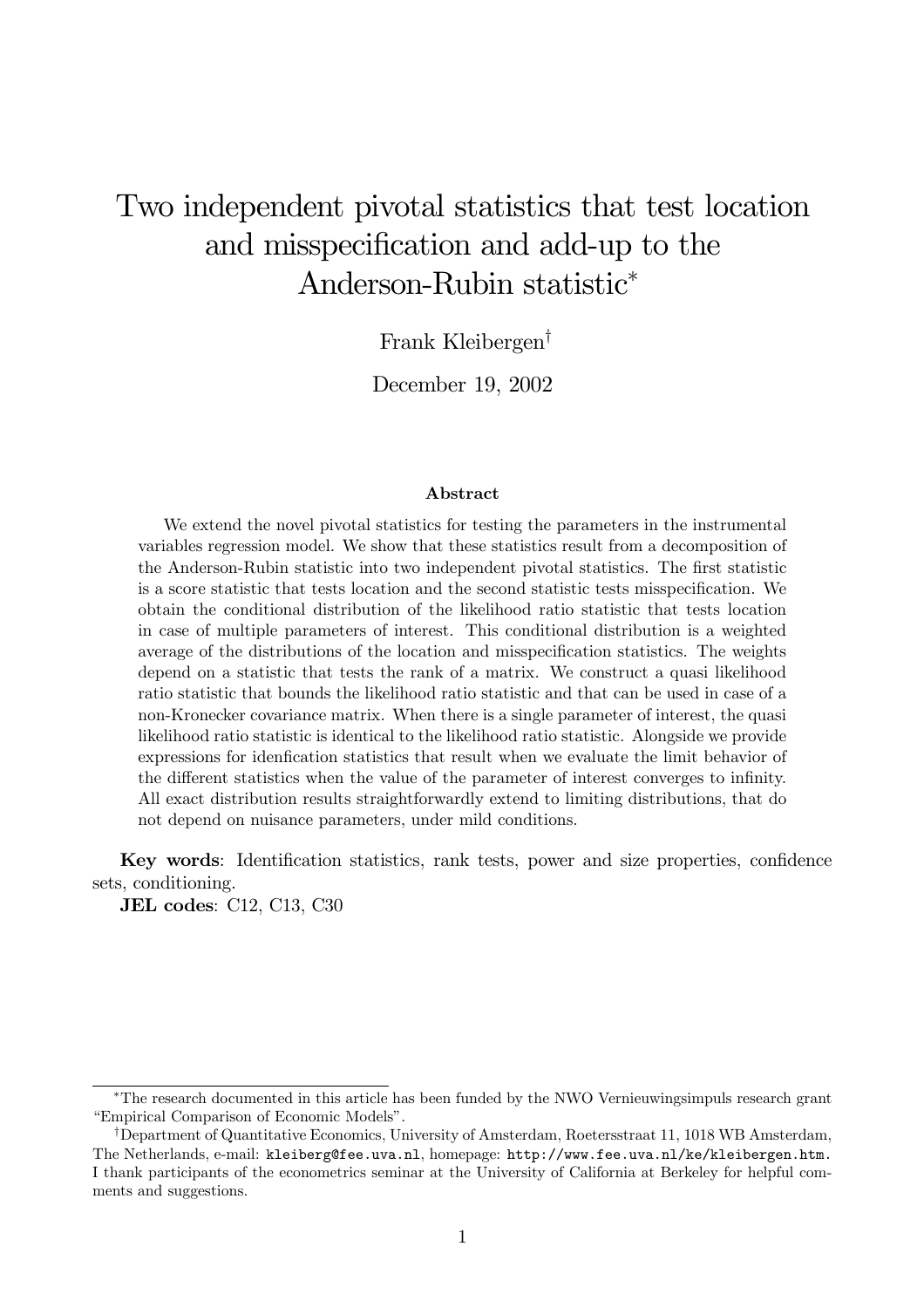#### Introduction  $\mathbf 1$

The Anderson-Rubin (AR) statistic, see Anderson and Rubin (1949), is a corner-stone statistic to test for linear relationships between parameters for which estimators with normal distributions exist. This importance results since the AR statistic is a sufficient and a pivotal statistic so it has an exact distribution. Other statistics that test such hypothezes, like, for example, Wald, likelihood ratio (LR) and Lagrange Multiplier (LM) or score statistics, are not pivotal so their distributions depend on nuisance parameters, see e.g. Phillips (1989), Bekker (1994), Dufour (1997) and Staiger and Stock (1997). A deficiency of the AR statistic is, however, that the degrees of freedom parameter of its  $\chi^2$  distribution exceeds the number of parameters that characterize the hypothesized linear relationship. Especially when this difference is large, the AR statistic has low power. There is therefore a considerable interest in test procedures that have a known distribution under the hypothesis of interest whilst they overcome the deficiency of the AR statistic, see  $e.g.$  Bekker (1994), Staiger and Stock (1997), Wang and Zivot  $(1998)$ , Kleibergen  $(2002)$  and Moreira  $(2001)$ . We decompose the AR statistic to extend and improve the understanding of the test procedures that were recently proposed by Kleibergen  $(2001, 2002)$  and Moreira  $(2001)$ .

The AR statistic comprises two statistics that are, under the hypothesis of interest, independent random variables with exact distributions. Each of these two statistics tests a separate hypothesis while the joint hypothesis is identical to the hypothesis of interest under the AR statistic. The first statistic is the K-statistic from Kleibergen (2001,2002) and tests a hypothesis that concerns the location of the linear relationship. The second statistic is a J-statistic, see e.g. Sargan (1958) and Hansen (1982), that tests a misspecification hypothesis, *i.e.* whether there is a linear relationship between the parameters. The LR statistic that is concerned with the location hypothesis has a conditional distribution which is a weighted average of the distribution of the location and misspecification statistics. This conditional distribution is derived for the case of a linear relationship in which a vector is a scalar function of another vector by Moreira (2001). We construct the conditional distribution for the general case of a linear relationship in which a vector is a vector function of a matrix. The weights that the conditional distribution attaches to the location and misspecification statistics depend on a statistic that tests the rank of a matrix. We construct a statistic that provides a upper bound on the LR statistic and allows for non-Kronecker covariance matrices. In the scalar vector function case, the bounding, quasi LR, statistic and the LR statistic are identical. We also analyze unconditional combinations of the J and K statistics.

The limit expressions of the statistics, when the parameter of interest converges to infinity, can be used to determine whether a confidence set is finite according to a specific statistic. Hence, these limit expressions reveal if a parameter is identified in a certain direction according to that statistic. We obtain the limit expressions of the different statistics when the parameter of interest converges to infinity to determine whether the parameters are identified.

The paper is organized as follows. In the second section, we decompose the AR statistic in a sequence of steps to obtain the pivotal location and misspecification statistics. In the third section, we construct the conditional distribution of the LR statistic and show that it is a weighted average of the distributions of the location and misspecification statistics. We also provide the bounding statistic. In the fourth section, we propose two manners to overcome a spurious power decline of the K-statistic. The first amounts to a unconditional combination of the J and K statistics whilst the second is an extension of the bounding statistic to the case of a non-Kronecker covariance matrix. In the fifth section, we conduct a power comparison of the different test procedures. In the sixth section, we construct the expressions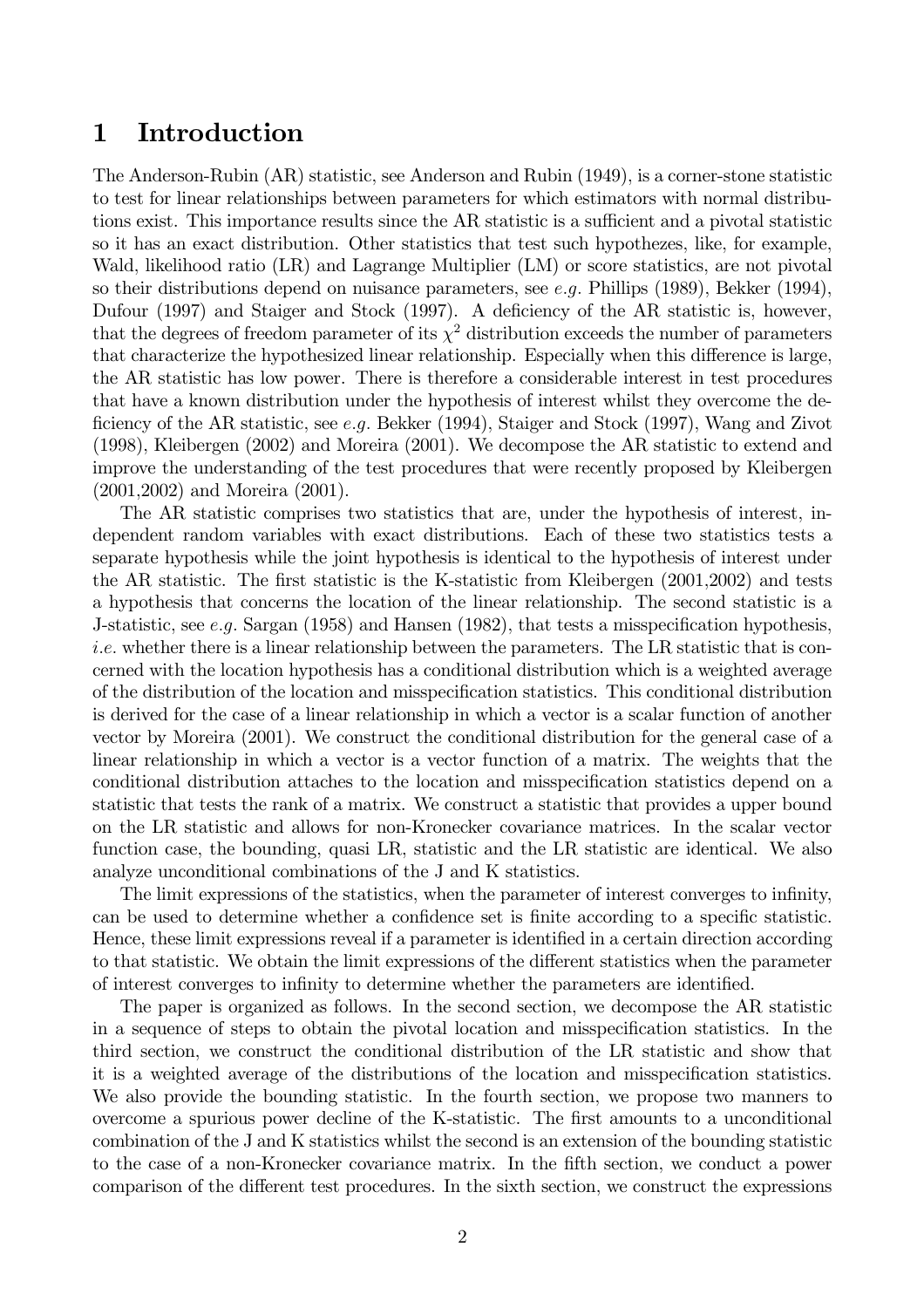of the different pivotal statistics when the parameter of interest converges to infinity. We also analyze examples of confidence sets that can result from the different test procedures. For expository purposes all distribution theory in the paper is exact and based on a joint normal distribution of the estimators with a known covariance matrix. In the seventh section, we show that all exact distributions straightforwardly extend to limiting distributions that are free of nuisance parameters under mild conditions. In the eight section, we give a few examples of statistical models where the results in the paper are of interest, *i.e.* the instrumental variables regression and the observed factor model. Finally, the ninth section concludes.

Throughout the paper we use the notation:  $a = \text{vec}(A)$  for the column vectorization of the  $n \times m$  matrix A such that for  $A = (A_1 \cdots A_m)$ ,  $vec(A) = (A'_1 \cdots A'_m)'$ ,  $I_m$  is the  $m \times m$ identity matrix,  $P_X = X(X'X)^{-1}X'$  and  $M_X = I_n - P_X$  for a full rank  $n \times m$  dimensional matrix X. Furthermore, "  $\rightarrow$  " stands for convergence in probability and "  $\rightarrow$  " for convergence in distribution.

#### $\overline{2}$ Decomposing random vectors and statistics

For expository purposes we use a stylized setting in which a  $n \times 1$  random vector  $\hat{a}$  and the vectorization of a  $n \times m$  matrix  $\hat{B}$ ,  $\hat{b} = \text{vec}(\hat{B})$ , with  $n > m$ , are realizations from a joint normal distribution:

$$
\left(\begin{array}{c}\hat{a} \\ \hat{b}\end{array}\right) \sim N(\left(\begin{array}{c}a \\ b\end{array}\right), V). \tag{1}
$$

In Section 7, we show that all exact distributions from the stylized setting extend in a straightforward manner towards limiting distributions under mild conditions. The  $n$  and mn-dimensional vectors a and b ( $=\text{vec}(B)$ ) are the means of the normal distributed random vectors and

$$
V = \left(\begin{array}{cc} V_{aa} & V_{ab} \\ V_{ba} & V_{bb} \end{array}\right),\tag{2}
$$

with  $V_{aa}: n \times n$ ,  $V_{ab}: n \times mn$ ,  $V_{ba}: mn \times n$  and  $V_{bb}: mn \times mn$ , reflects the covariance matrix. The value of *n* exceeds  $m$ .

We want to test whether a m-dimensional vector c exists such that  $H_0: a = Bc$  holds for some unknown value of  $c$ . In order to do so, we specify

$$
a = Bc_a + B_\perp h_a. \tag{3}
$$

The  $n \times (n-m)$  matrix  $B_{\perp}$  is orthogonal to  $B, B'_{\perp}B \equiv 0$ , and orthonormal,  $B'_{\perp}B_{\perp} \equiv I_{n-m}$ . The vectors  $c_a$  and  $h_a$  are m and  $(n-m)$ -dimensional. The specification of a in (3) is a unrestricted specification of  $a$  but becomes problematic when  $B$  has a reduced rank value, for example, if  $B$  is equal to zero. The distributions of the random variables that we construct next are, however, not affected by such reduced rank values of  $B$ .

To test whether H<sub>0</sub>:  $a = Bc$  holds, we use the *n*-dimensional random vector d,

$$
\hat{d} = \hat{a} - \hat{B}c = \text{vec}(\hat{a}) - \text{vec}(\hat{B}c) = \hat{a} - (c' \otimes I_n)\text{vec}(\hat{B}) = \hat{a} - (c' \otimes I_n)\hat{b}.
$$
 (4)

The random vectors  $\hat{d}$  and  $\hat{b}$  have a joint normal distribution,

$$
\left(\begin{array}{c}\hat{d} \\ \hat{b}\end{array}\right) \sim N(\left(\begin{array}{c}d \\ b\end{array}\right), W),\tag{5}
$$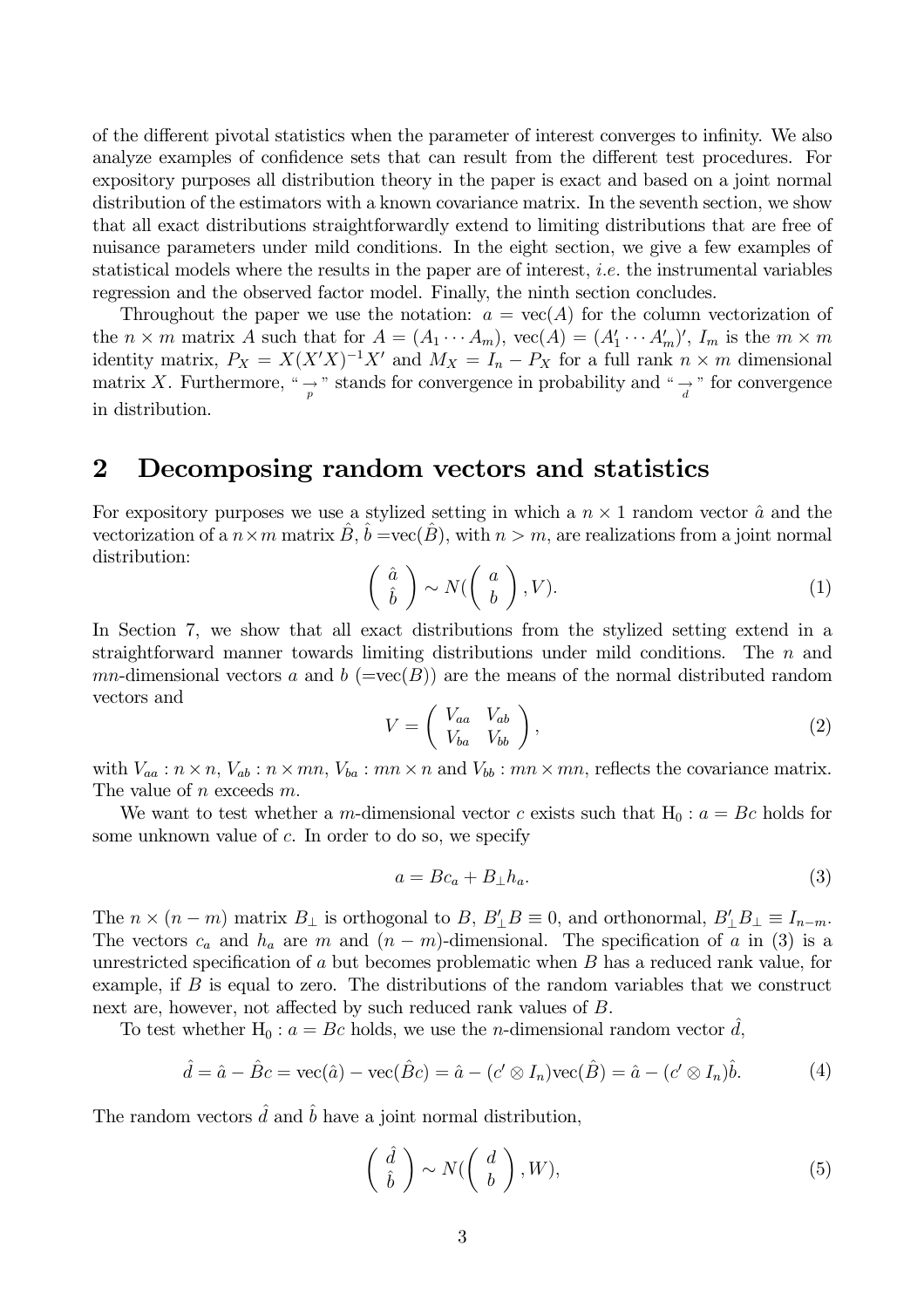where

$$
d = a - Bc = B(c_a - c) + B_\perp h_a,\tag{6}
$$

and

$$
W = \begin{pmatrix} I_n & 0 \\ -(c \otimes I_n) & I_{mn} \end{pmatrix}' V \begin{pmatrix} I_n & 0 \\ -(c \otimes I_n) & I_{mn} \end{pmatrix} = \begin{pmatrix} W_{dd} & W_{db} \\ W_{bd} & W_{bb} \end{pmatrix}, \tag{7}
$$

with  $W_{dd}$ :  $n \times n$ ,  $W_{db}$ :  $n \times mn$ ,  $W_{bd}$ :  $mn \times n$ ,  $W_{bb}$ :  $mn \times mn$ . The quadratic form of  $\tilde{d}$  with the inverse of  $W_{dd}$  constitutes the Anderson-Rubin (AR) statistic, see Anderson and Rubin (1949), that can be used to test  $H_0$ .

We pre-multiply  $\left(\begin{array}{c} \hat d \\ \hat b \end{array}\right)$  by

$$
R = \begin{pmatrix} I_n & 0 \\ -W_{bd}W_{dd}^{-1} & I_{mn} \end{pmatrix},
$$
 (8)

to obtain

$$
\begin{pmatrix}\n\hat{d} \\
\hat{e}\n\end{pmatrix} = R \begin{pmatrix}\n\hat{d} \\
\hat{b}\n\end{pmatrix}
$$
\n(9)

with

$$
\hat{e} = \hat{b} - W_{bd} W_{dd}^{-1} \hat{d}.\tag{10}
$$

The random vectors  $\hat{d}$  and  $\hat{e}$  have a joint normal distribution,

$$
\begin{pmatrix}\n\hat{d} \\
\hat{e}\n\end{pmatrix} \sim N \begin{pmatrix}\n\begin{pmatrix}\n\frac{d}{e}\n\end{pmatrix}, \begin{pmatrix}\nW_{dd} & 0 \\
0 & W_{ee}\n\end{pmatrix},
$$
\n(11)

with

$$
e = b - W_{bd} W_{dd}^{-1} d,\tag{12}
$$

and  $W_{ee} = W_{bb} - W_{bd} W_{dd}^{-1} W_{db}$ . The covariance matrix of  $(\hat{d}, \hat{e})$  shows that  $\hat{d}$  and  $\hat{e}$  are independent. The (rotation) matrix R orthogonalizes  $\hat{b}$  and  $\hat{d}$ . The matrix R is invertible so the distribution of  $(d, \hat{e})$  also completely characterizes the distribution of  $(\hat{a}, b)$ .

Under H<sub>0</sub>, d is equal to zero and e (12) is then equal to b. This implies that  $\hat{e}$  is, under  $H_0$ , a unbiased (maximum likelihood) estimator of b. We use  $\hat{e}$  to construct local estimators of  $c_a - c$  and  $h_a$  that apply under H<sub>0</sub>. These estimators are obtained by decomposing d as

$$
W_{dd}^{-\frac{1}{2}}\hat{d} = W_{dd}^{-\frac{1}{2}}\hat{E}\hat{f} + W_{dd}^{\frac{1}{2}}\hat{E}_{\perp}\hat{g}.
$$
\n(13)

The  $n \times m$  random matrix  $\hat{E}$  results from  $\hat{e} = \text{vec}(\hat{E})$ . The  $n \times (n - m)$  random matrix  $\hat{E}_{\perp}$ is orthogonal to  $\hat{E}$ ,  $\hat{E}'_1 \hat{E} \equiv 0$ , and orthonormal,  $\hat{E}'_1 \hat{E}_1 \equiv I_{n-m}$ . The specification of  $\hat{d}$  (13) implies the expressions for  $\hat{f}$  and  $\hat{q}$ <sup>1</sup>.

$$
\hat{f} = (\hat{E}' W_{dd}^{-1} \hat{E})^{-1} \hat{E}' W_{dd}^{-1} \hat{d}, \qquad \hat{f} | \hat{E} \sim N(0, (\hat{E}' W_{dd}^{-1} \hat{E})^{-1}), \n\hat{g} = (\hat{E}'_1 W_{dd} \hat{E}_\perp)^{-1} \hat{E}'_1 \hat{d}, \qquad \hat{g} | \hat{E} \sim N(0, (\hat{E}'_1 W_{dd} \hat{E}_\perp)^{-1}).
$$
\n(14)

<sup>&</sup>lt;sup>1</sup>Instead of (13), we can also specify  $W_{dd}^{-\frac{1}{2}}\hat{d}$  as  $W_{dd}^{-\frac{1}{2}}\hat{d} = W_{dd}^{\frac{1}{2}}\hat{E}\hat{f} + W_{dd}^{-\frac{1}{2}}\hat{E}_{\perp}\hat{g}$  which results in  $\hat{f} = (\hat{E}'W_{dd}\hat{E})^{-1}\hat{E}'\hat{d}$  and  $\hat{g} = (\hat{E}'_L W_{dd}^{-1}\hat{E}_{\perp})^{-1}\hat{E$ not invariant to transformations, like, for example,  $Q\hat{a} = Q\hat{B}c$ , for a non-singular  $k \times k$  matrix Q. We therefore consider this specification less convenient.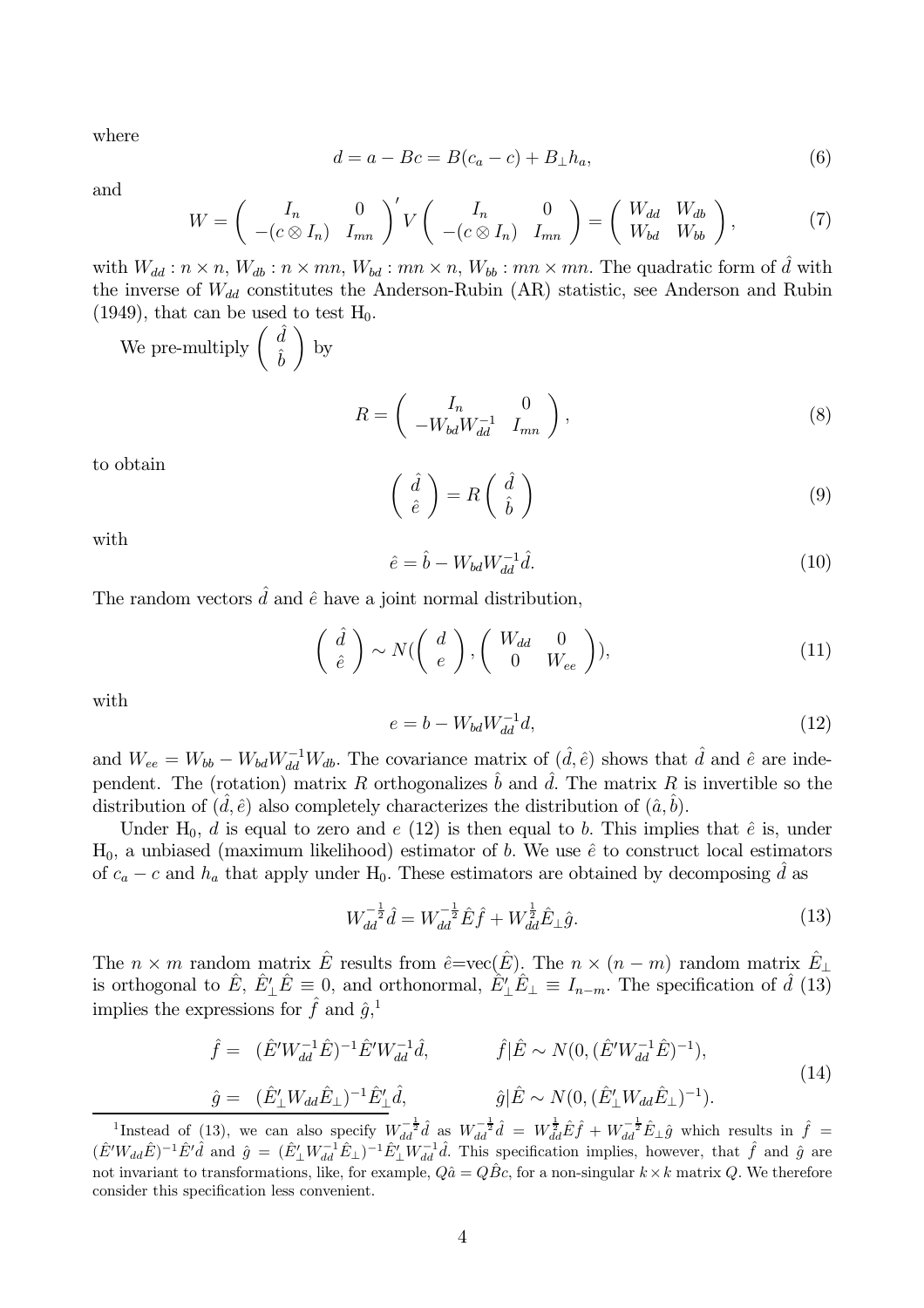Under H<sub>0</sub>,  $\hat{E}$  is a unbiased estimator of B so  $\hat{f}$  is an estimator of  $c_a - c$  and  $\hat{g}$  is an estimator of  $h_a$ , which are both equal to zero under H<sub>0</sub>. Because  $(W_{dd}^{\frac{1}{2}}\hat{E}_{\perp})'(W_{dd}^{-\frac{1}{2}}\hat{E}) = 0$  and  $\hat{f}$  and  $\hat{g}$ are conditional normal distributed,  $\hat{f}$  and  $\hat{g}$  are independent. When H<sub>0</sub> does not hold,  $\hat{e}$  is not a unbiased estimator of b and f and  $\hat{g}$  do not estimate  $c_a - c$  and  $h_a$ . The estimators f and  $\hat{g}$  therefore only apply locally when H<sub>0</sub> holds. We use  $\hat{f}$  and  $\hat{g}$  to detect deviations from  $H_0$  such that, since there is an invertible transformation from  $\hat{d}$  to  $(\hat{f}, \hat{g})$ , we can use them as well when H<sub>0</sub> does not hold. We normalize  $\hat{f}$  and  $\hat{g}$  by pre-multiplying by  $(\hat{E}'W_{dd}^{-1}\hat{E})^{\frac{1}{2}}$  and  $(\hat{E}'_1 W_{dd} \hat{E}_\perp)^{-\frac{1}{2}}$ . The distributions of the resulting random vectors do not depend on  $\hat{E}$  and reflect marginal distributions,

$$
(\hat{E}'W_{dd}^{-1}\hat{E})^{\frac{1}{2}}\hat{f} \sim N(0, I_m),
$$
  
\n
$$
(\hat{E}'_1 W_{dd}\hat{E}_1)^{\frac{1}{2}}\hat{g} \sim N(0, I_{n-m}).
$$
\n(15)

We construct the quadratic forms of these (mixed) normal distributed random vectors<sup>2</sup>,

$$
K = \hat{f}'(\hat{E}'W_{dd}^{-1}\hat{E})\hat{f} = \hat{d}'W_{dd}^{-\frac{1}{2}'}P_{W_{dd}^{-\frac{1}{2}}\hat{E}}W_{dd}^{-\frac{1}{2}}\hat{d} \qquad \sim \chi^2(m),
$$
  
\n
$$
J = \hat{g}'(\hat{E}'_M_{dd}\hat{E}_\perp)\hat{g} = \hat{d}'W_{dd}^{-\frac{1}{2}'}P_{W_{dd}^{\frac{1}{2}}\hat{E}_\perp}W_{dd}^{-\frac{1}{2}}\hat{d} = \hat{d}'W_{dd}^{-\frac{1}{2}'}M_{W_{dd}^{-\frac{1}{2}}\hat{E}}W_{dd}^{-\frac{1}{2}}\hat{d} \sim \chi^2(n-m).
$$
\n(16)

The  $\chi^2(m)$  distributed K-statistic shows whether  $\hat{d}$  lies in the span of B. In an identical manner, the  $\chi^2(n-m)$  distributed J-statistic reveals if  $\hat{d}$  lies in the span of  $B_{\perp}$ . Hence, the K-statistic shows whether  $c_a$  is equal to c and the J-statistic reveals if  $h_a$  equals zero. The independent J and K statistics, that add up to the AR statistic,

$$
AR = \hat{d}'W_{dd}^{-1}\hat{d} = J + K,\tag{17}
$$

thus each test one element of H<sub>0</sub> :  $a = Bc$ , *i.e.* H<sub>J</sub> :  $h_a = 0$  and H<sub>K</sub> :  $c_a = c$ . We use the above properties to analyze statistics that test the hypothezes involved in  $H_0$ , *i.e.*  $H_J$  and  $H_K$ .

#### 3 **Conditional Distribution Likelihood Ratio Statistic**

**General m, Kronecker** V. When V has a Kronecker product form, *i.e.*  $V = (V_0 \otimes V_\Sigma)$ , with  $V_{\Omega}$ :  $(m+1) \times (m+1)$  and  $V_{\Sigma}$ :  $n \times n$ , and  $m = 1$ , Moreira (2001) obtains the conditional distribution of the LR statistic (18) given  $\hat{e}'W_{ee}^{-1}\hat{e}$ . We construct the conditional distribution of the LR statistic when V has a Kronecker product form for general values of  $m$  and obtain the conditioning statistics.

When V has a Kronecker product form, the LR statistic that tests  $H_K : c_a = c$  against  $H_{K^*}: c_a \neq c$  is equal to the difference of the AR statistic evaluated at  $H_0: a = Bc$  and the minimal value of the AR statistic over all values of  $c$ ,

$$
LR(c) = AR(c) - \min_c AR(c). \tag{18}
$$

<sup>&</sup>lt;sup>2</sup>In the expressions for the quadratic forms we use that  $\hat{E}_{\perp}(\hat{E}'_{\perp}W_{dd}\hat{E}_{\perp})^{-1}\hat{E}'_{\perp}$  =  $W_{dd}^{-1}$  - $W_{dd}^{-1}\hat{E}(\hat{E}'W_{dd}^{-1}\hat{E})^{-1}\hat{E}'W_{dd}^{-1}.$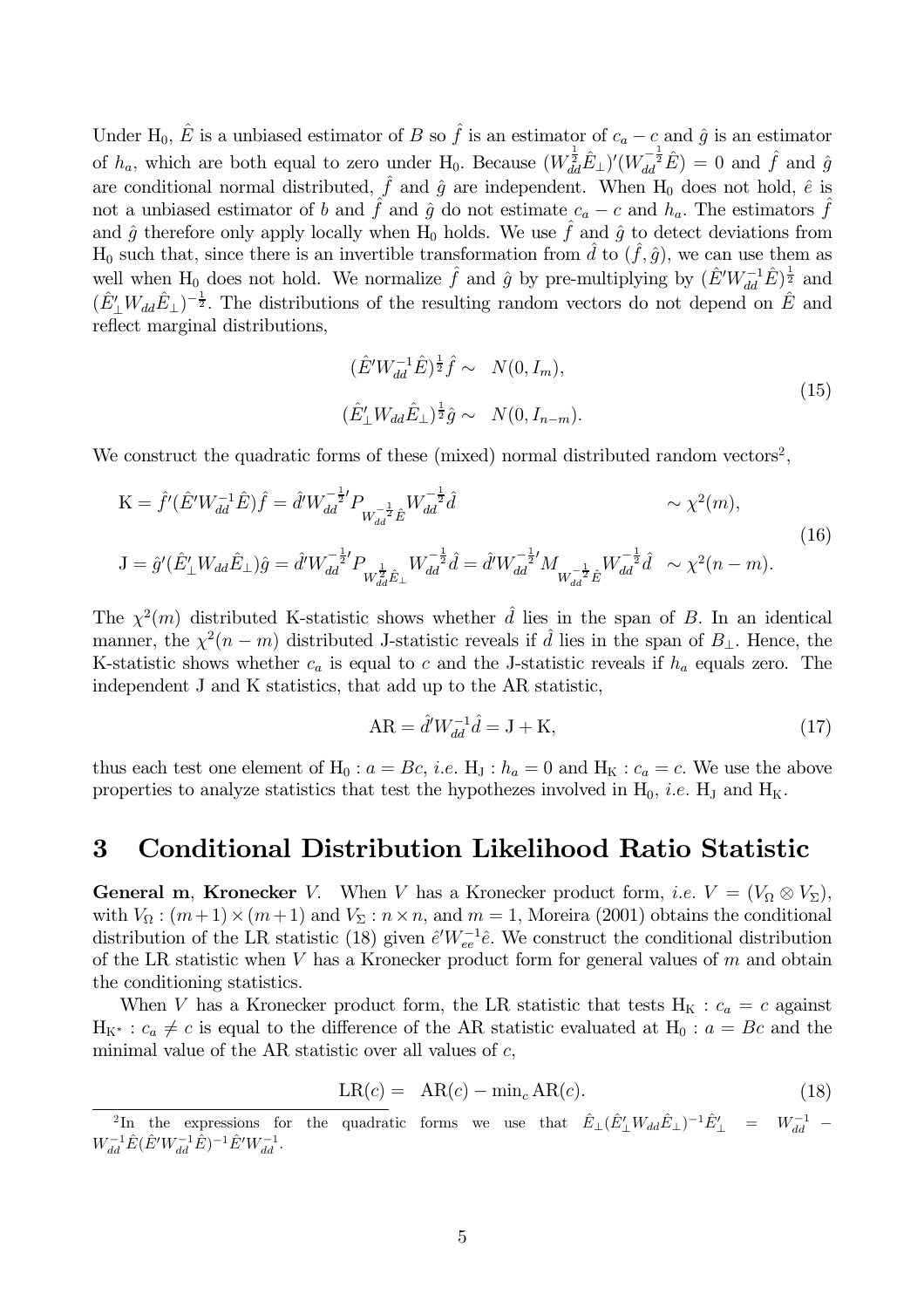The minimal value of the AR statistic equals the smallest root  $\lambda_{\min}$  of the polynomial, see e.g. Anderson and Rubin (1949), Hood and Koopmans (1953) and Hausman (1983),

$$
\begin{vmatrix}\n\lambda V_{\Omega} - \begin{pmatrix} \hat{a} & \hat{B} \end{pmatrix}' V_{\Sigma}^{-1} \begin{pmatrix} \hat{a} & \hat{B} \end{pmatrix}\n\end{vmatrix} = 0 \Leftrightarrow \n\lambda W_{\Omega} - \begin{pmatrix} \hat{d} & \hat{B} \end{pmatrix}' V_{\Sigma}^{-1} \begin{pmatrix} \hat{d} & \hat{B} \end{pmatrix}\n\end{vmatrix} = 0 \Leftrightarrow \n\lambda I_{m+1} - W_{\Omega}^{-\frac{1}{2}'} \begin{pmatrix} \hat{d} & \hat{B} \end{pmatrix}' V_{\Sigma}^{-1} \begin{pmatrix} \hat{d} & \hat{B} \end{pmatrix} W_{\Omega}^{-\frac{1}{2}} = 0,
$$
\n(19)

with

$$
W_{\Omega} = \begin{pmatrix} 1 & 0 \\ -c & I_m \end{pmatrix}' V_{\Omega} \begin{pmatrix} 1 & 0 \\ -c & I_m \end{pmatrix} = \begin{pmatrix} w_{\Omega_{dd}} & w_{\Omega_{db}} \\ w_{\Omega_{bd}} & W_{\Omega_{bb}} \end{pmatrix},
$$
(20)

and  $w_{\Omega_{dd}}: 1 \times 1$ ,  $w_{\Omega_{bd}} = w'_{\Omega_{db}}: m \times 1$ ,  $W_{\Omega_{bb}}: m \times m$ .

To obtain the conditional distribution of the LR statistic, we start with a triangular (Choleski) decomposition of  $W_{\Omega}$ . This triangular decomposition is based on the rotation matrix R (8) applied for the case that  $W = (W_{\Omega} \otimes V_{\Sigma}),$ 

$$
W_{\Omega}^{-1} = W_{\Omega}^{-\frac{1}{2}} W_{\Omega}^{-\frac{1}{2}}, \quad W_{\Omega}^{-\frac{1}{2}} = \begin{pmatrix} w_{\Omega_{dd}}^{-\frac{1}{2}} & 0 \\ -W_{\Omega_{ee}}^{-\frac{1}{2}} w_{\Omega_{bd}} w_{\Omega_{dd}}^{-1} & W_{\Omega_{ee}}^{-\frac{1}{2}} \\ w_{\Omega_{dd}}^{-\frac{1}{2}} & 0 \\ 0 & W_{\Omega_{ee}}^{-\frac{1}{2}} \end{pmatrix} \begin{pmatrix} 1 & 0 \\ -w_{\Omega_{bd}} w_{\Omega_{dd}}^{-1} & I_m \end{pmatrix},
$$
\n(21)

with  $W_{\Omega_{ee}} = W_{\Omega_{bb}} - w_{\Omega_{bd}} w_{\Omega_{dd}}^{-1} w_{\Omega_{db}}$ . The triangular decomposition enables us to transform (19) towards

$$
\left|\lambda I_{m+1} - W_{\Omega}^{-\frac{1}{2}'}\left(\begin{array}{cc} \hat{d} & \hat{B} \end{array}\right)^{\prime} V_{\Sigma}^{-1}\left(\begin{array}{cc} \hat{d} & \hat{B} \end{array}\right) W_{\Omega}^{-\frac{1}{2}}\right| = \left|\lambda I_{m+1} - \left(\begin{array}{cc} \hat{d}^{*} & \hat{E}^{*} \end{array}\right)^{\prime}\left(\begin{array}{cc} \hat{d}^{*} & \hat{E}^{*} \end{array}\right)\right|,\tag{22}
$$

with  $\hat{d}^* = V_{\Sigma}^{-\frac{1}{2}} \hat{d} w_{\Omega_{dd}}^{-\frac{1}{2}}$  and  $\hat{E}^* = V_{\Sigma}^{-\frac{1}{2}} \hat{E} W_{\Omega_{ee}}^{-\frac{1}{2}}, \hat{E} = \hat{B} - \hat{d} w_{\Omega_{dd}}^{-1} w_{\Omega_{db}}.$ 

Next, we conduct a singular value decomposition (SVD) of  $\hat{E}^*$ , see Golub and van Loan  $(1989),$ 

$$
\hat{E}^* = \mathcal{U}\mathcal{S}\mathcal{V}' = \sum_{i=1}^m u_i s_i v'_i,\tag{23}
$$

The  $n \times m$  and  $m \times m$  matrices  $\mathcal{U} = (u_1 \dots u_m)$  and  $\mathcal{V} = (v_1 \dots v_m)$  are orthonormal matrices, *i.e.*  $\mathcal{U}'\mathcal{U} = I_m$ ,  $\mathcal{V}'\mathcal{V} = I_m$ . The  $m \times m$  matrix S is diagonal and contains the m non-negative singular values,  $s_i$ ,  $i = 1, ..., m$ , in decreasing order on the diagonal. The number of non-zero singular values determines the rank of a matrix. The SVD leads to the specification of  $(22)$ ,

$$
\begin{split}\n\left|\lambda I_{m+1} - \begin{pmatrix} \hat{d}^* & \hat{E}^* \end{pmatrix}' \begin{pmatrix} \hat{d}^* & \hat{E}^* \end{pmatrix}\right| &= \left|\lambda I_{m+1} - \begin{pmatrix} \hat{d}^{*t}\hat{d}^* & \hat{d}^{*t}\hat{U}\hat{S}\hat{V}' \\ \mathcal{V}\hat{S}\hat{U}'\hat{d}^* & \mathcal{V}\hat{S}^2\hat{V}' \end{pmatrix}\right| \\
&= \left|\lambda I_{m+1} - \begin{pmatrix} 1 & 0 \\ 0 & \mathcal{V} \end{pmatrix} \begin{pmatrix} \hat{d}^{*t}\hat{d}^* & \hat{d}^{*t}\hat{U}\hat{S} \\ \mathcal{S}\hat{U}'\hat{d}^* & \mathcal{S}^2 \end{pmatrix} \begin{pmatrix} 1 & 0 \\ 0 & \mathcal{V}' \end{pmatrix}\right| \\
&= \left|\lambda I_{m+1} - \begin{pmatrix} \hat{d}^{*t}_{U}\hat{d}^*_{U} + \hat{d}^{*t}_{U_{\perp}}\hat{d}^*_{U_{\perp}} & \hat{d}^{*t}_{U}\hat{S} \\ \mathcal{S}\hat{d}^*_{U} & \mathcal{S}^2 \end{pmatrix}\right| \\
&= \left|\lambda I_{m+1} - \begin{pmatrix} \hat{d}^*_{U} & \mathcal{S} \\ \hat{d}^*_{U_{\perp}} & 0 \end{pmatrix}' \begin{pmatrix} \hat{d}^*_{U} & \mathcal{S} \\ \hat{d}^*_{U_{\perp}} & 0 \end{pmatrix}\right|,\n\end{split} \tag{24}
$$

where we have used that  $V'V = I_m$ . The vectors  $\hat{d}_U^*$  and  $\hat{d}_{U_{\perp}}^*$  are given by  $\hat{d}_U^* = \mathcal{U}' \hat{d}^*$  and  $\hat{d}_{U_{\perp}}^* = \mathcal{U}'_{\perp} \hat{d}^*$  such that, since  $\mathcal{U}'_{\perp} \mathcal{U} = 0$  and  $\mathcal{U}'_{\perp} \mathcal{U}_{\perp} = I_{n-m}$ ,  $\hat{d}_U^*$  and  $\hat{d}_{U_{\perp}}^*$  are independent and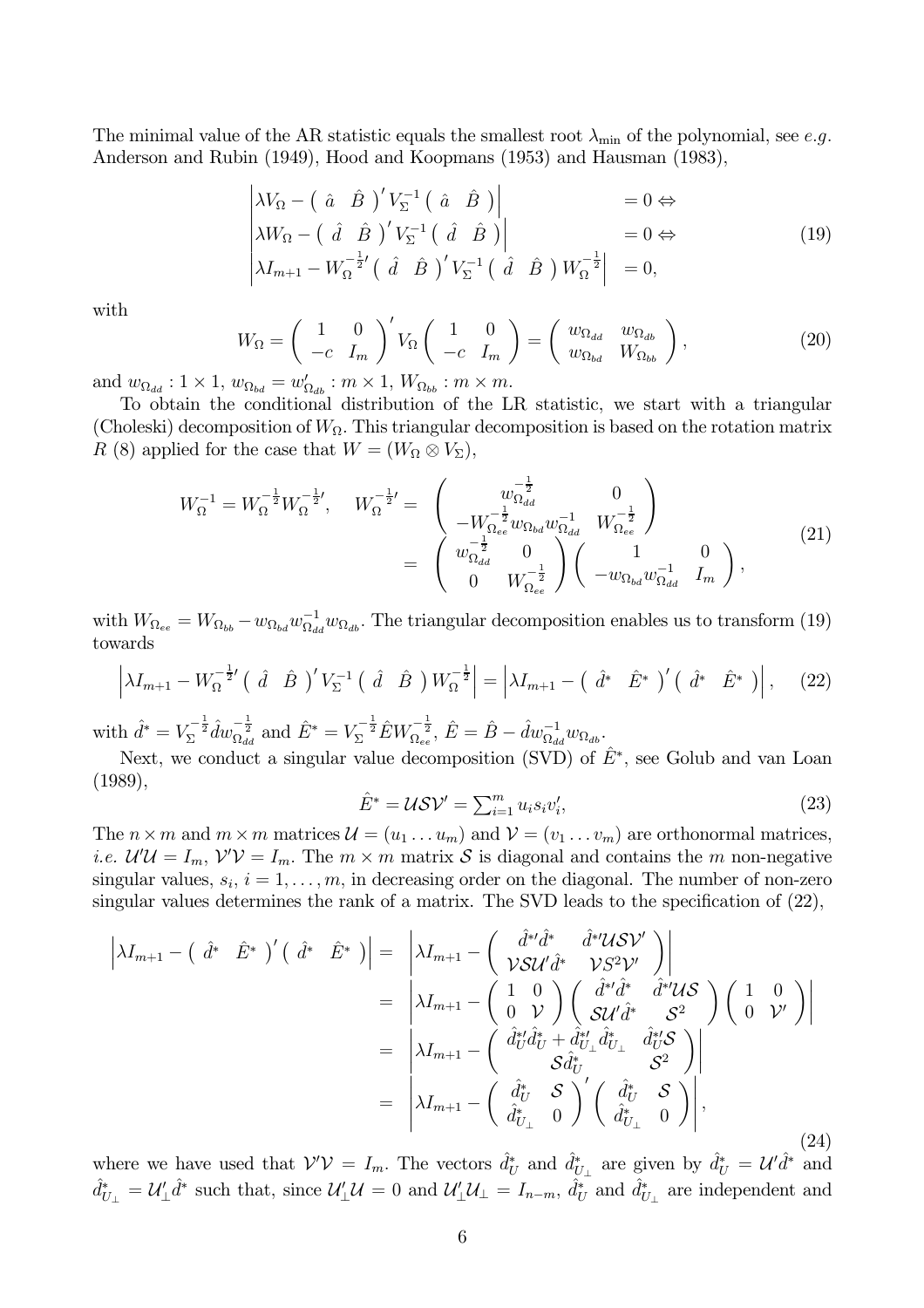$\hat{d}_U^* \sim N(0, I_m)$ ,  $\hat{d}_{U_{\perp}}^* \sim N(0, I_{n-m})$ . The specification of  $\hat{d}_U^*$  and  $\hat{d}_{U_{\perp}}^*$  is such that the J and K statistics (16) are quadratic forms of  $\hat{d}_U^*$  and  $\hat{d}_{U_+}^*$ ,

$$
J = \hat{d}_{U_{\perp}}^{*'} \hat{d}_{U_{\perp}}^{*} \quad \text{and} \quad K = \hat{d}_{U}^{*'} \hat{d}_{U}^{*}.
$$
 (25)

Only when  $m$  equals one does a straightforward expression for the smallest root of  $(24)$ exist.<sup>3</sup> For values of m that exceed one, we obtain the distribution of the smallest root  $\lambda_{\min}$  of (24) by simulating  $d_U^*$  and  $d_{U}^*$  from  $N(0, I_m)$  and  $N(0, I_{n-m})$  distributions resp. and substitute the simulated values of  $\hat{d}_U^*$  and  $\hat{d}_{U_{\perp}}^*$  in (24) while we keep S fixed. We then numerically solve for the smallest root  $\lambda_{\min}$  of polynomial (24).

The roots of polynomial  $(24)$  equal the squared singular values of the matrix

$$
\begin{pmatrix} \frac{d^*}{dt^*} & \mathcal{S} \\ \hat{d}^*_{U_\perp} & 0 \end{pmatrix} . \tag{26}
$$

We use the matrix  $(26)$  to determine the behavior of the smallest root when the smallest element of S, *i.e.*  $s_m$ , converges to zero or infinity. When the smallest element of S,  $s_m$ , converges to zero, it is directly obvious that the matrix  $(26)$  becomes of reduced rank. Its smallest singular value is then equal to zero so the smallest root of  $(24)$  is then also equal to zero. When the smallest value of  $S$  converges to infinity, the smallest singular value of (26) equals  $(\hat{d}_{U_{\perp}}^{*} \hat{d}_{U_{\perp}}^{*})^{\frac{1}{2}}$ . The smallest root of the (24) is then equal to  $\hat{d}_{U_{\perp}}^{*} \hat{d}_{U_{\perp}}^{*}$  and equals the J-statistic.

The LR statistic  $(18)$  equals the AR statistic minus the smallest root of  $(24)$ . Hence, when all elements of S converge to infinity, the conditional distribution of the LR statistic given S converges to the distribution of the AR minus the J statistic which is equal to distribution of the K-statistic. When the smallest element of  $S$  converges to zero, the conditional distribution of the LR statistic given  $S$  becomes identical to the distribution of the AR statistic.

The smallest element of S governs the limit behavior of the conditional distribution of the LR statistic given S. We can therefore mimic the conditional distribution of the LR statistic by using only the smallest element of S. The minimal root of (24) with  $S = s_m I_m$  provides a lower bound on the minimal root of  $(24)$  when we use the observed value of S. When  $S = s_m I_m$ , (24) simplifies to, see the Appendix for a proof,

$$
\left| \lambda I_m - \left( \hat{d}^* \quad \hat{E}^* \right)' \left( \hat{d}^* \quad \hat{E}^* \right) \right| = (\lambda - s_m^2)^{m-1} (\lambda^2 - \lambda (s_m^2 + \mathcal{K} + \mathcal{J}) - s_m^2 \mathcal{J}) \tag{27}
$$

so the smallest root of (24) when  $S = s_m I_m$  equals

$$
\lambda_{\min}(c) = \min \left[ s_m^2, \frac{1}{2} (s_m^2 + K + J - \sqrt{(s_m^2 + K + J)^2 - 4s_m^2 J}) \right] \n= \frac{1}{2} (s_m^2 + K + J - \sqrt{(s_m^2 + K + J)^2 - 4s_m^2 J}),
$$
\n(28)

since  $\lambda_{\min} = 0$  when  $s_m^2 = 0$  in both cases of the min[., .] expression and the derivative of the difference between the first and second element is always positive, *i.e.*  $\frac{1}{2} \frac{\partial (s_m^2 - K - J + \sqrt{(s_m^2 + K + J)^2 - 4s_m^2 J})}{$ functional expression as the root of (24) when  $m = 1$  that is obtained by Moreira (2001). Hence, we obtain a quasi-LR  $(QLR)$  ratio statistic when we use

$$
QLR(c) = AR(c) - \lambda_{\min}(c), \qquad (29)
$$

<sup>&</sup>lt;sup>3</sup>The analytical expressions for the roots of higher order polynomials do not directly reveal which of the roots is the smallest one.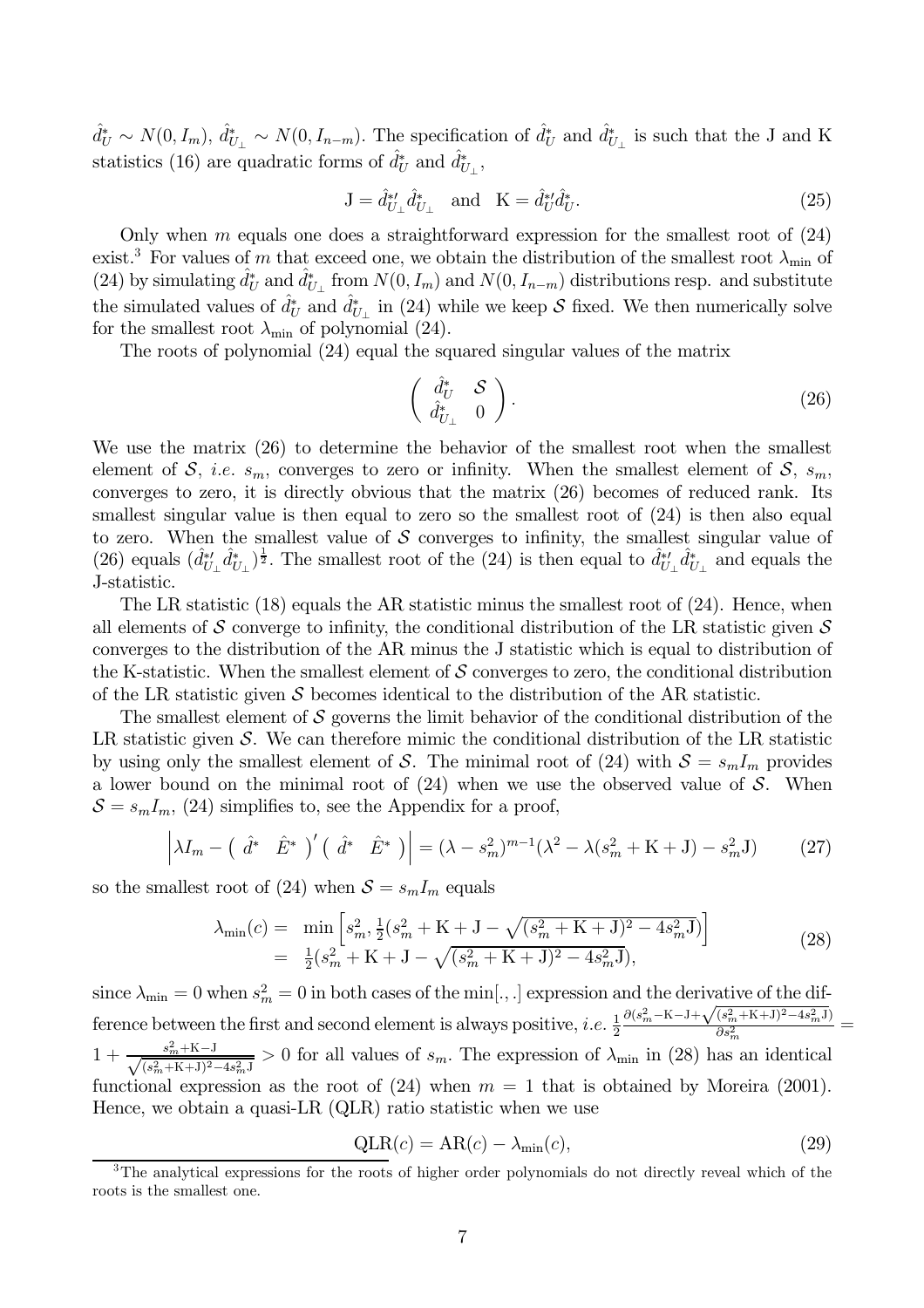where  $\lambda_{\min}(c)$  results from (28). The QLR statistic (29) always exceeds the LR statistic that results from using the minimal root of (24) instead of  $\lambda_{\min}(c)$ . The conditional distribution of the QLR statistic does, however, only depend on  $s_m$  while the conditional distribution of the LR statistic depends on  $s_1, \ldots, s_m$ . Since the behavior of the QLR and LR statistics when  $s_m$ converges to zero or infinity is identical, *i.e.* these statistics converge to the AR, K statistic resp., we expect that the conditional distribution of the QLR and LR statistics are similar. Simulations experiments confirm this statement. The squared value of  $s_m$  that we use for the QLR statistic equals the rank statistic of Anderson (1951) since  $s_m^2$  equals the smallest eigenvalue of  $E^*E^*$ .

 $m=1$ , Kronecker V. When  $m = 1$  and V has a Kronecker product form, S equals  $(\hat{e}'W_{ee}^{-1}\hat{e})^{\frac{1}{2}}$  and we can determine the functional expression of the smallest root. Under H<sub>0</sub>, we can then express the smallest root as a function of the J and K (AR) statistics and  $\hat{e}'W_{ee}^{-1}\hat{e}$ , see Moreira  $(2001)$ ,

$$
\lambda_{\min} = \frac{1}{2} \left[ \hat{d}^* \hat{d}^* + \hat{e}^{\prime} W_{ee}^{-1} \hat{e} - \sqrt{(\hat{d}^* \hat{d}^* + \hat{e}^{\prime} W_{ee}^{-1} \hat{e})^2 - 4(\hat{d}_{U_\perp}^* \hat{d}_{U_\perp}^*) \hat{e}^{\prime} W_{ee}^{-1} \hat{e}} \right]
$$
  
\n
$$
= \frac{1}{2} \left[ \mathbf{K} + \mathbf{J} + \hat{e}^{\prime} W_{ee}^{-1} \hat{e} - \sqrt{(\mathbf{K} + \mathbf{J} + \hat{e}^{\prime} W_{ee}^{-1} \hat{e})^2 - 4 \mathbf{J} \hat{e}^{\prime} W_{ee}^{-1} \hat{e}} \right],
$$
\n(30)

which is identical to (28) when we replace  $s_m^2$  by  $\hat{e}^{\prime}W_{ee}^{-1}\hat{e}$ . When we substitute (30), the expression for the LR statistic  $(18)$  becomes,

$$
LR = \frac{1}{2} \left[ K + J - \hat{e}' W_{ee}^{-1} \hat{e} + \sqrt{(K + J + \hat{e}' W_{ee}^{-1} \hat{e})^2 - 4J \hat{e}' W_{ee}^{-1} \hat{e}} \right].
$$
 (31)

Because the AR statistic equals the sum of the J and K statistics and the J, K and  $\hat{e}'W_{ee}^{-1}\hat{e}$ statistics are all independent of one another, we can obtain the conditional distribution of the LR statistic given  $\hat{e}'W_{ee}^{-1}\hat{e}$ . We compute this conditional distribution by generating realizations of the J and K statistics from  $\chi^2(n-1)$  and  $\chi^2(1)$  distributions and holding  $\hat{e}'W_{ee}^{-1}\hat{e}$  fixed.<br>When  $\hat{e}'W_{ee}^{-1}\hat{e}$  converges to infinity, this conditional distribution becomes identical to the  $\chi^2(1)$ distribution of the K-statistic while it is identical to the  $\chi^2(n)$  distribution of the AR statistic when  $\hat{e}'W_{ee}^{-1}\hat{e}$  equals zero, see Moreira (2001).

The explicit expression of the LR statistic  $(31)$  shows that the conditional distribution of the LR statistic depends on  $\hat{e}'W_{ee}^{-1}\hat{e}$ . Because  $(\hat{a})'V^{-1}(\hat{a})$  equals  $\hat{d}'W_{dd}^{-1}\hat{d}+\hat{e}'W_{ee}^{-1}\hat{e}$  for all values of c,  $\hat{e}'W_{ee}^{-1}\hat{e}$  is a mirror image of the AR statistic when we consider them as fu Hence,  $\hat{e}^{\prime}\tilde{W}_{ee}^{-1}\hat{e}$  is maximal at the value of c where the AR statistic is minimal and minimal at the value of  $c$  where the AR statistic is maximal. The maximal and minimal values of the AR statistic and  $\partial W_{ee}^{-1}\partial$  are also identical. The relationship between the AR statistic and  $\hat{e}'W_{ee}^{-1}\hat{e}$  shows that a large value of  $\hat{e}'W_{ee}^{-1}\hat{e}$  implies that we are close to the value of c where the AR statistic attains its minimum. A large value of  $\partial W_{ee}^{-1}\partial$  implies that the conditional distribution of the LR statistic is similar to the distribution of the K-statistic. Hence, the conditional distribution of the LR statistic is similar to the distribution of the K-statistic around those values of c where the AR statistic attains its minimum. A small value of  $\hat{e}'W_{ee}^{-1}\hat{e}$ implies that we are close to the value of  $c$  where the AR statistic attains its maximum. The conditional distribution of the LR statistic is similar to the distribution of the AR statistic around small values of  $\partial W_{ee}^{-1}\partial$ . Around the values of c where the AR statistic attains its maximum, the conditional distribution of the LR statistic is thus similar to the distribution of the AR statistic.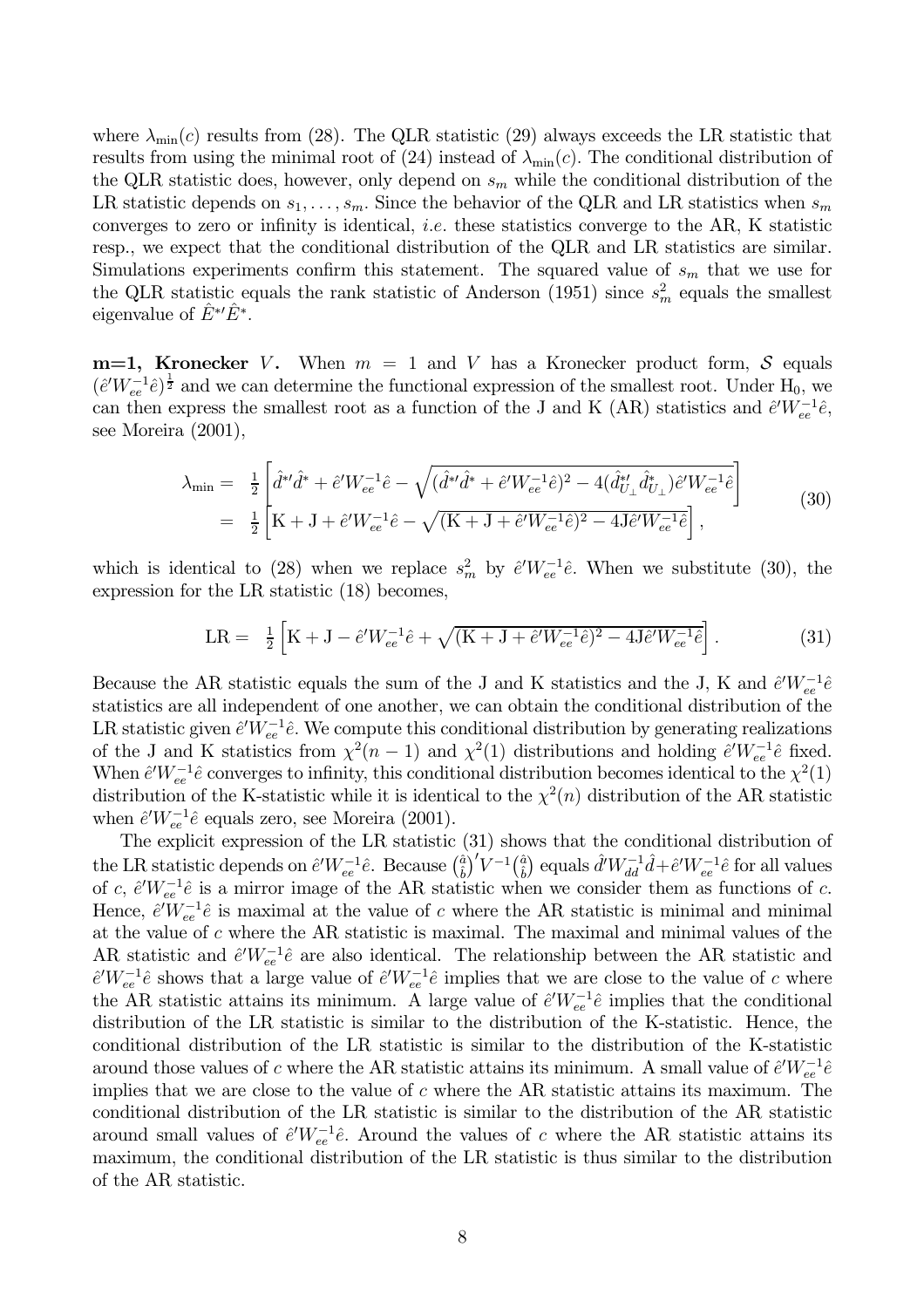When the true value of B is close to zero,  $\hat{e}'W_{ee}^{-1}\hat{e}$  is small for all values of c and the conditional distribution of the LR statistic given  $\hat{e}'W_{ee}^{-1}\hat{e}$  is then similar to the distribution of the AR statistic at every hypothesized value of  $c$ .

Because  $\hat{e}'W_{ee}^{-1}\hat{e}$  is minimal for those values of c that lie close to the maximal value of the AR statistic, the conditional distribution of the LR statistic is similar to the distribution of the AR statistic around these values of  $c$ . Besides the hypothesis of interest for the LR statistic,  $H_K$ :  $c_a = c$ , the AR statistic also tests  $H_J$ :  $h_a = 0$ . Around the maximal value of the AR statistic, the LR statistic does therefore test both  $H_K$  and  $H_J$  as indicated by the conditional distribution of the LR statistic. This does, however, not imply that the LR statistic tests both  $H_K$  and  $H_J$  in all cases where the AR statistic has a sizeable value. For example, when there is no value of c at which  $H_0: a = Bc$  holds, the AR statistic has a minimum that is considerably larger than zero. Since the minimal values of the AR statistic and  $\hat{e}'W_{ee}^{-1}\hat{e}$ are identical,  $\partial W_{ee}^{-1}\partial$  is then sizeable at all values of c. Hence, although the AR statistic is sizeable, because of the large value of  $\hat{e}'W_{ee}^{-1}\hat{e}$ , the conditional distribution of the LR statistic  $(31)$  resembles the distribution of the K-statistic for all hypothesized values of c and thus only tests  $H_K$ . Since there is no value of c at which a equals Bc, the conditional distribution of the LR statistic is, however, invalid. We can still (mistakenly) use this conditional distribution and apply it, for example, to construct a (invalid) confidence set for  $c$ . Although there is no value of c at which  $a = Bc$ , the confidence set is not empty because the LR statistic equals zero at the value of c that minimizes the AR statistic. Hence, a mechanic use of the LR statistic and its conditional distribution does not indicate that the results are inappropriate. Usage of J or AR statistics could indicate that  $a \neq Bc$  for all values of c. The resulting confidence set for c based on the AR or a combination of the J and K statistics is then empty.<sup>4</sup>

#### How to overcome spurious power declines  $\boldsymbol{4}$

The K-statistic  $(16)$  is a LM or score statistic and equals a quadratic form of the derivative of the AR statistic  $(17)$ , when we differentiate with respect to c, with the conditional information matrix of c given  $\hat{E}$ , see the Appendix for a proof:

$$
K = \left(\frac{1}{2}\frac{\partial \ln \mathcal{L}}{\partial c'}\right)' \mathcal{I}(c|\hat{E})^{-1} \left(\frac{1}{2}\frac{\partial \ln \mathcal{L}}{\partial c'}\right)
$$
  
= 
$$
\frac{1}{4} \left(\frac{\partial \text{AR}}{\partial c'}\right)' \mathcal{I}(c|\hat{E})^{-1} \left(\frac{\partial \text{AR}}{\partial c'}\right).
$$
 (32)

Because  $\hat{E}$  is independent of  $\hat{d}$ , of which the AR statistic is a quadratic form, we do not take the expectation over  $\overline{E}$  for the construction of the information matrix.

For a realized value of  $\hat{a}$  and b, the derivative of the AR statistic with respect to c equals zero at those values of  $c$  where the AR statistic attains its minimum, maximum or has an inflexion point. The K-statistic is therefore equal to zero at these values of c. This implies that the discriminatory power of the K-statistic is low when the hypothesized value of  $c$  in  $H_K$ :  $c_a = c$  happens to coincide with a maximum or inflexion point of the AR statistic. The AR statistic equals the sum of the J and K statistics so the J-statistic is equal to the AR statistic at these values of  $c$  and has discriminatory power. We discuss two different manners in which the J-statistic can be used to overcome the discriminatory power issue of the K-statistic.

<sup>&</sup>lt;sup>4</sup>When there is no value of c where a equals Bc, the confidence set that results from the LR statistic is misspecified because  $\mathcal{E}(\hat{e}) \neq b$  when  $a \neq Bc$ . An empty confidence set could therefore contain more information than a misspecified non-empty confidence set because it indicates that the tested hypothesis is inappropriate.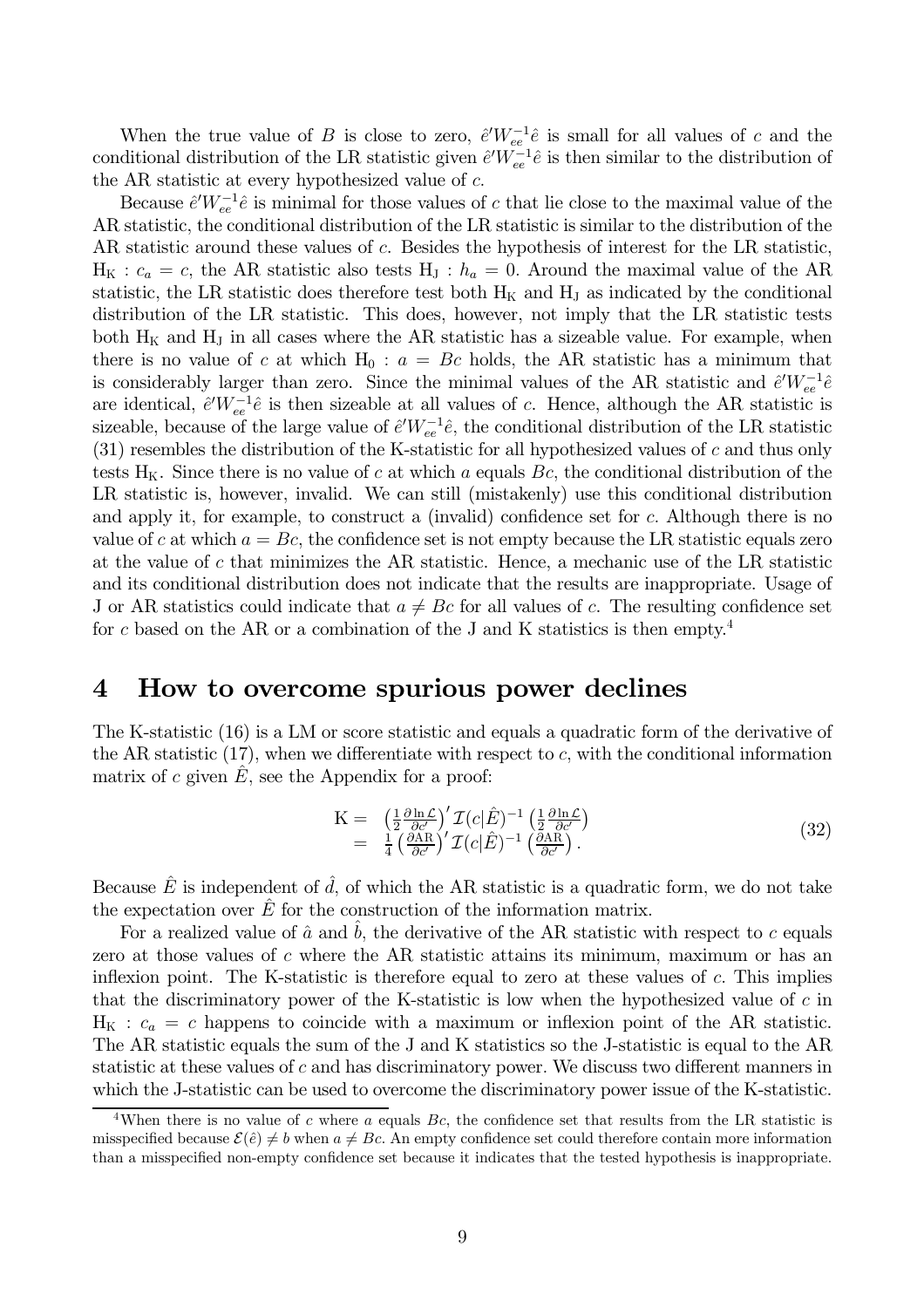**Combining J and K statistics** The distribution of the K-statistic holds under  $H_0: a = Bc$ , which is identical to  $H_K$ :  $c_a = c$  and  $H_J$ :  $h_a = 0$ , while it tests only  $H_K$ . A non-significant value of the K-statistic can thus occur alongside a large value of the J-statistic that tests H<sub>1</sub>. When we test  $H_K$  using the K-statistic we should therefore verify whether it is valid to apply it. We can check if  $H_J$  holds by conducting a pre-test of  $H_J$  using the J-statistic. Under  $H_0$ , the J and K statistics are independent random variables. A test of  $H_0$  with size  $\alpha$  is obtained when we jointly test H<sub>K</sub> with size  $\alpha$ <sub>K</sub> using the K-statistic and H<sub>J</sub> with size  $\alpha$ <sub>J</sub> using the J-statistic and  $(1 - \alpha) = (1 - \alpha_J)(1 - \alpha_K)$ , so  $\alpha \approx \alpha_J + \alpha_K$ . There is a whole range of values of  $\alpha_{\rm J}$  and  $\alpha_{\rm K}$  that satisfy the size conditions  $\alpha_{\rm J} + \alpha_{\rm K} = \alpha$  and  $\alpha_{\rm J} > 0$ ,  $\alpha_{\rm K} > 0$ . By specifying  $\alpha_{\rm J}$  and  $\alpha_{\rm K}$  appropriately, we can emphasize tests of H<sub>J</sub> or H<sub>K</sub>. For example, when  $\alpha = 0.05$ ,  $\alpha_{\rm J} = 0.01$  and  $\alpha_{\rm K} = 0.04$  implies that we test H<sub>K</sub> with 96% significance given that H<sub>J</sub> is not rejected with  $99\%$  significance.<sup>5</sup> This conditional testing is just a formalization of the standard reasoning when we conduct tests, *i.e.* we test  $H_K$  given that  $H_J$  holds, but shows that in this case we explicitly have to assign significance levels to either hypothesis.

Generalizing the LR statistic to non-Kronecker covariance matrices The power issue of the K-statistic also becomes apparent when we consider that the J and K statistics result from the regression model (13),

$$
W_{dd}^{-\frac{1}{2}}\hat{d} = W_{dd}^{-\frac{1}{2}}\hat{E}\hat{f} + W_{dd}^{\frac{1}{2}}\hat{E}_{\perp}\hat{g},\tag{33}
$$

and that  $\hat{E}$  is independent from  $\hat{d}$ . When  $\hat{E}$  is close to a lower rank value, there is a multicollinearity problem and tests of  $H_0$  based on  $\hat{f}$  only, like the K-statistic, have reduced power. This explains the reduced discriminatory power of the K-statistic for values of c that coincide with the maximum or inflexion points of the AR statistic. The derivative of the AR statistic with respect to c equals  $E'W_{dd}^{-1}d$ , see the Appendix, and the zero values of this derivative, and consequently the K-statistic, for values of  $c$  at which the AR statistic attains a maximum or inflexion point are caused by a value of  $E$  that is almost of reduced rank. At these values of  $c$ , the AR statistic, which then equals the J-statistic, has more discriminatory power than the K-statistic. This results since  $H_K$  is not defined at lower rank values of B (or E). Hence to obtain good power properties, we should use the K-statistic at full rank values of  $E$  and the AR statistic at values of  $E$  that are of reduced rank. The LR and QLR statistics, that we discussed in Section 3, exactly operate in this manner. The QLR statistic (29) can be extended to the case of a non-Kronecker covariance matrix. This results since  $s_m^2$  is a statistic that test for a reduced rank value of E using  $\hat{E}^*$ . Hence, we can replace  $s_m^2$  in the expression of the QLR statistic with a statistic,  $rk(E)$ , that tests the rank of E and that also applies in case of a non-Kronecker covariance matrix,

$$
QLR(c) = \frac{1}{2} \left[ K + J - \text{rk}(E) + \sqrt{(\text{rk}(E) + K + J)^2 - 4\text{rk}(E)J} \right].
$$
 (34)

The statistic  $rk(E)$  uses  $\hat{E}$  to test the hypothesis of a reduced rank value of E,  $H_{rank(E)}$  : rank $(E)$  =  $m-1$ , against a full rank value of E,  $H_{rank(E)^*}$  : rank $(E) = m$ . Because E is independent of the J and K statistics, the QLR-statistic (29) has a conditional distribution given  $rk(E)$ . Given  $rk(E)$ , we can simulate the distribution of the QLR-statistic. When E has a full rank value,

<sup>&</sup>lt;sup>5</sup>It is appropriate to use a small values of  $\alpha$ <sub>J</sub> because the J-statistic only needs to have discriminatory power around inflexion points and the maximal value of the AR statistic. At these points, the J-statistic is sizeable as it equals the AR statistic.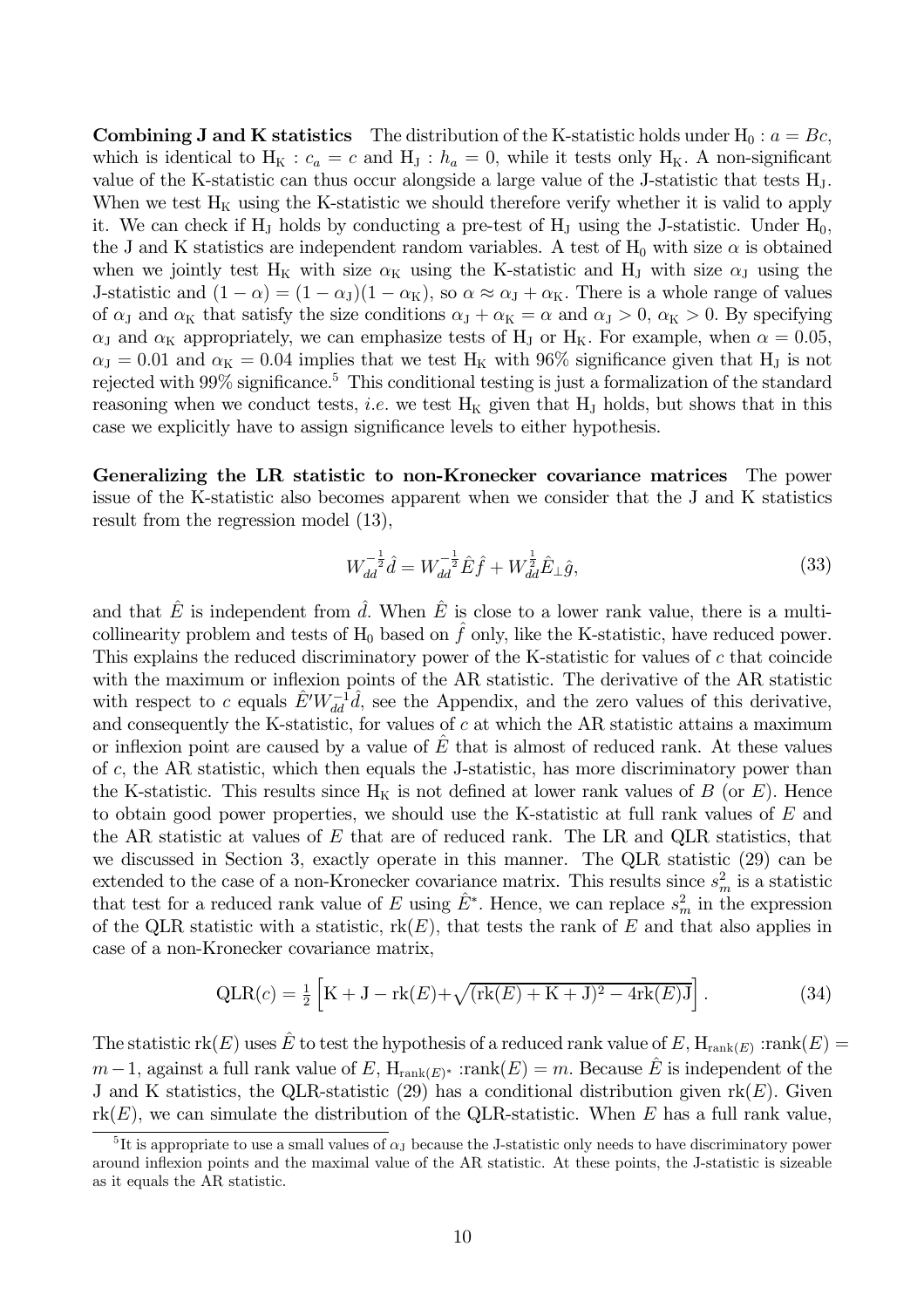$rk(E)$  is sizeable and the QLR-statistic is approximately equal to the K-statistic. When E is close to a reduced rank value,  $rk(E)$  is small and the QLR-statistic becomes similar to the AR statistic.

There are several rank statistics that can be employed to obtain  $rk(E)$ . For example, the rank test proposed in Anderson  $(1951)$  can be used when the covariance matrix V has a Kronecker product form. When V does not have a Kronecker product form, we can use the rank tests proposed in, e.g., Cragg and Donald (1996, 1997), and Kleibergen and Paap  $(2002)$ .

The above two procedures to overcome the power decline of the K-statistic differ in several manners. The latter procedure explicitly conditions on  $E$ , or a rank statistic of  $E$ , while the former procedure is a unconditional procedure. This implies a difference in the hypothezes tested. The first procedure conducts a joint test of H<sub>J</sub> and H<sub>K</sub> and adapts the sizes  $\alpha_{\rm J}$  and  $\alpha_{\rm K}$ in order to put more emphasis on one specific hypothesis. The latter procedure only tests  $H_K$ and assumes that  $H<sub>J</sub>$  holds a priori. When  $H<sub>J</sub>$  does not hold, the first procedure can reject all possible values of c. The latter procedure does never reject values of c close to the minimum of the AR statistic because  $QLR(c)$  is always equal to zero for these values of c. Hence, the first procedure can imply an empty confidence set while the latter procedure always results in a non-empty confidence set for  $c<sup>6</sup>$ 

#### **Power Comparison**  $\overline{5}$

We analyze the power of the AR, J, K and LR statistics for discriminating between different values of  $c_a$  when  $a = Bc_a$  (3). We therefore generate d, b (10000 times) from the normal distribution (5) with  $d = 0$ . We then use a range of values for  $c_a$  to obtain  $\hat{a} = \hat{d} + \hat{B}c_a$ . We use these realizations of  $\hat{a}$ ,  $\hat{b}$  to conduct tests of the hypothesis H<sub>0</sub> :  $a = Bc$  for a fixed value of c. We test H<sub>0</sub> with a size equal to 5% so  $\alpha = 0.05$ . To test H<sub>0</sub>, we use the AR statistic with  $\alpha_{AR} = 0.05$ , the K-statistic with  $\alpha_K = 0.05$ , the J-statistic with  $\alpha_J = 0.05$ , the LR statistic with  $\alpha_{LR} = 0.05$  and a combination of the J and K statistics, which we indicate by JK, which uses  $\alpha_{\rm J} = 0.01$  and  $\alpha_{\rm K} = 0.04$ . The overall size of testing H<sub>0</sub> equals 5% for this combined test procedure.

In our simulation experiment we use a value of  $m$  that is equal to 1. The null-hypothesis that we use to compute the power curves is  $H_0: a = b$ , so  $c = 1$ . We compute power curves for different values of the covariance matrix,  $W$ , the number of elements of  $a$  and  $b$ ,  $n$ , and the value of b. We specify the  $n(m+1) \times n(m+1)$  covariance matrix W as

$$
W = (W_{\Omega} \otimes W_{\Sigma}),\tag{35}
$$

where  $W_{\Omega}$ :  $(m+1) \times (m+1)$ ,  $W_{\Sigma}$ :  $n \times n$ , and

$$
W_{\Omega} = \begin{pmatrix} 1 & \rho \\ \rho & 1 \end{pmatrix}, \qquad W_{\Sigma} = (X'X)^{-1}, \qquad (36)
$$

with  $X: T \times n$ ,  $T = 100$ ,  $X = (x_{ij})$ ,  $i = 1, \ldots, T$ ,  $j = 1, \ldots, n$ , and  $x_{ij}$  are independent realizations of  $N(0, 1)$  random variables which are kept fixed when we generate d and b. The specification of the  $n \times 1$  vector b is such that only the first element of b,  $b_1$ , is non-zero. This remains to hold when we vary the number of elements of  $a$  and  $b$ ,  $n$ . Hence, when we use a larger value of  $n$ , we only add elements to  $a$  and  $b$  that are equal to zero and adapt the

 ${}^{6}$ We note that also the confidence sets that result from the K-statistic are never empty.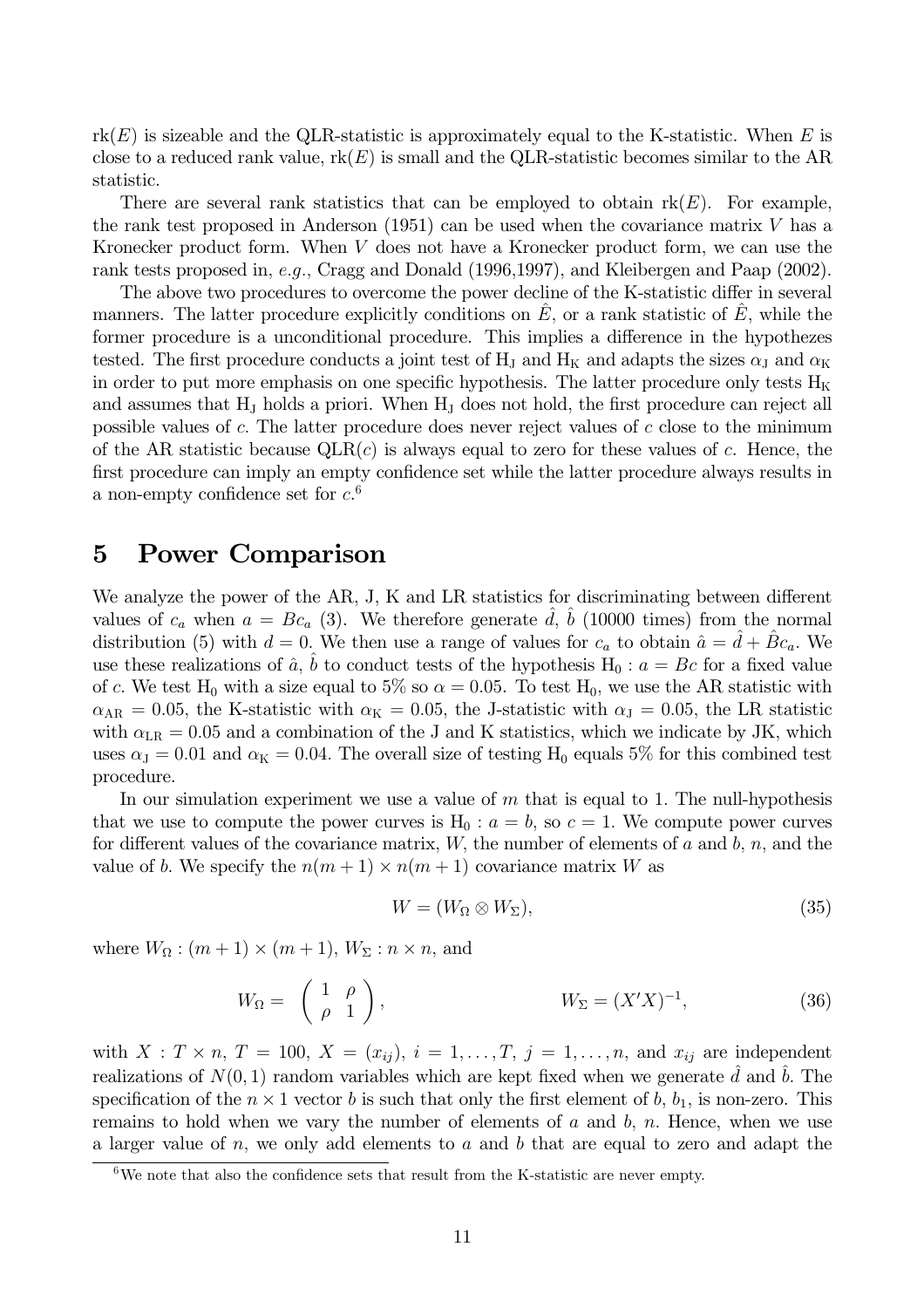specification of  $W_{\Sigma}$  (36) in the appropriate manner. We vary the values of the parameters  $\rho$ ,  $b_1$  and n to analyze the sensitivity of the power for testing  $H_0$ .

Panels 1-3, see the Figures Section, show the power curves of the different statistics for testing H<sub>0</sub>:  $a = b$  with a size equal to 5% over a range of values of  $c_a$  which defines the mean of  $\hat{a}$ ,  $bc_a$ . Panel 1 contains the power curves for the case that  $b_1 = 1$ ,  $b_1 = 0.5$  in Panel 2 and  $b_1 = 0.1$  in Panel 3. Hence, from Panel 1 to Panel 3, the value of b becomes closer to a reduced rank (zero) one. For the LR statistic, we use the critical values that result from its conditional distribution. For all other statistics we know the exact  $\chi^2$  critical values.

The power curves in Panels 1-3 show a number of interesting features. The degrees of freedom parameter of the  $\chi^2$  distribution of the AR statistic equals the number of elements of a and b, n, while the degrees of freedom parameter of the  $\chi^2$  distribution of the K-statistic is equal to one. This explains the larger discriminatory power of the K-statistic compared to the AR statistic in Panels 1 and 2. Panels 1 and 2 also show that the power of the AR statistic decreases when we increase n while the power of the K-statistic remains (almost) unaltered. The power curve of the K-statistic is, however, below the power curve of the AR statistic at values of  $c_a$  which are considerably different from the hypothesized value of  $c_a$ , *i.e.* 1. This decrease in power is caused by the property of the K-statistic that it equals zero at those values of c where the AR statistic is minimal or maximal (because  $m = 1$  there are no inflexion points). Hence, the discriminatory power of the K-statistic reduces around values of  $c_a$  for which the hypothesized value of c, *i.e.* 1, coincides with the value where the AR statistic is maximal. The power curve of the J-statistic indeed indicates that the AR statistic is maximal at these locations. Since  $h_a = 0$  in our simulation experiments, the J-statistic should have and has low power everywhere except around values of  $c_a$  where the hypothesized value of  $c_a$  corresponds with the value where the AR statistic is maximal. The power curve of the combined J and K statistics shows that the combined test procedure resolves the power issues that are involved with the K-statistic. The power curve of the combined J and K statistics lies on the power curve of the K-statistic around the hypothesized value of  $c_a$  while it is equal to one at the location of the spurious decline of the power curve of the K-statistic. The power curve of the combined J-K statistics shows that  $\alpha_{\rm J} = 0.01$  and  $\alpha_{\rm K} = 0.04$  is an adequate specification of  $\alpha_{\text{J}}$  and  $\alpha_{\text{K}}$  for practical purposes.

Panels 1-3 show that the power of the J-statistic is often quite small. It is a size correct statistic though since its power coincides with the size at  $c_a = 1$ . The power is small because the mean of  $\hat{a}$ ,  $a = Bc_a$ , is such that  $h_a = 0$  for all values of a. Hence, the generated values of  $\hat{a}$  more or less satisfy the hypothesis that is tested using the J-statistic. For many of the parameter settings of  $b_1$ , n and  $\rho$ , the power of the J-statistic is equal to one at those values of  $c_a$  where the power curve of the K-statistic has its spurious local minimum. This explains why the J-statistic is ideally suited to be combined with the K-statistic, *i.e.* it is independent from the K-statistic under the hypothesis of interest, size correct and it has power where the K-statistic suffers from a decline in power. As a consequence, combinations of the J and K statistics overcome the power issues of the K-statistic.

The power curve of the LR statistic, whose conditional distribution depends on  $\hat{e}$ , does not suffer from sudden declines of power. This shows that it is an appropriate combination of the J and K statistics. As explained in Section 3, the conditional distribution of the LR statistic exploits the relationship between the AR statistic and  $\hat{e}'W_{ee}^{-1}\hat{e}$ , *i.e.* a small value of  $\hat{e}^{\prime}W_{ee}^{-1}\hat{e}$  implies a large value of the AR statistic and vice versa, to set the weights on the J and K statistics. The simulation experiment is such that the same sequence of values of  $\left(\frac{\hat{a}}{\hat{b}}\right)'V^{-1}\left(\frac{\hat{a}}{\hat{b}}\right) = AR + \hat{e}'W_{ee}^{-1}\hat{e}$  is used for every value of  $c_a$ .

In Panel 3, where  $b_1$  is very small, the power curves of the AR and LR statistics are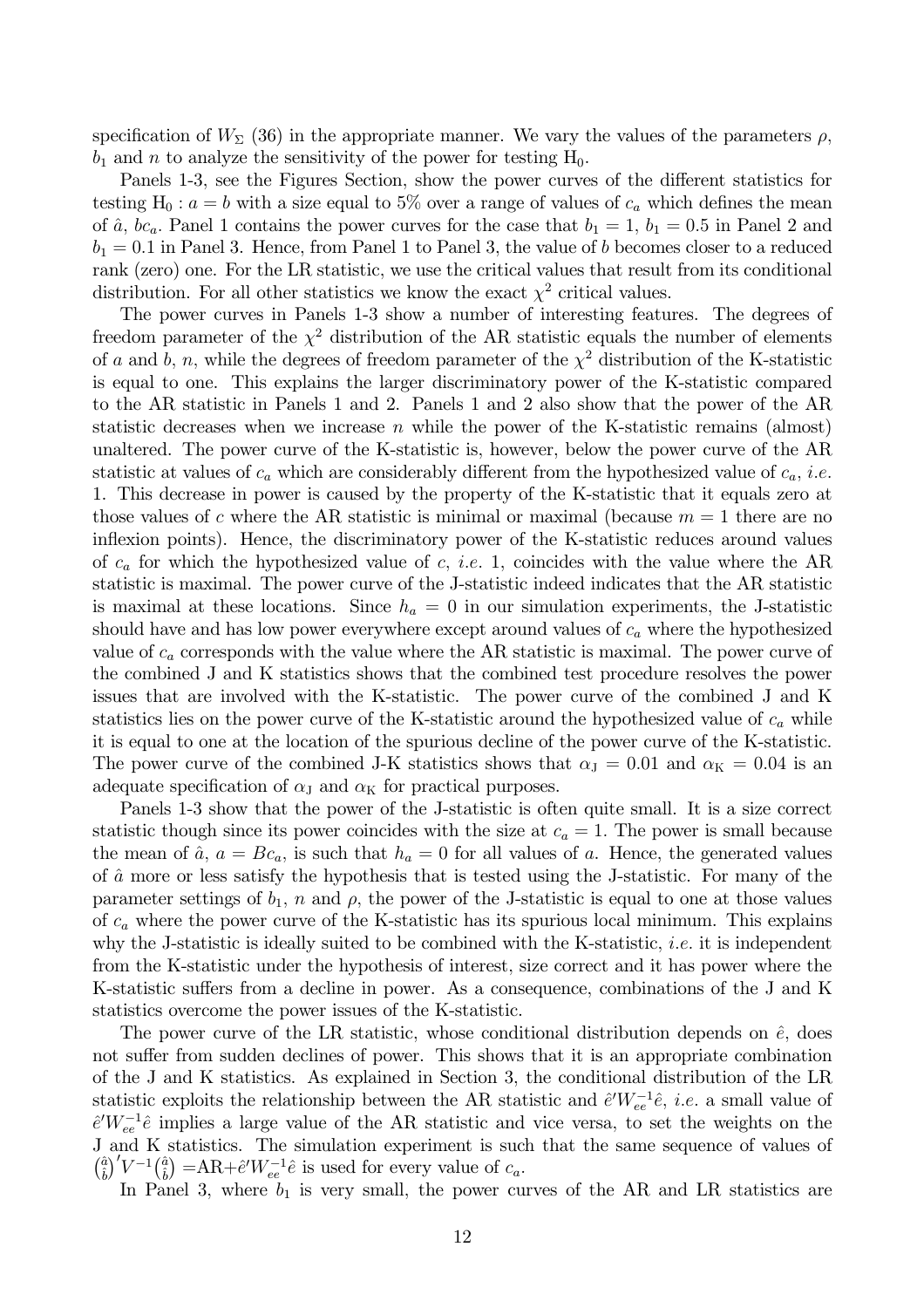indistinguishable in Figures 3.1-3.4. The combined J-K testing procedure has somewhat less power in these cases. We notice, however, that the power is very small in these cases anyway. Of primary importance for such small values of  $b_1$  is therefore that the test procedures are size correct.

All Figures in Panels 1-3 show that around the hypothesized value of c, *i.e.* 1, the power curves of the K and LR statistics are identical. This results from the property that score and LR statistics have locally the same power. For the well-identified cases the local argument carries further than in the bad identified cases. The variance is much larger in the bad identified cases so the local argument only applies to values of  $c_a$  in the direct neighborhood of the hypothesized value. Panels 1-3 show that the explicit use of conditioning variables when we combine the J and K statistics, as in the LR statistic, does not lead to a considerable improvement in power compared to a fixed combined use of both of them with  $\alpha_{J} = 0.01$  and  $\alpha_{\rm K}=0.04$ . An important difference between the LR statistic and the combined J-K procedure is that the latter leads to an empty confidence set when the model is misspecified. The LR then leads to a misspecified non-empty confidence set.

#### 6 Identification statistics and confidence sets

We can use the statistics that test  $H_0: a = Bc$ , or  $H_K: c = c_a$  and  $H_J: h_a = 0$ , for a range of values of c. It enables us to construct a  $(1 - \alpha) \times 100\%$  confidence set for c. This confidence set only includes values of c for which a test of  $H_0: a = Bc$  with size  $\alpha$  is non-significant. We analyze the limit behavior of the AR, J, K and LR statistics when  $c$  converges to infinity. These limit values indicate whether the confidence set is finite in the direction  $c$  and, hence, if  $c$ is identified in that direction. We also give some examples of the possible shapes of confidence sets.

#### $6.1$ **Identification statistics**

The AR, J, K and LR statistics are invariant with respect to the specification of  $c$ . When we use an alternative specification for H<sub>0</sub> :  $a = Bc$ , for example, H<sub>0</sub> :  $a = B^*c^*$  with  $c^* = Dc$ and  $B^* = BD^{-1}$  for an invertible  $m \times m$  matrix D, this alternative specification does not alter the value of the statistics. The Appendix contains a proof of this property. Because of the invariance property, we only analyze the behavior of the AR, J, K and LR statistics for large values of  $c$  in one specific direction. For expository purposes, we take the first element of c to reflect this direction. The behavior of the statistics in any other direction of c, say  $c_r$ , can then be obtained by conducting an appropriate transformation that uses some invertible  $m \times m$  matrix D such that  $u_{1,m} = Dc_r$ , with  $u_{1,m}$  the first column of  $I_m$ . The behavior of the statistics for large values in the direction  $c_r$  then results from applying the results for the large value of the first element case in this transformed setting.

**Unconditional AR, J and K statistics.** A necessary condition for a statistic, that tests hypothezes on a specific parameter, to imply an infinite confidence set is that it converges to a finite constant when the hypothesized value of the parameter converges to infinity, see  $e.g.$ Gleser and Hwang  $(1987)$  and Dufour  $(1987)$ . We therefore analyze the behavior of the AR, J and K statistics for realized values of  $\hat{a}$ , b and V and a value of c equal to  $ru_{1,m}$ , where r is a scalar that converges to infinity and  $u_{1,m}$  equals the first column of  $I_m$ . These limit values indicate if  $(c_1 \ 0 \dots 0)'$  is identified according to a specific statistic.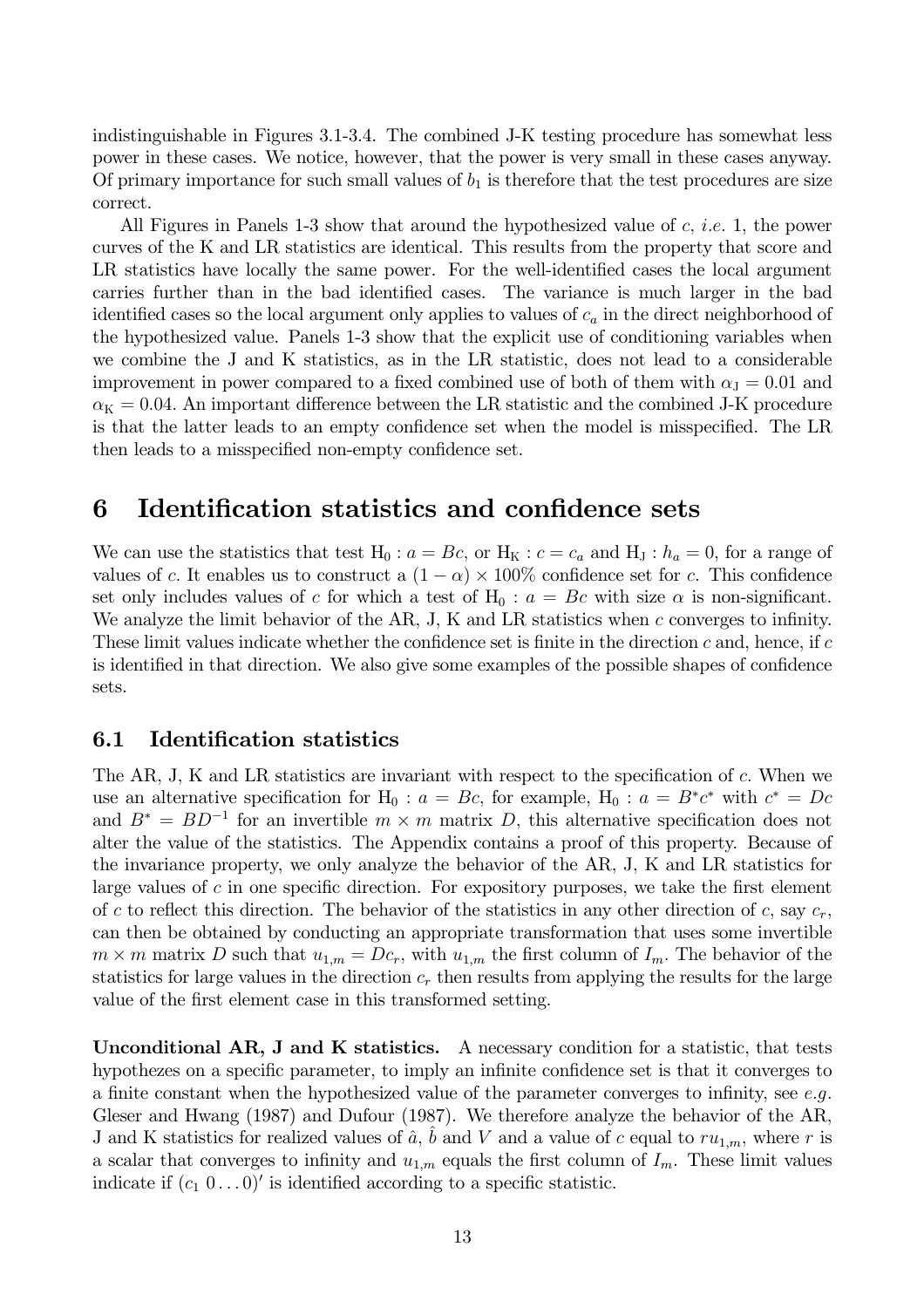Given realized values of  $\hat{a}$ ,  $\hat{b}$  and V, the AR statistic to test H<sub>0</sub> :  $a = Bc$  is a function of c,

$$
AR(c) = \begin{bmatrix} \hat{a} - (c \otimes I_n)^t \hat{b} \end{bmatrix}' [V_{aa} - V_{ab}(c \otimes I_n) - (c \otimes I_n)^t V_{ba} + (c \otimes I_n)^t V_{bb}(c \otimes I_n)]^{-1} \quad (37)
$$

We specify c as a function of a scalar r,  $c = ru_{1,m}$ , and we let r converge to infinity:

ARLIM
$$
(u_{1,m})
$$
 =  $\lim_{r \to \infty} AR(c = ru_{1,m})$   
\n=  $\hat{b}'(u_{1,m} \otimes I_n) [(u_{1,m} \otimes I_n)'V_{bb}(u_{1,m} \otimes I_n)']^{-1} (u_{1,m} \otimes I_n)'\hat{b}$  (38)  
\n=  $\hat{b}'_1 V_{b_1 b_1}^{-1} \hat{b}_1$ ,

where  $\hat{b} = (\hat{b}'_1 \dots \hat{b}'_m)'$ ,  $V_{bb} = (V_{b_ib_j})$ ,  $i, j = 1, \dots, m$  and  $V_{b_ib_j} : m \times m$ .

The limit expression ARLIM $(u_{1,m})$  (38) is a finite function of  $u_{1,m}$ . It equals the Wald, LR and LM statistics that test the hypothesis of a zero-value of  $b_1$ ,  $H_{b_1}$ :  $b_1 = 0$ . The  $(1-\alpha) \times 100\%$ confidence set for c based on the AR statistic is infinite in the direction  $u_{1,m}$  when ARLIM $(u_{1,m})$ is less than the  $\chi^2(n)$  critical value associated with a size equal to  $\alpha$ . When the  $(1-\alpha) \times 100\%$ confidence set of c based on the AR statistic is infinite in the direction  $u_{1,m}$ , c is not identified in the direction  $u_{1,m}$  with  $(1-\alpha) \times 100\%$  significance according to the AR statistic. Hence, standard statistics that test for a zero value of  $b_1$  govern the identification of c based on the AR statistic in the direction of  $c_1$ .

The limit behavior of the K-statistic is constructed in the Appendix and reads<sup>7</sup>

$$
KLIM(u_{1,m}) = \lim_{r \to \infty} K(c = u_{1,m}r) = \hat{b}'_1 V_{b_1 b_1}^{-\frac{1}{2}} P_{V_{b_1 b_1}^{-\frac{1}{2}} ELIM(u_{1,m})} V_{b_1 b_1}^{-\frac{1}{2}} \hat{b}_1,
$$
\n(39)

where

$$
ELIM(u_{1,m}) = \left(\hat{a} - V_{ab_1}V_{b_1b_1}^{-1}\hat{b}_1 \ \hat{b}_2 - V_{b_2b_1}V_{b_1b_1}^{-1}\hat{b}_1 \dots \hat{b}_m - V_{b_mb_1}V_{b_1b_1}^{-1}\hat{b}_1\right). \tag{40}
$$

The relationship between the AR, J and K statistics implies the limit behavior of the J-statistic

JLIM
$$
(u_{1,m}) = \lim_{r \to \infty} J(c = u_{1,m}r) = \hat{b}'_1 V_{b_1 b_1}^{-\frac{1}{2}} M_{V_{b_1 b_1}^{-\frac{1}{2}}} \underset{\text{ELIM}(u_{1,m})}{\text{ELIM}(u_{1,m})} V_{b_1 b_1}^{-\frac{1}{2}} \hat{b}_1.
$$
 (41)

Under the hypothesis  $H_{b_1}$ :  $b_1 = 0$ , JLIM $(u_{1,m})$  and KLIM $(u_{1,m})$  are independent  $\chi^2(n-m)$ and  $\chi^2(m)$  distributed random variables. These statistics test hypothezes that decompose the hypothesis  $H_{b_1}$ :  $b_1 = 0$  in an identical manner as how the J and K statistics decompose the hypothesis H<sub>0</sub>:  $a = Bc$  into H<sub>J</sub>:  $h_a = 0$  and H<sub>K</sub>:  $c_a = c$ . The specification of the hypothezes involved in JLIM $(u_{1,m})$  and KLIM $(u_{1,m})$  results from a unrestricted specification of  $b_1$ :

$$
b_1 = (a \ b_2 \dots b_m) c_{b_1} + (a \ b_2 \dots b_m) \ b_{b_1}, \tag{42}
$$

with  $c_{b_1} : m \times 1$  and  $h_{b_1} : (n-m) \times 1$  and  $(a b_2 ... b_m)'_+(a b_2 ... b_m) \equiv 0, (a b_2 ... b_m)'_+(a b_2 ... b_m)_{\perp}$  $\equiv I_{n-m}$ . The statistic KLIM $(u_{1,m})$  tests  $H_{\text{KLIM}(u_{1,m})}$ :  $c_{b_1} = 0$  and JLIM $(u_{1,m})$  tests  $H_{\text{JLLIM}(u_{1,m})}$ :

 $7$ The construction of the limit expression of the K-statistic is more involved than the limit expression of the AR statistic. The K-statistic equals a quadratic form of the derivative of the AR statistic. Because the AR statistic converges to a finite constant, its derivative converges to zero which complicates the construction of the limit expression of the K-statistic.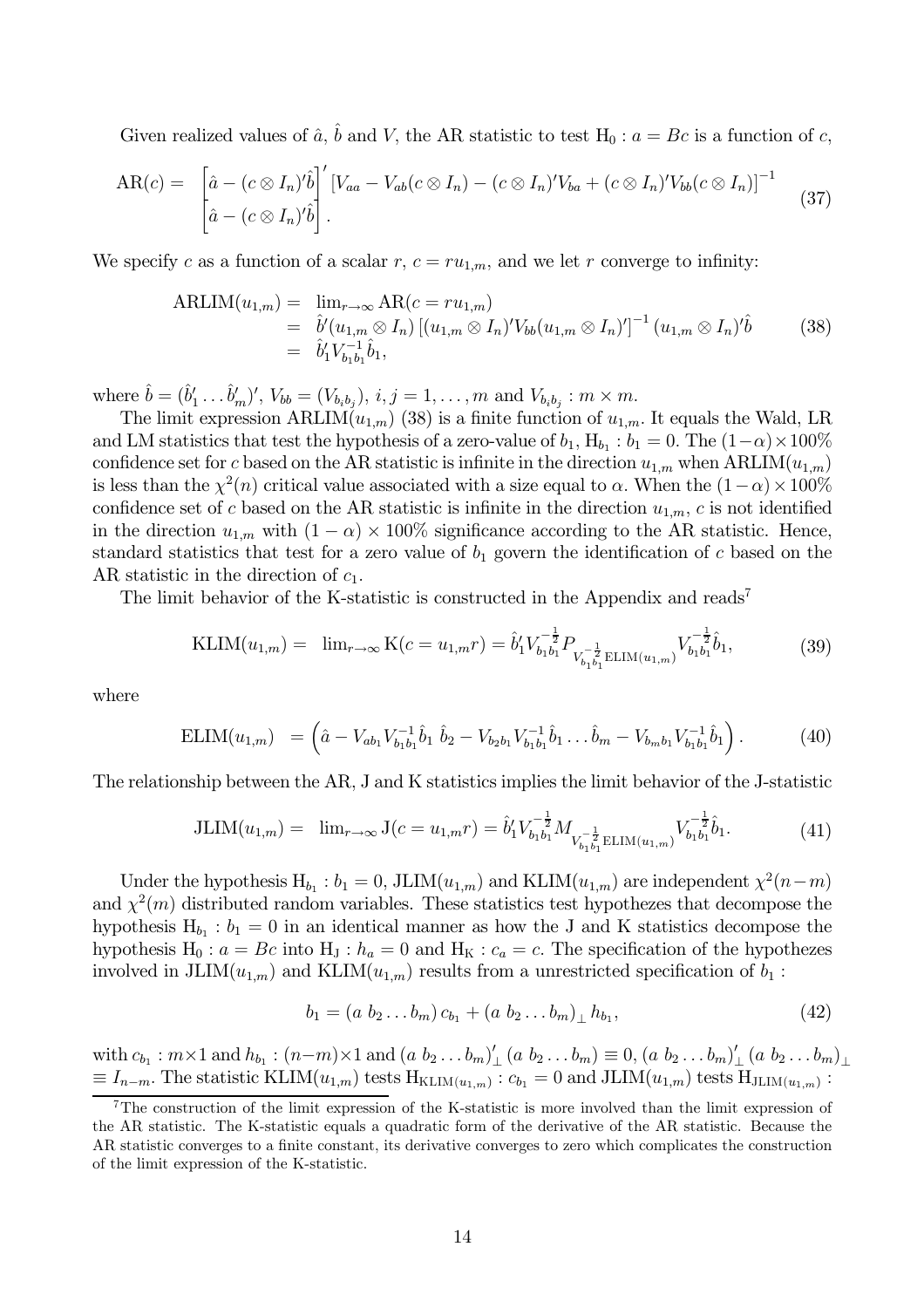$h_{b_1} = 0$ . When  $a = Bc$ ,  $c_{b_1}$  equals  $\frac{1}{c_1}(1 - (c_2 \dots c_m))'$ . Testing for a zero value of  $c_{b_1}$  is therefore identical to testing for an infinite value of  $c_1$ . Similarly,  $h_{b_1}$  indicates whether  $b_1$  is spanned by  $(a\ b_2 \ldots b_m)$ .

The  $(1 - \alpha) \times 100\%$  confidence sets that result from the J or K-statistics are infinite in the direction  $u_{1,m}$  when JLIM $(u_{1,m})$  or KLIM $(u_{1,m})$  are not significant at the  $(1 - \alpha) \times 100\%$ significance level.

The  $(1-\alpha) \times 100\%$  confidence set for c based on the J-K statistics is infinite in the direction  $u_{1,m}$  when KLIM $(u_{1,m})$  is less than the  $\chi^2(m)$  critical value associated with a size equal to  $\alpha_K$ and JLIM $(u_{1,m})$  is less than the  $\chi^2(n-m)$  critical value that is associated with a size equal to  $\alpha$ <sub>J</sub>. The size of confidence sets based on the J-K statistics are based on statistics that conduct tests on  $b_1$ , *i.e.* statistics that test  $H_{KLIM(u_1,m)}$ :  $c_{b_1} = 0$  and  $H_{JLM(u_1,m)}$ :  $h_{b_1} = 0$ . These tests therefore reflect whether c is identified in the direction  $u_{1,m}$  with  $(1-\alpha) \times 100\%$  significance.

**Conditional LR statistic** The limit behaviors of the  $(Q)$ LR statistics consist of a weighted average of the limit behaviors of the J and K statistics. The weights depend on the limit behavior of statistics that test the rank of  $E$ . In the Appendix, we show that the behavior of  $W_{ee}$  as a function of c, with  $c = u_{1,m}r$ , is such that, with respect to the statistic that tests the rank of  $\hat{E}$ , we can consider the limit behaviors of  $\hat{E}$  and  $W_{ee}$  as

$$
\text{ELIM}(u_{1,m}) = \begin{pmatrix} \hat{a} - V_{ab_1} V_{b_1 b_1}^{-1} \hat{b}_1 \ \hat{b}_2 - V_{b_2 b_1} V_{b_1 b_1}^{-1} \hat{b}_1 \ \dots \hat{b}_m - V_{b_m b_1} V_{b_1 b_1}^{-1} \hat{b}_1 \end{pmatrix},
$$
\n
$$
\text{WLIM}_{ee}(u_{1,m}) = \begin{pmatrix} V_{aa} - V_{ab_1} V_{b_1 b_1}^{-1} V_{b_1 a} & V_{ab_2} - V_{ab_1} V_{b_1 b_1}^{-1} V_{b_1 b_2} & \dots \\ V_{b_2 a} - V_{b_2 b_1} V_{b_1 b_1}^{-1} V_{b_1 a} & V_{b_2 b_2} - V_{b_2 b_1} V_{b_1 b_1}^{-1} V_{b_1 b_2} & \dots \\ \vdots & \vdots & \ddots \\ V_{b_m a} - V_{b_m b_1} V_{b_1 b_1}^{-1} V_{b_1 a} & V_{b_m b_2} - V_{b_m b_1} V_{b_1 b_1}^{-1} V_{b_1 b_2} & \dots \\ V_{ab_m} - V_{ab_1} V_{b_1 b_1}^{-1} V_{b_1 b_m} & V_{b_2 b_m} - V_{b_2 b_1} V_{b_1 b_1}^{-1} V_{b_1 b_m} & \vdots \\ \vdots & \vdots & \ddots & \vdots \\ V_{b_m b_m} - V_{b_m b_1} V_{b_1 b_1}^{-1} V_{b_1 b_m} & V_{b_1 b_m} \end{pmatrix}.
$$
\n
$$
(43)
$$

When W has a Kronecker product structure,  $W = (W_{\Omega} \otimes W_{\Sigma})$ , the distribution of the limit expression of the (Q)LR statistic is conditional on the smallest eigenvalue of  $\text{WLIM}_{\Omega,ee}(u_{1,m})^{-\frac{1}{2}}$  $\text{ELIM}(u_{1,m})'W_{\Sigma}^{-1}\text{ELIM}(u_{1,m})\text{WLIM}_{\Omega,ee}(u_{1,m})^{-\frac{1}{2}},$  which corresponds with the limit value of  $\hat{e}'W_{ee}^{-1}\hat{e}$  when  $m=1.$ 

#### $6.2$ **Examples of confidence sets**

We illustrate some different kind of confidence sets for c that can result from the different test procedures. For this purpose, we obtained six different realizations of  $\hat{a}$  and b from the stochastic process described in Section 5 and use the accompanying six different values of V. For each of these six realizations of  $\hat{a}$  and  $b$ , we compute the value of the AR, J, K and LR statistics over a range of values of c. Panel 4, in the Figures Section of the paper, contains  $1-p$ -value plots of the AR, J, K and LR statistics and shows the parameter combinations that were used to generate  $\hat{a}$  and  $\hat{b}$  in the stochastic process from Section 5. The 1 – p-value plots for the LR statistic where computed by usage of the conditional distribution given  $\hat{e}'W_{ee}^{-1}\hat{e}$ . Table 3 contains the limit values of the AR, J, K, LR statistics and the rank statistic  $\hat{e}'W_{ee}^{-1}\hat{e}$ that result when c converges to infinity. These limit values are obtained using  $(38)-(43)$ .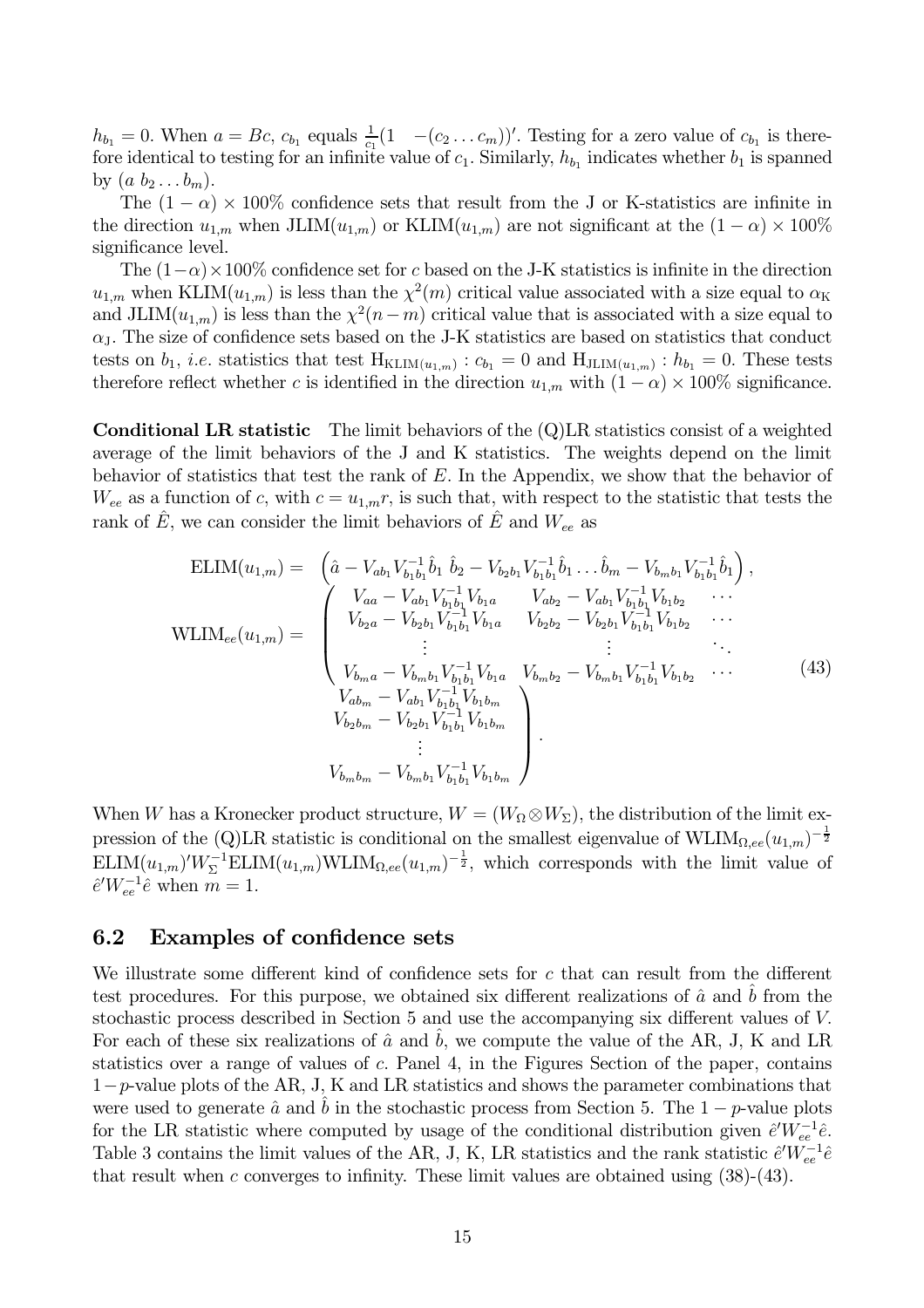|                              | $n=5$        |                      |             | $n=20$       |                      |             |
|------------------------------|--------------|----------------------|-------------|--------------|----------------------|-------------|
|                              | $b_1 = 0.5$  | $b_1 = 0.1$          | $b_1 = 0.1$ | $b_1 = 0.5$  | $b_1 = 0.1$          | $b_1 = 0.1$ |
|                              | $\rho = 0.5$ | $= 0.99$<br>$\Omega$ | $\rho=0$    | $\rho = 0.5$ | $= 0.99$<br>$\Omega$ | $\rho=0$    |
|                              | Fig. $4.1$   | Fig. $4.3$           | Fig. 4.5    | Fig. $4.2$   | Fig. $4.4$           | Fig. 4.6    |
| ARLIM                        | 33.9         | 4.06                 | 8.01        | 55.2         | 18.3                 | 28.9        |
|                              | (0.0)        | (0.54)               | (0.16)      | (0.0)        | (0.57)               | (0.08)      |
| KLIM                         | 25.3         | 1.86                 | 1.44        | 14.9         | 1.78                 | 0.83        |
|                              | (0.0)        | (0.18)               | (0.24)      | (0.0)        | (0.19)               | (0.38)      |
| JLIM                         | 8.60         | 2.20                 | 6.58        | 40.2         | 16.5                 | 28.10       |
|                              | (0.07)       | (0.69)               | (0.16)      | (0.002)      | (0.62)               | (0.08)      |
| LRLIM                        | 31.8         | 1.93                 | 6.30        | $39.1\,$     | 2.20                 | 13.7        |
|                              | (0.0)        | (0.19)               | (0.16)      | (0.0)        | (0.19)               | (0.09)      |
| $\hat{e}'W_{ee}^{-1}\hat{e}$ | $10.3\,$     | 61.1                 | 2.22        | 26.0         | 84.4                 | 16.2        |
|                              | (0.07)       | (0.0)                | (0.81)      | (0.16)       | (0.0)                | (0.71)      |

Table 1: Limit values of the statistics for the  $1-p$ -value plots in Panel 4 (p-values between brackets).

The 95% confidence set for  $c$  based on a specific statistic equals the range of values of  $c$  for which the 1 – p-value plot of the statistic lies below the 95% line. Hence, the 95% confidence set results from the intersection of the 95% line with the  $1-p$ -value plot. For the J-K test procedure with  $\alpha_{\rm K} = 0.04$  and  $\alpha_{\rm J} = 0.01$ , the 95% confidence set for c results as the range of values of c for which both the  $1-p$ -value plot of the K-statistic lies below the 96% line and the  $1-p$ -value plot of the J-statistic lies below the 99% line. The 95% confidence set of c based on the J-K test procedure with  $\alpha_{\rm K} = 0.04$  and  $\alpha_{\rm J} = 0.01$  thus results from the intersection of the 1 – p-value plots of the K and J-statistics with the 96% and 99% lines resp.

The confidence sets in Panel 4 contain a number of interesting features. The  $1-p$ -value plots of the LR statistics resemble the  $1-p$ -value plot of the K-statistic around the minimum of the AR statistic. In several of the  $1-p$ -value plots, Figures 4.1-4.2, the  $1-p$ -value plot for the K-statistic has multiple local minima. This is caused by the property of the K-statistic that it is equal to zero both at the value of  $c$  that minimizes the AR statistic and values where the AR statistic attains its maximum or has an inflexion point. Hence, the 95% confidence set based on the K-statistic then contains two disjunct areas with values of c. The  $1-p$ -value plots show that the combination of the J and K statistics overcomes this deficiency of the K-statistic. The  $1-p$ -value plot of the J-statistic equals one at the local minimum of the  $1-p$ -value plot of the K-statistic that is caused by the maximum of the AR statistic. The confidence set for c based on the J-K test procedure with  $\alpha_K = 0.04$  and  $\alpha_J = 0.01$  therefore only contains the area where the K-statistic is small as a result of the minimum of the AR statistic.

The 95% confidence sets for c based on the AR, LR and J-K test procedures are finite and convex in Figures 4.1-4.2. Table 3 shows that the limit value of  $\hat{e}'W_{ee}^{-1}\hat{e}$  is significant at the 95% level for Figures 4.3-4.4. The limit behavior of the LR and K-statistics is therefore identical in these Figures. The limit values of the AR, LR, K and J statistics are not significant at the  $95\%$ level in Figures 4.3-4.6. The  $95\%$  confidence sets for c based on the AR and LR statistics are therefore infinite in these figures. The  $95\%$  confidence set for c based on the J-K test procedure with  $\alpha_{\rm K} = 0.04$  and  $\alpha_{\rm J} = 0.01$  is also infinite in Figures 4.3-4.6 because the limit values of the K and J statistics are not significant at resp. the 96% and 99% level. In Figures 4.5-4.6, the 95% confidence set for c based on both the AR, LR and J-K test procedures equals  $(-\infty, \infty)$ . In Figures 4.3-4.4, the confidence sets that result from these procedures equal  $(-\infty, x) \cup (y, \infty)$ for some values x and y  $(x < y)$  that differ over the Figures and the involved test procedure.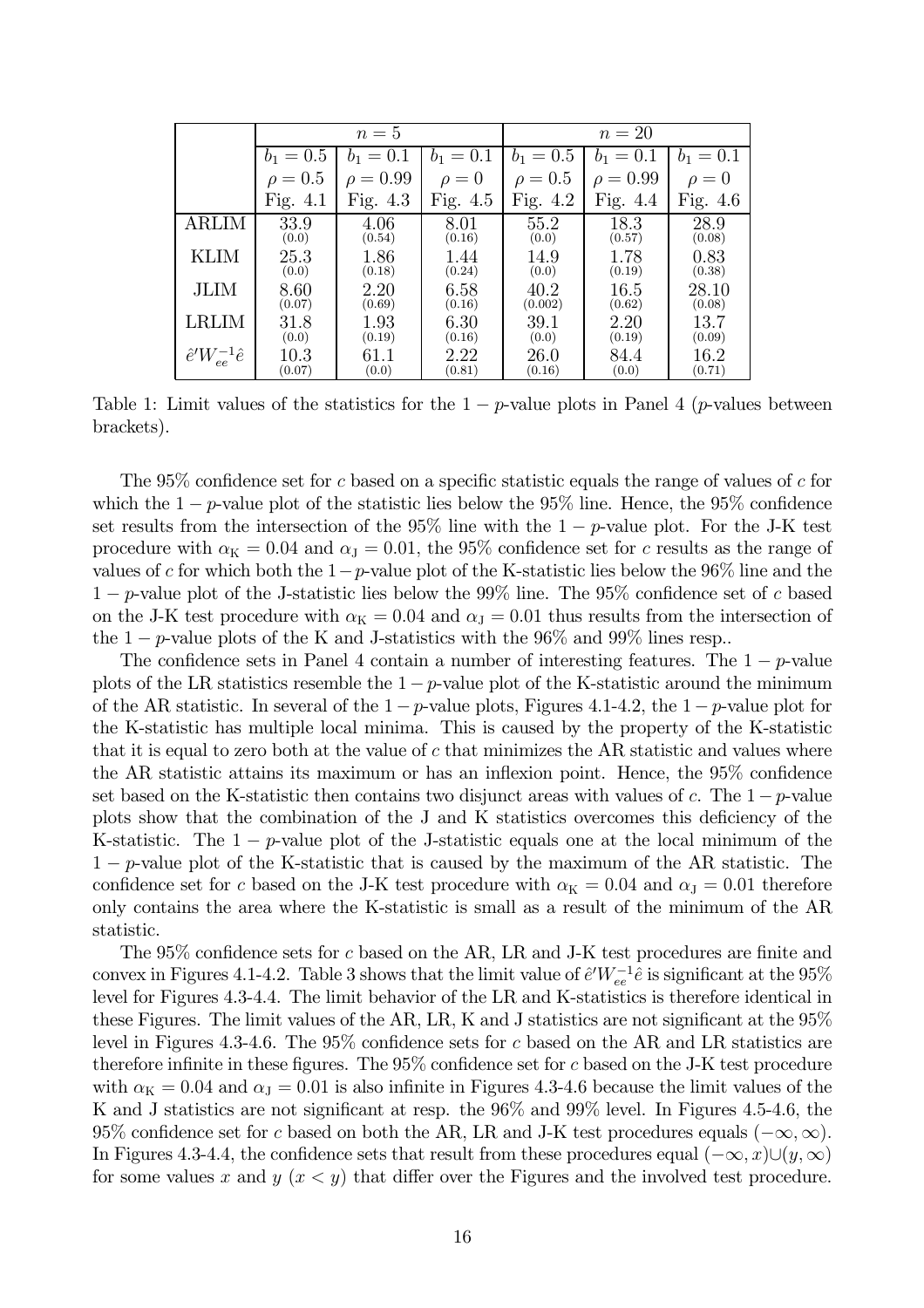Hence, these  $95\%$  confidence sets are non-convex and exclude a convex set of values of c.

The 95% confidence set for c that results from the AR statistic contains the 95% confidence set based on the LR and J-K test procedure with  $\alpha_K = 0.04$  and  $\alpha_I = 0.01$  in all of the Figures in Panel 4. In some cases, the  $95\%$  confidence set of c based on the AR statistic is much larger than the 95% confidence set based on the other test procedures. This shows the, on average, larger power of these procedures compared to the AR statistic for discriminating between different values of  $c$ .

#### $\overline{7}$ Limiting distributions

Sofar, we have used a stylized setting in which the random vectors  $\hat{a}$  and  $\hat{b}$  have a joint normal distribution with an a priori known covariance matrix. We made this assumption for expository purposes only. The distributions of the statistics are not limited to this restricted setting. The results documented previously extend to the case where the covariance matrix is unknown but a consistent estimator of it exists and  $\hat{a}$  and b are (root-T) consistent estimators of  $a$  and  $b$ , see Kleibergen (2001,2002):

$$
\sqrt{T}\left[\left(\begin{array}{c}\hat{a}\\ \hat{b}\end{array}\right)-\left(\begin{array}{c}a\\ b\end{array}\right)\right]\underset{d}{\rightarrow}\left(\begin{array}{c}\psi_a\\ \psi_b\end{array}\right).
$$
\n(44)

The sample size equals T and  $\psi_a$  and  $\psi_b$  are n and mn-dimensional normal distributed random vectors,

$$
\left(\begin{array}{c}\psi_a\\\psi_b\end{array}\right) \sim N(0, V). \tag{45}
$$

We assume that  $\hat{V}$  is a consistent estimator of the covariance matrix V.

$$
\frac{1}{T}\hat{V} \underset{p}{\rightarrow} V. \tag{46}
$$

The consistent covariance matrix estimator  $\hat{V}$  implies a consistent estimator of the covariance matrix  $W(7)$ ,

$$
\hat{W} = \begin{pmatrix} I_n & 0 \\ -(c \otimes I_n) & I_{mn} \end{pmatrix}' \hat{V} \begin{pmatrix} I_n & 0 \\ -(c \otimes I_n) & I_{mn} \end{pmatrix} = \begin{pmatrix} \hat{W}_{dd} & \hat{W}_{db} \\ \hat{W}_{bd} & \hat{W}_{bb} \end{pmatrix}.
$$
 (47)

We replace the elements of W in the expression of  $\hat{e}$  by the respective elements of  $\hat{W}$  to obtain  $\tilde{e}$ :

$$
\begin{aligned}\n\tilde{e} &= b - W_{bd} W_{dd}^{-1} d \\
&= \hat{b} - W_{bd} W_{dd}^{-1} \hat{d} + \left[ \frac{1}{T} \hat{W}_{bd} \left( W_{dd}^{-1} - (\frac{1}{T} \hat{W}_{dd})^{-1} \right) + \left( W_{bd} - \frac{1}{T} \hat{W}_{bd} \right) W_{dd}^{-1} \right] \hat{d} \\
&= \hat{e} + \hat{u}_e,\n\end{aligned} \tag{48}
$$

where  $\hat{e} = \hat{b} - W_{bd} W_{dd}^{-1} \hat{d}, \ \hat{u}_e = [\frac{1}{T} \hat{W}_{bd} (W_{dd}^{-1} - (\frac{1}{T} \hat{W}_{dd})^{-1}) + (W_{bd} - \frac{1}{T} \hat{W}_{bd}) W_{dd}^{-1}] \hat{d}.$  Under  $H_0$ :  $a = Bc$ ,  $\frac{1}{T}\hat{W} - W \rightarrow 0$  and that  $\sqrt{T}\hat{d}$  converges to a normal distributed random vector with mean zero and a finite variance,

$$
\sqrt{T}\hat{u}_e \underset{p}{\rightarrow} 0. \tag{49}
$$

Hence,  $\hat{u}_e$  does not influence the joint limiting distribution of  $\hat{d}$  and  $\tilde{e}$  which, under H<sub>0</sub>:  $a = Bc$ , reads

$$
\sqrt{T}\left(\begin{array}{c}\hat{d} \\ \tilde{e} - e\end{array}\right) \underset{d}{\rightarrow} \left(\begin{array}{c}\psi_d \\ \psi_e\end{array}\right). \tag{50}
$$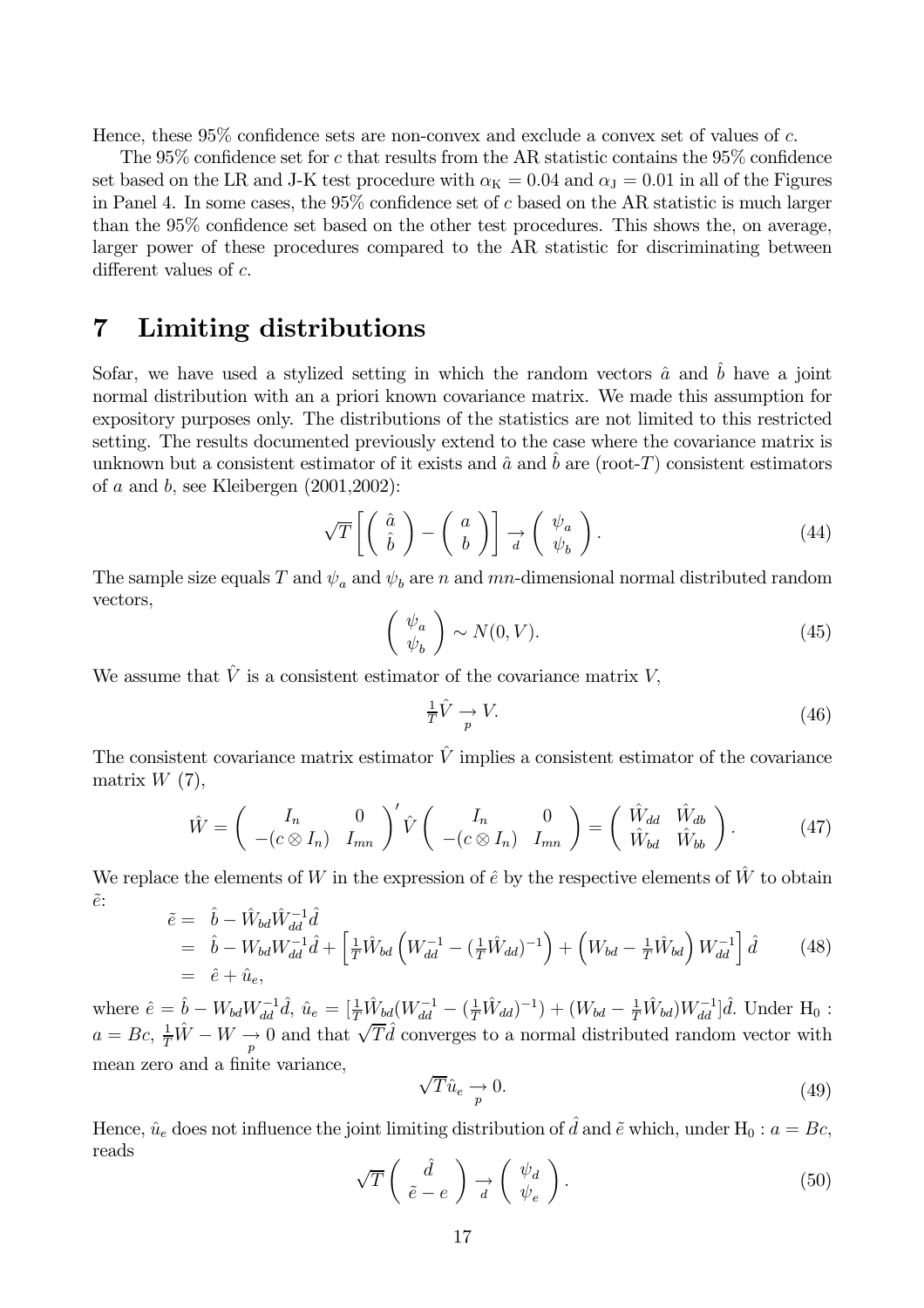The *n* and *nm*-dimensional random vectors  $\psi_d$  and  $\psi_e$  are independent and normal distributed,

$$
\psi_d \sim N(0, W_{dd}), \qquad \psi_e \sim N(0, W_{ee}), \qquad (51)
$$

with  $e = b$ . We use  $\tilde{e}$  to decompose  $\tilde{d}$  into two parts.

$$
\begin{aligned}\n\tilde{f} &= \tilde{E}'(\frac{1}{T}\hat{W}_{dd})^{-1}\hat{d} \\
&= \hat{f} + \hat{u}_f,\n\end{aligned} \tag{52}
$$

and

$$
\begin{array}{rcl}\n\tilde{g} &=& \tilde{E}'_{\perp} \hat{d} \\
&=& \hat{g} + \hat{u}_g,\n\end{array} \tag{53}
$$

with  $\text{vec}(\tilde{E}) = \tilde{e}$ ,  $\text{vec}(\hat{U}_e) = \hat{u}_e$ ,  $\hat{f} = \hat{E}' W_{dd}^{-1} \hat{d}$ ,  $\hat{g} = \hat{E}'_{\perp} \hat{d}$ ,  $\hat{u}_f = [\hat{U}'_e(\frac{1}{T}\hat{W}_{dd})^{-1} + \tilde{E}'((\frac{1}{T}\hat{W}_{dd})^{-1} - \hat{E}'(\frac{1}{T}\hat{W}_{dd})^{-1}]$  $W_{dd}^{-1}$ ] $|\hat{d}, \hat{u}_g = (\tilde{E}_{\perp} - \tilde{E}_{\perp})' \hat{d}$ . Because  $\hat{U}_e \stackrel{...}{\rightarrow} 0$ ,  $\frac{1}{T}\hat{W} - W \stackrel{...}{\rightarrow} 0$  and that  $\sqrt{T}\hat{d}$  converges to a normal random variable with mean zero and a finite variance,

$$
\sqrt{T}\hat{u}_f \underset{p}{\rightarrow} 0 \text{ and } \sqrt{T}\hat{u}_g \underset{p}{\rightarrow} 0. \tag{54}
$$

Because of the independence of  $\psi_d$  and  $\psi_e$ , the above results imply that, under H<sub>0</sub>:  $a = Bc$ ,

$$
\sqrt{T}\tilde{f}|\tilde{E} \to \hat{E}' W_{dd}^{-1} \psi_d, \n\sqrt{T}\tilde{g}|\tilde{E} \to \hat{E}'_{\perp} \psi_d,
$$
\n(55)

where, since  $\hat{E}' W_{dd}^{-\frac{1}{2}} W_{dd}^{\frac{1}{2}} \hat{E}_{\perp} = 0$ ,  $\hat{E}' W_{dd}^{-1} \psi_d$  and  $\hat{E}'_{\perp} \psi_d$  are independent random variables. The limiting distributions of the J and K statistics result from the limiting distributions of  $\tilde{f}$  and  $\tilde{g}$ , see Kleibergen (2001, 2002),

$$
K = \tilde{f}'(\tilde{E}'\hat{W}_{dd}^{-1}\tilde{E})^{-1}\tilde{f} = \hat{d}'\hat{W}_{dd}^{-\frac{1}{2}'}P_{\hat{W}_{dd}^{-\frac{1}{2}}\tilde{E}}\hat{W}_{dd}^{-\frac{1}{2}}\hat{d} \longrightarrow \chi^2(m),
$$
  
\n
$$
J = \tilde{g}'(\tilde{E}'_{\perp}\hat{W}_{dd}\tilde{E}_{\perp})^{-1}\tilde{g} = \hat{d}'\hat{W}_{dd}^{-\frac{1}{2}'}M_{\hat{W}_{dd}^{-\frac{1}{2}}\tilde{E}}\hat{W}_{dd}^{-\frac{1}{2}}\hat{d} \longrightarrow \chi^2(n-m),
$$
\n(56)

and the  $\chi^2$  random variables to which the J and K statistics converge are independent. Equation (56) shows that the distributions of the J and K statistics in (16) hold as limiting distributions when  $\hat{a}$  and b are (root-T) consistent estimators of a and b and  $\hat{V}$  is a consistent estimator of the covariance matrix.

The distribution of the LR statistic is a combination of the distributions of the J and K statistics and depend on statistics that test the rank of  $E$ . These rank statistics involve a consistent estimator of  $W_{ee}$ . Because  $\sqrt{T}\hat{u}_e \rightarrow 0$  (49), a consistent estimator of  $W_{ee}$  results directly from  $\hat{W}$ :

$$
\hat{W}_{ee} = \hat{W}_{bb} - \hat{W}_{bd} \hat{W}_{dd}^{-1} \hat{W}_{db},\tag{57}
$$

since under H<sub>0</sub>,  $\frac{1}{T}\hat{W}_{ee} \to W_{ee}$ . When  $\hat{W}_{ee}$  has a Kronecker product form, we can construct the LR statistic to test  $H_K$ :  $c_a = c$  and its limiting distribution is conditional on the eigenvalues of  $\hat{E}^* \hat{E}^*$ , where  $\hat{E}^*$  results from (22)-(23) with  $W_{ee}$  replaced by  $\hat{W}_{ee}$ . In a similar way,  $\hat{W}_{ee}$  can be used for the rank statistic on which the limiting distribution of the QLR statistic depends.

The above shows that the J, K and  $(Q)LR$  statistics are applicable in a more general setting than we used initially. In the next section, we discuss some examples of statistical models that satisfy the conditions for usage of these statistics.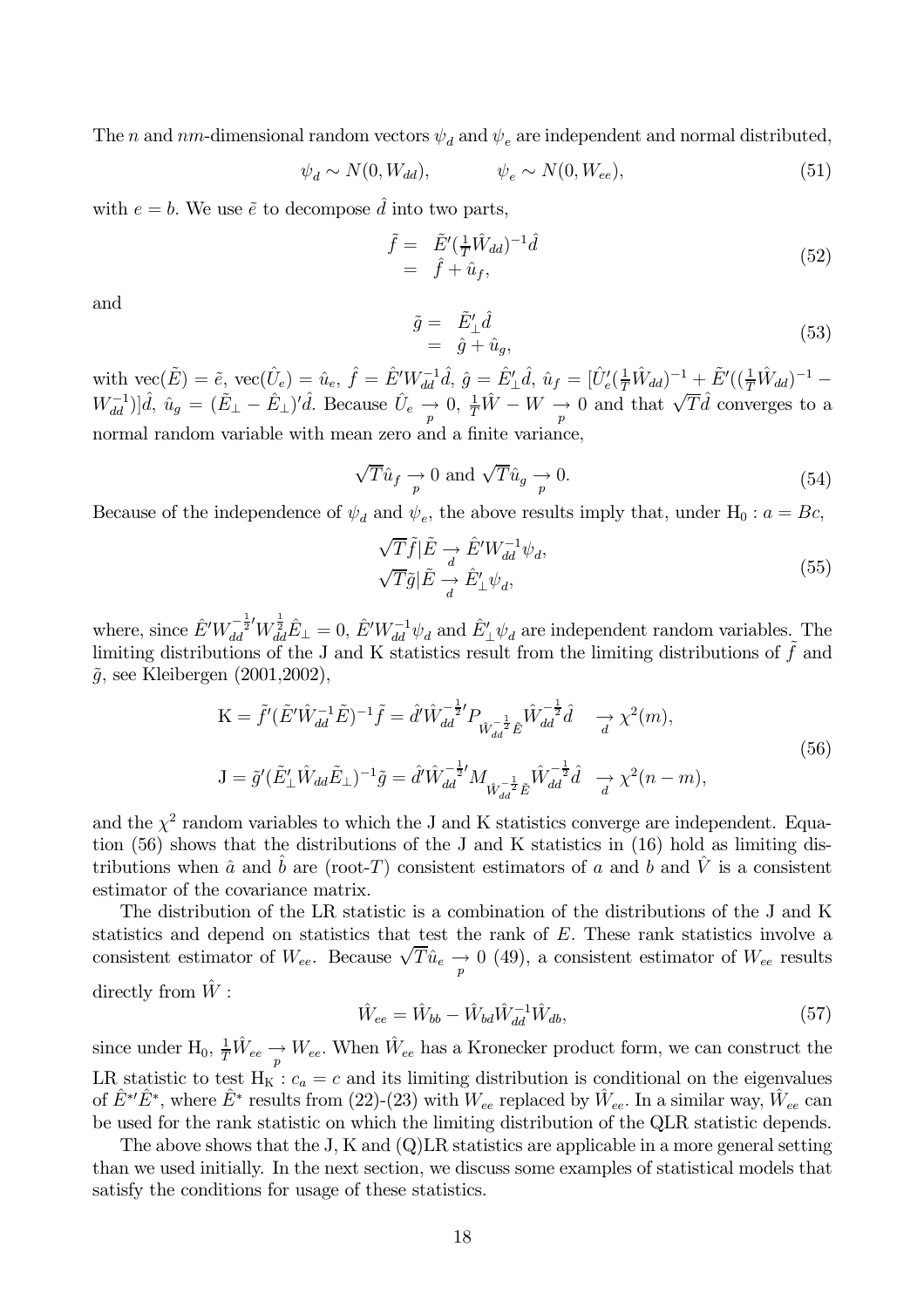#### **Econometric Models** 8

The AR, J, K and (Q)LR statistics can be used to test hypothezes on the parameters of many frequently used models. We briefly discuss two examples of such models, *i.e.* the limited information simultaneous equation and the observed factor model.

#### Limited Information Simultaneous Equation Model 8.1

For expository purposes we only use a specification of the limited information simultaneous equation, or linear instrumental variables regression model, that does not include any exogenous variables in the structural equation,<sup>8</sup> see *e.g.* Hausman (1983),

$$
y = Xc_a + \varepsilon,
$$
  
\n
$$
X = ZB + V.
$$
\n(58)

The  $T \times 1$  and  $T \times m$  matrices y and X contain the endogenous variables. The  $T \times n$  matrix Z is a matrix of weakly exogenous variables (or instruments), see e.g. Engle et. al. (1983). The T-dimensional vector  $\varepsilon$  consists of structural errors and V is a  $T \times m$  matrix of reduced form errors. The  $m \times 1$  parameter vector  $c_a$  contains the structural parameters. The  $n \times m$ parameter matrix  $B$  consists of the parameters of the second set of equations which are in reduced form. The matrix  $Z$  is assumed to be of full column rank.

When we substitute the second set of equations for X into the first set of equations for  $\gamma$ , we obtain the restricted reduced form specification

$$
y = ZBc_a + u,
$$
  
\n
$$
X = ZB + V,
$$
\n(59)

where  $u = VB + \varepsilon$ . The restricted reduced form is nested within the unrestricted reduced form

$$
y = Za + u,
$$
  
\n
$$
X = ZB + V,
$$
\n(60)

where a is a  $n \times 1$  vector of parameters, that has the vectorized specification

$$
\left(\begin{array}{c} y \\ x \end{array}\right) = (I_{m+1} \otimes Z) \left(\begin{array}{c} a \\ b \end{array}\right) + \left(\begin{array}{c} u \\ v \end{array}\right), \tag{61}
$$

with  $x = \text{vec}(X) = x$ ,  $v = \text{vec}(V) = v$ ,  $b = \text{vec}(B)$ . Estimators for  $(a' b')'$  in (61) that satisfy  $(44)$  allow us, when we also have a consistent estimator for the covariance matrix V, to use the AR, J, K and (Q)LR statistics. These statistics can be used to test H<sub>0</sub> :  $a = Bc$ , H<sub>K</sub> :  $c_a = c$ and H<sub>J</sub>:  $h_a = 0$ , see *e.g.* Kleibergen (2001, 2002) and Moreira (2001).

#### 8.2 **Factor Models**

Factor models with observed factors are used to describe excess returns, *i.e.* the return in deviation from a riskless return, on (portfolios of) assets in financial markets as linear functions of a small number of observed factors, see e.g. Jagannathan and Wang  $(1996, 1998)$ ,

$$
R = (\iota_T \ F) \left( \begin{array}{c} a' \\ B' \end{array} \right) + U. \tag{62}
$$

<sup>&</sup>lt;sup>8</sup>When we consider all variables as residuals from a regression on an additional set of exogenous variables, the model results from a more general model that includes this additional set of exogenous variables in both sets of equations.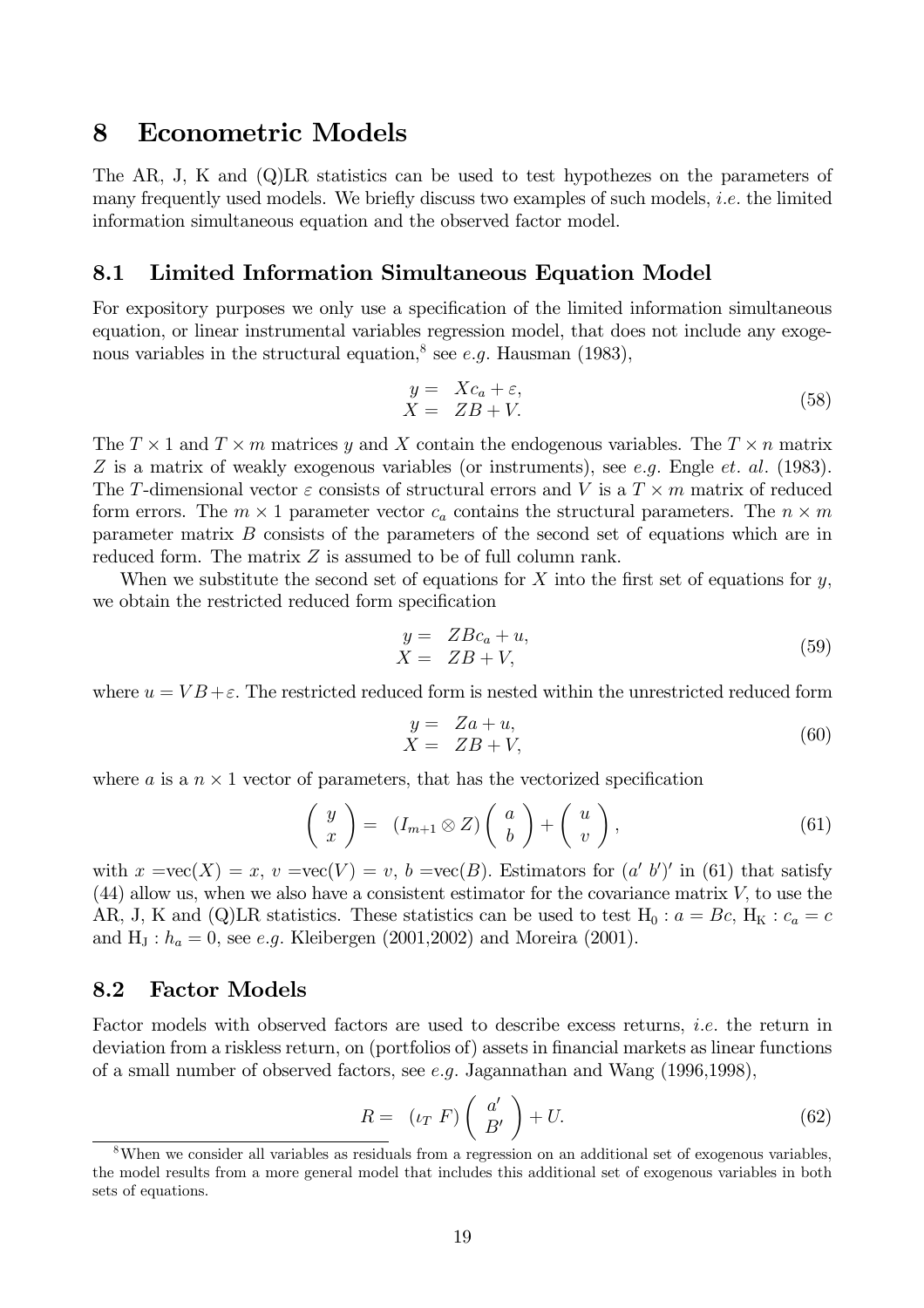The  $T \times n$  matrix R contains as its' ij-th element the excess return on asset j at time i,  $i=1,\ldots,T, j=1,\ldots,n.$  The T-dimensional vector  $\iota_T$  is a vector of ones. The  $T \times m$  matrix F contains as its' *i* j-th element the value of the j-th factor at time *i*,  $i = 1, ..., T$ ,  $j = 1, ..., m$ . The  $T \times n$  matrix U consists of disturbances and the  $n \times 1$  vector a and the  $n \times m$  matrix B contain the parameters. The excess returns on the asset are in deviation from the riskless return and the constant term reflects the risk-premia on the observed factors. The parameter vector a is therefore spanned by the columns of B,  $a = Bc_a$ .

Instead of vectorizing the factor model  $(62)$ , we vectorize its transpose and obtain

$$
\text{vec}(R') = ((\iota_T \ F) \otimes I_m) \left( \begin{array}{c} a \\ b \end{array} \right) + \text{vec}(U'),\tag{63}
$$

with  $b = \text{vec}(B)$ . An estimator of  $(a' b')'$  in the vectorized model (63) that satisfies (44) alongside a consistent estimator of the covariance matrix V enables us to use the AR, J, K and  $(Q)LR$ statistics to test H<sub>0</sub>:  $a = Bc$ , or H<sub>K</sub>:  $c_a = c$  and H<sub>J</sub>:  $h_a = 0$  when we specify a as  $a = Bc_a + B_{\perp}h_a$ . Kan and Zhang (1999,2000) discuss the inferential problems with standard tests of hypothezes on  $c_a$  when B is relatively small. The (conditional) limiting distributions of the AR, J, K and  $(Q)LR$  statistics are insensitive to the value of B and therefore do not suffer from the problems analyzed by Kan and Zhang (1999,2000).

#### 9 **Conclusions**

We isolate two independently distributed statistics from the AR statistic. Alongside the sum of these statistics, that constitutes the AR statistic, we can consider other functions of these statistics as well. An example of such a statistic is the LR statistic that has a conditional distribution. We construct a statistic that mimics the properties of the LR statistic but that can be used in case of a non-Kronecker covariance matrix. We also construct statistics that determine whether a specific parameter is identified. We therefore analyze the behavior of the statistics when the hypothesized value of the parameter converges to infinity in a specific direction. All exact distribution results in the paper generalize to limiting distributions that are free of nuisance parameters under mild conditions.

The analysis in this paper can be extended in several directions. In Stock and Wright  $(2000)$  and Kleibergen  $(2001)$ , these tests are cast into a generalized method of moments setting such that they can accomodate non-linear hypothezes. Other possible extensions are to conduct tests on sub-sets of the parameters.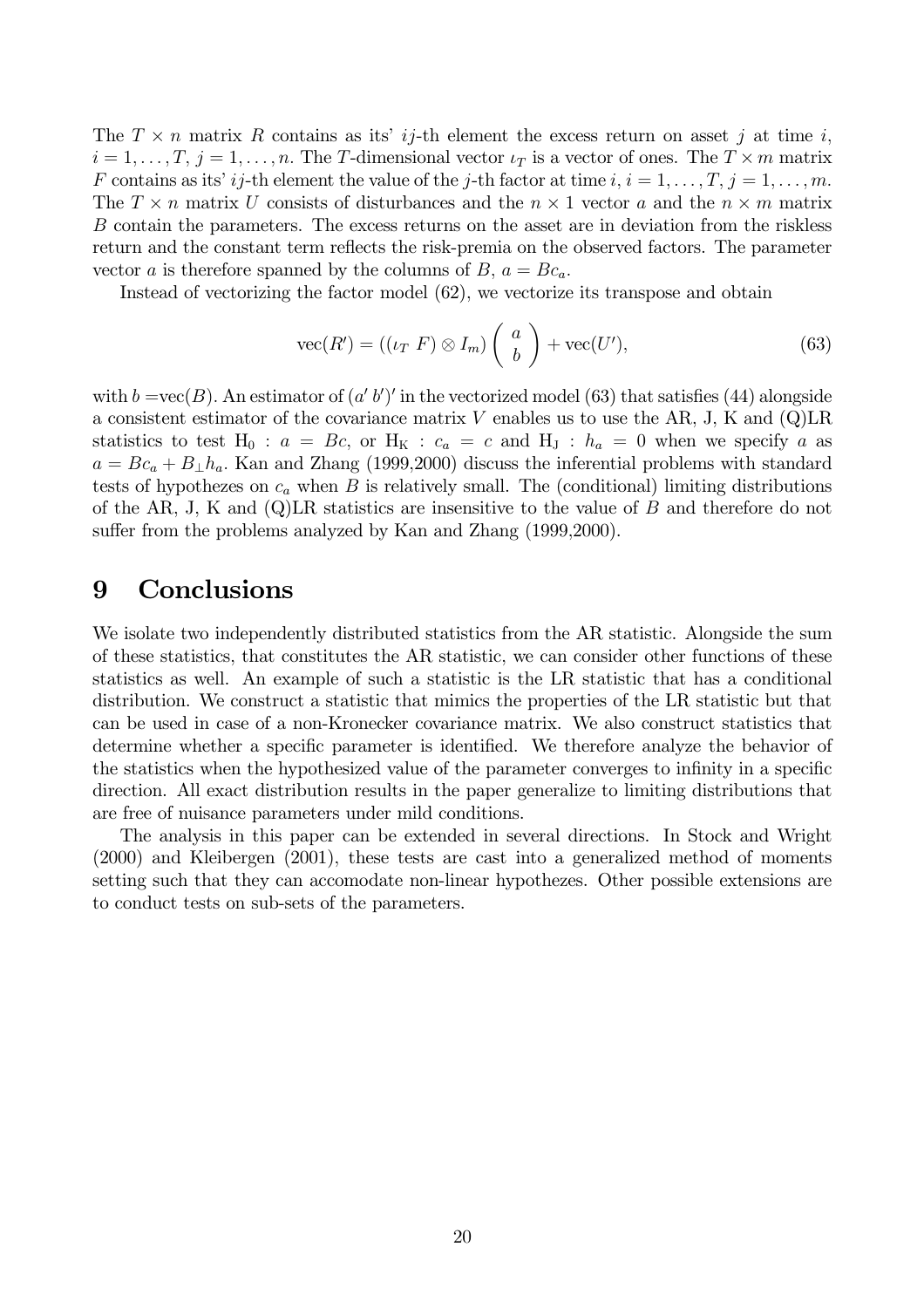# Appendix

The characteristic polynomial when  $S = s_m I_m$ . The characteristic polynomial when  $S = s_m I_m$  equals,

$$
A_m(\lambda) = \left| \lambda I_{m+1} - \left( \begin{array}{cc} \hat{d}_U^{*t} \hat{d}_U^* + \hat{d}_{U_\perp}^{*t} \hat{d}_{U_\perp}^* & s_m \hat{d}_U^{*t} \\ s_m \hat{d}_U^* & s_m^2 I_m \end{array} \right) \right|
$$
  
\n
$$
= (-1)^m s_m \hat{d}_{U,m}^* \left| \left( \begin{array}{cc} s_m \hat{d}_{U,m}^{*t} & s_m \hat{d}_{U,m}^* \\ \lambda I_{m-1} - s_m^2 I_{m-1} & 0 \end{array} \right) \right|
$$
  
\n
$$
+ s_m^2 (\lambda - s_m^2) A_{m-1}(\lambda)
$$
  
\n
$$
= (\lambda - s_m^2) A_{m-1}(\lambda) - s_m^2 \hat{d}_{U,m}^{*2} (\lambda - s_m^2)^{m-1},
$$

where  $\hat{d}_U^* = (\hat{d}_{U,\bar{m}}^{*'} \hat{d}_{U,m}^*)' = (\hat{d}_{U,1}^* \dots \hat{d}_{U,m}^*)'$ , with  $\hat{d}_{U,\bar{m}}^* : (m-1) \times 1$  and  $\hat{d}_{U,i}^* : 1 \times 1, i = 1, \dots m$ .<br>Recurrently, substituting  $A_{m-1}(\lambda), A_{m-2}(\lambda), \dots$  yields

$$
A_m(\lambda) = (\lambda - s_m^2) A_{m-1}(\lambda) - s_m^2 \hat{d}_{U,m}^{*2} (\lambda - s_m^2)^{m-1}
$$
  
\n
$$
= (\lambda - s_m^2) \left[ (\lambda - s_m^2) A_{m-2}(\lambda) - s_m^2 \hat{d}_{U,m-1}^{*2} (\lambda - s_m^2)^{m-2} \right] - s_m^2 \hat{d}_{U,m}^{*2} (\lambda - s_m^2)^{m-1}
$$
  
\n
$$
= (\lambda - s_m^2)^2 A_{m-2}(\lambda) - s_m^2 \hat{d}_{U,m-1}^{*2} (\lambda - s_m^2)^{m-1} - s_m^2 \hat{d}_{U,m}^{*2} (\lambda - s_m^2)^{m-1}
$$
  
\n
$$
= (\lambda - s_m^2)^{m-1} \left[ \lambda - \hat{d}_{U}^{*2} \hat{d}_{U}^{*} - \hat{d}_{U_{\perp}}^{*2} \hat{d}_{U_{\perp}}^{*} - s_m \hat{d}_{U_{\perp}}^{*2} \right] - s_m^2 (\lambda - s_m^2)^{m-1} \sum_{i=2}^m \hat{d}_{U_{\perp}}^{*2}
$$
  
\n
$$
= (\lambda - s_m^2)^m (\lambda - \hat{d}_{U}^{*2} \hat{d}_{U}^{*} + \hat{d}_{U_{\perp}}^{*2} \hat{d}_{U_{\perp}}^{*2}) - (\lambda - s_m^2)^{m-1} s_m^2 \hat{d}_{U}^{*2} \hat{d}_{U_{\perp}}^{*2}
$$
  
\n
$$
= (\lambda - s_m^2)^{m-1} \left[ (\lambda - s_m^2) (\lambda - \hat{d}_{U}^{*2} \hat{d}_{U_{\perp}}^{*} - \hat{d}_{U_{\perp}}^{*2} \hat{d}_{U_{\perp}}^{*2}) - s_m^2 \hat{d}_{U}^{*2} \hat{d}_{U_{\perp}}^{*2} \right]
$$
  
\n
$$
= (\lambda - s_m^2)^{m-1} \left[ \lambda^2 - \lambda (s_m^2 + K + J) - s_m^2 J \right].
$$

Proof that the K-statistic is a quadratic form of the derivative of the AR statistic. The AR statistic reads,

$$
AR = (\hat{a} - \hat{B}c)'W_{dd}^{-1}(\hat{a} - \hat{B}c),
$$

and we construct the derivative with respect to  $c$  of each of its elements. The derivative of  $\hat{a} - \hat{B}c$  with respect to c reads

$$
\frac{\partial(\hat{a}-\hat{B}c)}{\partial c'}=-\hat{B}.
$$

Because  $\hat{d} = \hat{a} - (c \otimes I_n)^t \hat{b}$  and

$$
\operatorname{vec}(c \otimes I_n) = \sum_{i=1}^m c_i \operatorname{vec}(u_{i,m} \otimes I_n),
$$

where  $u_{i,m}$  is the *i*-th column of  $I_m$ , we obtain, by using  $W_{dd} = \mathcal{E}(\hat{d}\hat{d}') = \mathcal{E}(\hat{d}\hat{a}') - \mathcal{E}(\hat{d}\hat{b}')(c \otimes I_n)$ , that

$$
\frac{\partial \text{vec}(W_{dd})}{\partial c'} = - (I_n + \mathcal{K}_{nn})(I_n \otimes W_{db}) (\text{vec}(u_{1,m} \otimes I_n) \dots \text{vec}(u_{m,m} \otimes I_n)),
$$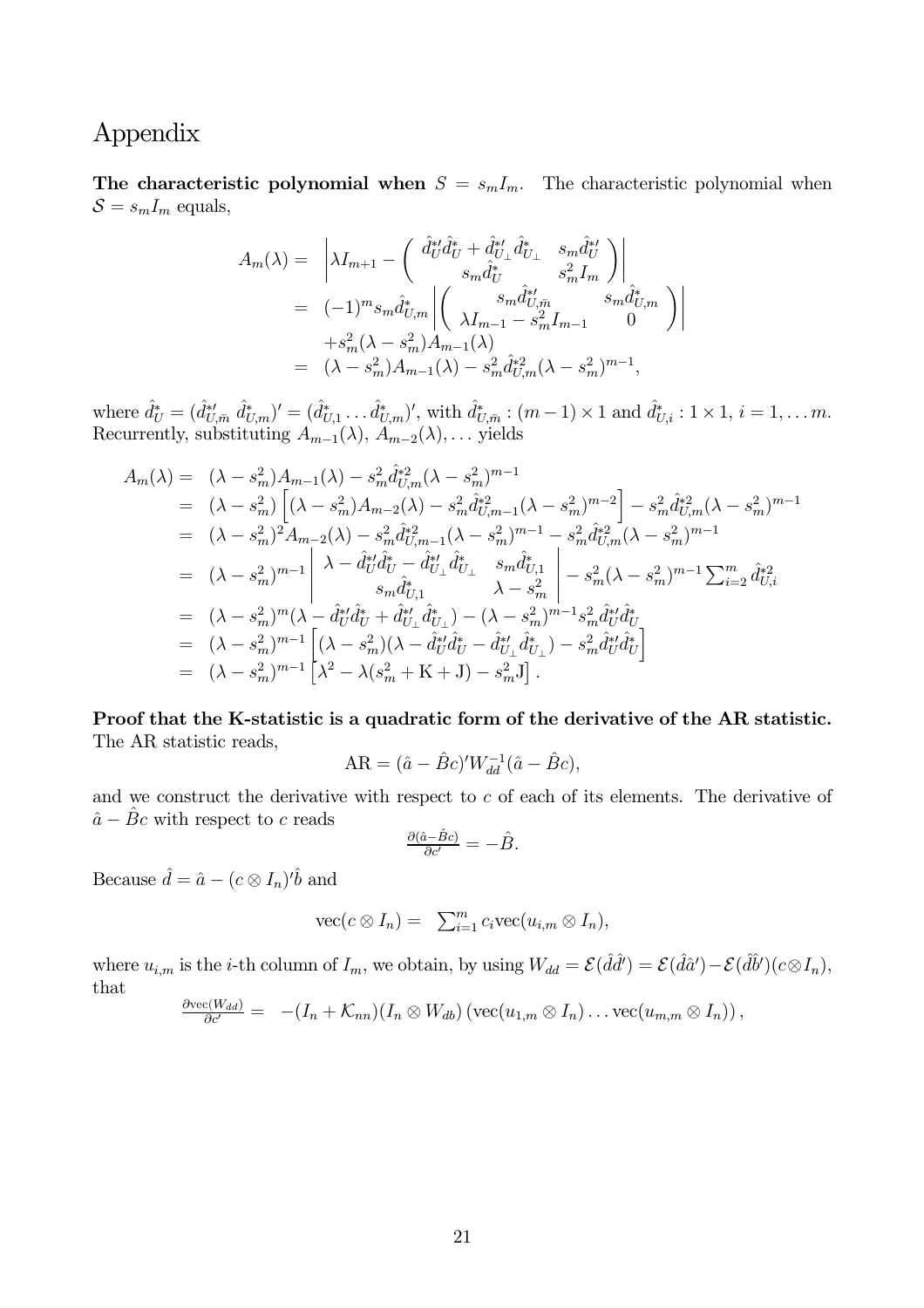where  $\mathcal{K}_{nn}$  is the  $n^2 \times n^2$  dimensional commutation matrix, see Magnus and Neudecker (1988). The derivative of the AR statistic then becomes:

$$
-\frac{1}{2}\frac{\partial \text{AR}}{\partial c'} = \hat{d}'W_{dd}^{-1}\hat{B} - \frac{1}{2}(\hat{d}'W_{dd}^{-1}\otimes \hat{d}'W_{dd}^{-1})(I_{nn} + \mathcal{K}_{nn})\frac{\partial \text{vec}(W_{dd})}{\partial c'}\n= \hat{d}'W_{dd}^{-1}\hat{B} - (\hat{d}'W_{dd}^{-1}\otimes \hat{d}'W_{dd}^{-1}W_{db})(\text{vec}(u_{1,m}\otimes I_n)\dots \text{vec}(u_{m,m}\otimes I_n))\n= \hat{d}'W_{dd}^{-1}\hat{B} - (\hat{d}'W_{dd}^{-1}\otimes 1)\left(\text{vec}(\hat{d}'W_{dd}^{-1}W_{db}(u_{1,m}\otimes I_n))\dots \text{vec}(\hat{d}'W_{dd}^{-1}W_{db}(u_{m,m}\otimes I_n))\right)\n= \hat{d}'W_{dd}^{-1}\hat{B} - (\hat{d}'W_{dd}^{-1}\otimes 1)\left(\text{vec}(\hat{d}'W_{dd}^{-1}W_{db_1})\dots \text{vec}(\hat{d}'W_{dd}^{-1}W_{db_m})\right)\n= \hat{d}'W_{dd}^{-1}\hat{B} - (\hat{d}'W_{dd}^{-1}\otimes 1)\left(W_{b_1d}W_{dd}^{-1}\hat{d}\dots W_{b_md}W_{dd}^{-1}\hat{d}\right)\n= \hat{d}'W_{dd}^{-1}\left[\hat{B} - \left(W_{b_1d}W_{dd}^{-1}\hat{d}\dots W_{b_md}W_{dd}^{-1}\hat{d}\right)\right]\n= \hat{d}'W_{dd}^{-1}\hat{E},
$$

where  $\hat{e} = \hat{b} - W_{bd}^{-1}W_{dd}(\hat{d} - d), d = 0, \hat{e} = \text{vec}(\hat{E}), W_{bd} = (W'_{b_1d} \dots W'_{b_md})', W_{b_id} : n \times n,$  $i=1,\ldots,m$ , and which results because  $(\hat{d}^{\prime}W_{dd}^{-1}\otimes \hat{d}^{\prime}W_{dd}^{-1})\mathcal{K}_{nn}=(\hat{d}^{\prime}W_{dd}^{-1}\otimes \hat{d}^{\prime}W_{dd}^{-1})$ . Since the K-statistic is a quadratic form of  $\hat{d}'W_{dd}^{-1}\hat{E}$ , this shows that the K-statistic equals a quadratic form of the derivative of the AR statistic with respect to  $c$ .

**Conditional Information Matrix of c given**  $\hat{E}$  Because the logarithm of the likelihood is proportional to minus the AR statistic, the conditional information matrix of c given  $\hat{E}$ results from differentiating the first order derivative of the AR statistic with respect to  $c$ :

$$
\begin{split}\n\frac{1}{2} \frac{\partial^2 \text{AR}}{\partial c \partial c'} |\hat{E} &= -\frac{\partial}{\partial c'} \left( \hat{E}' W_{dd}^{-1} \hat{d} \right) |\hat{E} \\
&= -(\hat{E}' W_{dd}^{-1}) \frac{\partial \hat{d}}{\partial c'} + (\hat{d}' \otimes \hat{E}') (W_{dd}^{-1} \otimes W_{dd}^{-1}) \frac{\partial \text{vec}(W_{dd})}{\partial c'} \\
&= \hat{E}' W_{dd}^{-1} \hat{B} - (\hat{d}' W_{dd}^{-1} \otimes \hat{E}' W_{dd}^{-1}) (I_n + \mathcal{K}_{nn}) \left( \text{vec}(W_{db_1}) \dots \text{vec}(W_{db_m}) \right) \\
&= \hat{E}' W_{dd}^{-1} \left[ \hat{B} - \left( W_{b_1 d} W_{dd}^{-1} \hat{d} \dots W_{b_m d} W_{dd}^{-1} \hat{d} \right) \right] - \hat{E}' W_{dd}^{-1} \left( W_{db_1} W_{dd}^{-1} \hat{d} \dots W_{db_m} W_{dd}^{-1} \hat{d} \right) \\
&= \hat{E}' W_{dd}^{-1} \hat{E} + \hat{E}' W_{dd}^{-1} \left( W_{db_1} W_{dd}^{-1} \hat{d} \dots W_{db_m} W_{dd}^{-1} \hat{d} \right),\n\end{split}
$$

where we, since  $\hat{E}$  is given, did not take the derivative of  $\hat{E}$  with respect to c and we used that

$$
\begin{split}\n&(\hat{d}^{l}W_{dd}^{-1}\otimes \hat{E}^{l}W_{dd}^{-1})(I_{n}+\mathcal{K}_{nn})\left(\text{vec}(W_{db_{1}})\dots\text{vec}(W_{db_{m}})\right)=\\
&=\left[(\hat{d}^{l}W_{dd}^{-1}\otimes \hat{E}^{l}W_{dd}^{-1})+(\hat{E}^{l}W_{dd}^{-1}\otimes \hat{d}^{l}W_{dd}^{-1})\right]\left(\text{vec}(W_{db_{1}})\dots\text{vec}(W_{db_{m}})\right)\\
&=\hat{E}^{l}W_{dd}^{-1}\left[\left(\text{vec}(W_{db_{1}}W_{dd}^{-1}\hat{d})\dots\text{vec}(W_{db_{m}}W_{dd}^{-1}\hat{d})\right)+\left(\text{vec}(\hat{d}^{l}W_{dd}^{-1}W_{db_{1}})\dots\text{vec}(\hat{d}^{l}W_{dd}^{-1}W_{db_{m}})\right)\right]\\
&=\hat{E}^{l}W_{dd}^{-1}\left[\left(W_{db_{1}}W_{dd}^{-1}\hat{d}\dots W_{db_{m}}W_{dd}^{-1}\hat{d}\right)+\left(W_{b_{1}d}W_{dd}^{-1}\hat{d}\dots W_{b_{m}d}W_{dd}^{-1}\hat{d}\right)\right].\n\end{split}
$$

Since  $\hat{d}$  is independent of  $\hat{E}$  and  $\mathcal{E}(\hat{d}) = 0$ , we then obtain that

$$
\mathcal{I}(c|\hat{E}) = \mathcal{E}\left(\hat{E}'W_{dd}^{-1}\hat{E} + \hat{E}'W_{dd}^{-1}\left(W_{db_1}W_{dd}^{-1}\hat{d}\dots W_{db_m}W_{dd}^{-1}\hat{d}\right)|\hat{E}\right)
$$
  
=  $\hat{E}'W_{dd}^{-1}\hat{E}$ .

Invariance of the AR, J and K statistics to the specification of  $c$ . The AR, J and K statistics are invariant with respect to the specification of c when we specify  $H_0: a = Bc$ instead by H<sub>0</sub>:  $a = B^*c^*$  with  $c^* = Dc$  and  $B^* = BD^{-1}$  for an invertible  $m \times m$  matrix D. The specification of the covariance matrix  $V(2)$  then reads:

$$
V^* = \left(\begin{array}{cc} V_{aa} & V_{ab^*} \\ V_{b^*a} & V_{b^*b^*} \end{array}\right),
$$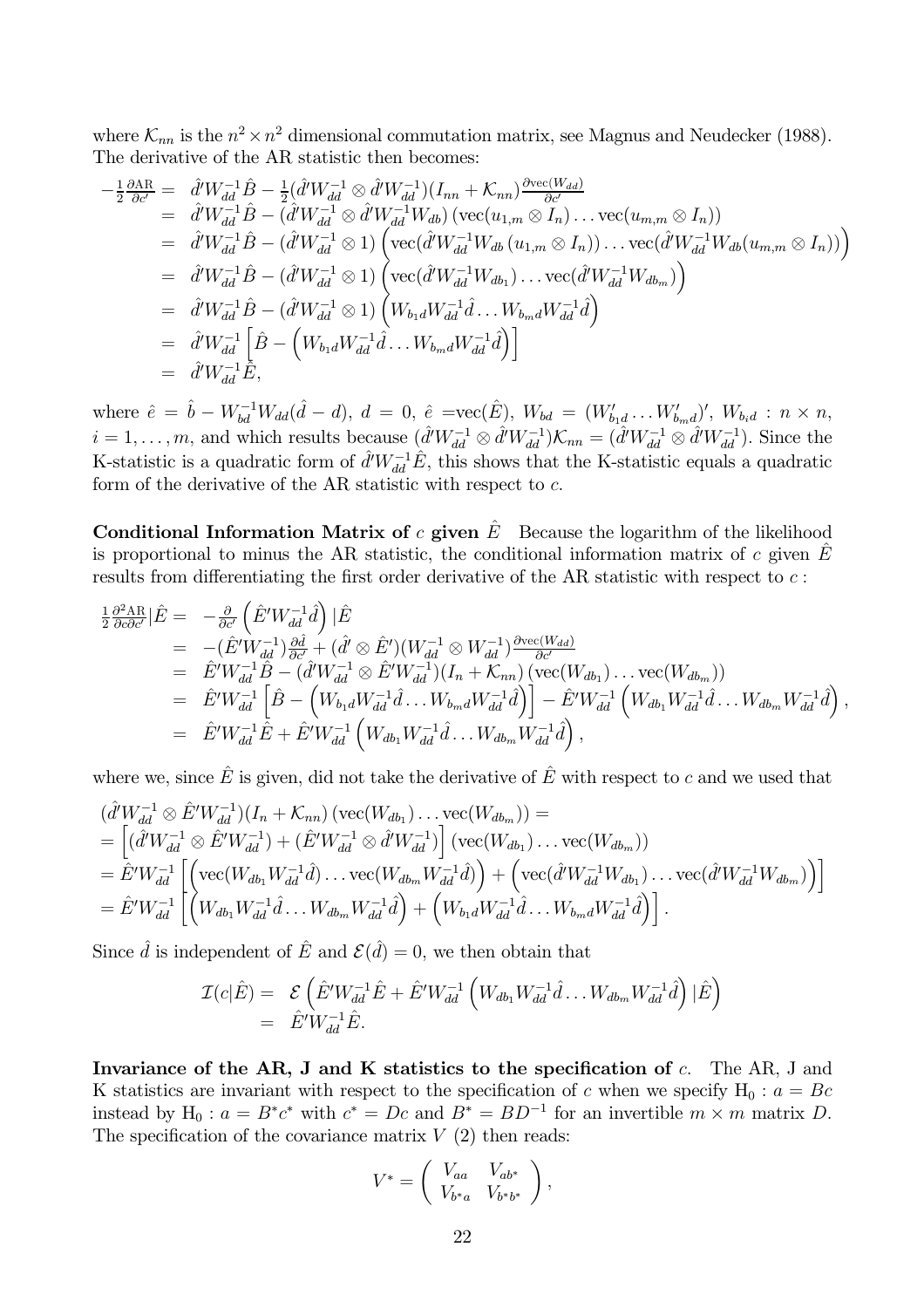with  $V_{b^*a} = (D^{-1} \otimes I_n)' V_{ba}, V_{b^*b^*} = (D^{-1} \otimes I_n)' V_{bb}(D^{-1} \otimes I_n)$ . The covariance matrix W (7) becomes

$$
W^* = \begin{pmatrix} I_n & 0 \\ -(c^* \otimes I_n) & I_{mn} \end{pmatrix}' V^* \begin{pmatrix} I_n & 0 \\ -(c^* \otimes I_n) & I_{mn} \end{pmatrix}
$$
  
= 
$$
\begin{pmatrix} I_n & 0 \\ -(Dc \otimes I_n) & I_{mn} \end{pmatrix}' \begin{pmatrix} I_n & 0 \\ 0 & (D^{-1} \otimes I_n) \end{pmatrix}' V \begin{pmatrix} I_n & 0 \\ 0 & (D^{-1} \otimes I_n) \end{pmatrix} \begin{pmatrix} I_n & 0 \\ -(Dc \otimes I_n) & I_{mn} \end{pmatrix}
$$
  
= 
$$
\begin{pmatrix} I_n & 0 \\ -(c \otimes I_n) & (D^{-1} \otimes I_n) \end{pmatrix}' V \begin{pmatrix} I_n & 0 \\ -(c \otimes I_n) & (D^{-1} \otimes I_n) \end{pmatrix}
$$
  
= 
$$
\begin{pmatrix} W_{dd} & W_{db^*} \\ W_{b^*d} & W_{b^*b^*} \end{pmatrix},
$$

such that  $W_{b*d} = (D^{-1} \otimes I_n)'W_{bd}$  and  $W_{b*b^*} = (D^{-1} \otimes I_n)'W_{bb}(D^{-1} \otimes I_n)$ . The alternative specification of  $H_0$  does not alter d,

$$
\hat{d} = \hat{a} - \hat{B}c = \hat{a} - \hat{B}^*c^*
$$

with  $\hat{B}^* = \hat{B}D^{-1}$ , such that, since  $W_{dd}$  also remains unchanged, the AR statistic is invariant to the transformation from  $c$  to  $c^*$ .

For the invariance of the J and K statistics, we analyze  $\hat{e}^*$  and  $\hat{E}^*$ .

$$
\hat{e}^* = \hat{b}^* - W_{b^*d} W_{dd}^{-1} \hat{d} = (D^{-1} \otimes I_n) \hat{e},
$$

such that

$$
\hat{E}^* = \hat{E}D^{-1}, \ W_{e^*e^*} = (D^{-1} \otimes I_n)' W_{ee}(D^{-1} \otimes I_n).
$$

This directly implies that

$$
\mathbf{K} = \hat{d}^{\prime} W_{dd}^{-1} \hat{E}^* (\hat{E}^{* \prime} W_{dd}^{-1} \hat{E}^*)^{-1} \hat{E}^{* \prime} W_{dd}^{-1} \hat{d} = \hat{d}^{\prime} W_{dd}^{-1} \hat{E} (\hat{E}^{\prime} W_{dd}^{-1} \hat{E})^{-1} \hat{E}^{\prime} W_{dd}^{-1} \hat{d},
$$

so both the J and K statistic are invariant (The invariance of the J statistic results because J=AR-K and both the AR and K statistics are invariant).

Limit behavior of the K-statistic as a function of  $c$  The K-statistic is invariant with respect to the specification of c. We therefore only consider the limit behavior of the K-statistic with respect to one element of  $c = (c_1 \ldots c_m)'$ , say  $c_1$ . The limit behavior in any other direction of c, say  $c = c_r r$ , with r a scalar, can be obtained by conducting a transformation, from c to Dc, with D an invertible  $m \times m$  matrix such that  $Dc_r$  corresponds with  $u_{1,m}$ . This transformation implies subsequent transformations of  $\hat{B}$  to  $\hat{B}D^{-1}$ ,  $V_{bb}$  to  $(D^{-1}\otimes I_n)'V_{bb}(D^{-1}\otimes I_n)$  and  $V_{bd}$  to  $(D^{-1}\otimes I_n)'V_{bd}.$ 

To obtain the limit behavior of the K-statistic as a function of  $c$ , we consider that

$$
K(c) = \hat{d}' W_{dd}^{-1} \hat{E} (\hat{E}' W_{dd}^{-1} \hat{E})^{-1} \hat{E}' W_{dd}^{-1} \hat{d},
$$

and that  $\hat{E}' W_{dd}^{-1} \hat{d}$  is the derivative of the AR statistic with respect to c. Because the AR statistic converges to a constant function when c converges to infinity, its derivative  $\hat{E}'W_{dd}^{-1}\hat{d}$ converges to zero.  $\hat{E}' W_{dd}^{-1} \hat{d}$  converges to zero because some elements of  $\hat{E}$  converge to zero. In order to obtain the limit behavior of the K-statistic, we therefore focus on the highest order terms of the limit behavior of  $\hat{E}$ . In order to do so, we denote  $\hat{E}$  as

$$
\hat{E} = (\hat{e}_1 \dots \hat{e}_m) ,
$$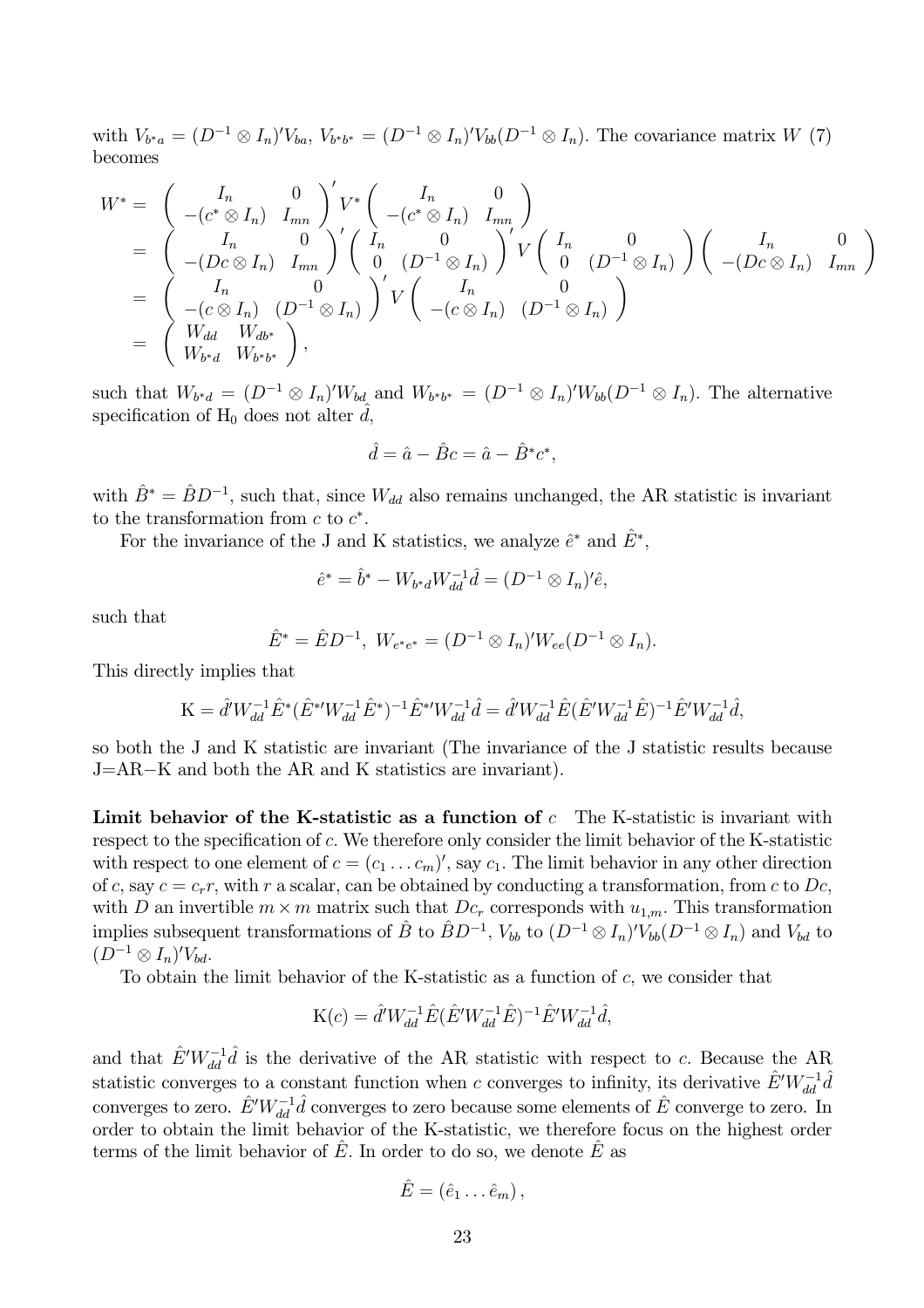where  $\hat{e}_i = \hat{b}_i - W_{b_i d} W_{dd}^{-1} \hat{d}, \ \hat{B} = (\hat{b}_1 \dots \hat{b}_m)$ , and analyze the behavior of  $\hat{e}$  as a function of a scalar r for which we denote c as  $c = c_r r$ 

$$
\hat{e}(c_r r) = \hat{b} - [V_{ba} - V_{bb}(rc_r \otimes I_n)] [r^2 \mathcal{A}(c_r) + r(\mathcal{B}(c_r) + \mathcal{B}(c_r)') + \mathcal{C}]^{-1} [\hat{a} - (rc_r \otimes I_n)'\hat{b}] \n= \hat{b} - [V_{ba} - V_{bb}(rc_r \otimes I_n)] [\frac{1}{r^2} \mathcal{A}(c_r)^{-1} - \frac{1}{r^3} \mathcal{A}(c_r)^{-1} (\mathcal{B}(c_r) + \mathcal{B}(c_r)') \mathcal{A}(c_r)^{-1} + O(\frac{1}{r^4})] \n= [I_{mn} - V_{bb}(c_r \otimes I_n) \mathcal{A}(c_r)^{-1} (c_r \otimes I_n)'] \hat{b} + \frac{1}{r} [V_{bb}(c_r \otimes I_n) \mathcal{A}(c_r)^{-1} \hat{a} + V_{ba} \mathcal{A}(c_r)^{-1} \n(c_r \otimes I_n)'\hat{b} - V_{bb}(c_r \otimes I_n) \mathcal{A}(c_r)^{-1} (\mathcal{B}(c_r) + \mathcal{B}(c_r)') \mathcal{A}(c_r)^{-1} (c_r \otimes I_n)'\hat{b}] + O(\frac{1}{r^2}) \n= [I_{mn} - V_{bb}(c_r \otimes I_n) \mathcal{A}(c_r)^{-1} (c_r \otimes I_n)'] \hat{b} \n+ \frac{1}{r} [V_{bb}(c_r \otimes I_n) (\mathcal{A}(c_r)^{-1} \hat{a} - \mathcal{B}(c_r) \mathcal{A}(c_r)^{-1} (c_r \otimes I_n)'\hat{b})] \n+ \frac{1}{r} [I_{mn} - V_{bb}(c_r \otimes I_n) \mathcal{A}(c_r)^{-1} (c_r \otimes I_n)'] V_{ba} \mathcal{A}(c_r)^{-1} (c_r \otimes I_n)'\hat{b} + O(\frac{1}{r^2}),
$$

where  $O(\frac{1}{r^j})$  denotes that the highest order of r in this remainder term is proportional to  $\frac{1}{r^j}$ ,  $\mathcal{A}(c_r) = (c_r \otimes I_n)'V_{bb}(c_r \otimes I_n), \mathcal{B}(c_r) = V_{ab}(c_r \otimes I_n), \mathcal{C} = V_{aa}$  and we used that

$$
\begin{array}{l} \displaystyle [r^2\mathcal{A}(c_r)+r(\mathcal{B}(c_r)+\mathcal{B}(c_r)')+\mathcal{C}]^{-1} \\ \displaystyle = \tfrac{1}{r^2}\mathcal{A}(c_r)^{-1}-\tfrac{1}{r^4}\mathcal{A}(c_r)^{-1}(\mathcal{A}(c_r)^{-1}+(r\mathcal{B}(c_r)+r\mathcal{B}(c_r)'+\mathcal{C})^{-1})^{-1}\mathcal{A}(c_r)^{-1} \\ \displaystyle = \tfrac{1}{r^2}\mathcal{A}(c_r)^{-1}-\tfrac{1}{r^4}\mathcal{A}(c_r)^{-1}(\mathcal{A}(c_r)^{-1}+\tfrac{1}{r}(\mathcal{B}(c_r)+\mathcal{B}(c_r)'+\tfrac{1}{r}\mathcal{C})^{-1})^{-1}\mathcal{A}(c_r)^{-1} \\ \displaystyle = \tfrac{1}{r^2}\mathcal{A}(c_r)^{-1}-\tfrac{1}{r^3}\mathcal{A}(c_r)^{-1}(r\mathcal{A}(c_r)^{-1}+(\mathcal{B}(c_r)+\mathcal{B}(c_r)'+\tfrac{1}{r}\mathcal{C})^{-1})^{-1}\mathcal{A}(c_r)^{-1} \\ \displaystyle = \tfrac{1}{r^2}\mathcal{A}(c_r)^{-1}-\tfrac{1}{r^3}\mathcal{A}(c_r)^{-1}(\mathcal{B}(c_r)+\mathcal{B}(c_r)')\mathcal{A}(c_r)^{-1}+O(\tfrac{1}{r^4}). \end{array}
$$

The behavior of  $\hat{e}_i(c_r r)$ ,  $i = 1, \ldots, m$  then results from

$$
\hat{e}_i(c_r r) = (u_{i,m} \otimes I_n)' \hat{e}(c_r r),
$$

where  $u_{i,m}$  is the *i*-th column of  $I_m$ . As mentioned before, we only consider the limit behavior in case  $c_r = u_{1,m}$ . The limit behavior for other specifications of  $c_r$  can be obtained through a transformation. The specification of  $c_r = u_{1,m}$  implies that

$$
\hat{e}_{1}(u_{1,m}r) = \frac{1}{r} \left[ V_{b_{1}b}(u_{1,m} \otimes I_{n}) (\mathcal{A}(u_{1,m})^{-1}\hat{a} - \mathcal{B}(u_{1,m}) \mathcal{A}(u_{1,m})^{-1} (u_{1,m} \otimes I_{n})' \hat{b} \right] + O(\frac{1}{r^{2}})
$$
\n
$$
= \frac{1}{r} \left[ V_{b_{1}b_{1}}(V_{b_{1}b_{1}})^{-1}\hat{a} - V_{ab_{1}}V_{b_{1}b_{1}}^{-1}\hat{b}_{1} \right] + O(\frac{1}{r^{2}})
$$
\n
$$
= \frac{1}{r} \left[ \hat{a} - V_{ab_{1}}V_{b_{1}b_{1}}^{-1}\hat{b}_{1} \right] + O(\frac{1}{r^{2}}),
$$
\n
$$
\hat{e}_{i}(u_{i,m}r) = \left[ (u_{i,m} \otimes I_{n})' - V_{b_{i}b}(u_{1,m} \otimes I_{n}) \mathcal{A}(u_{1,m})^{-1}(u_{1,m} \otimes I_{n})' \right] \hat{b} + O(\frac{1}{r})
$$
\n
$$
= \hat{b}_{i} - V_{b_{i}b_{1}}V_{b_{1}b_{1}}^{-1}\hat{b}_{1} + O(\frac{1}{r}), \qquad i = 2, ..., m.
$$

The behavior of  $\hat{d}$  and  $W_{dd}$  as functions of r is described by

$$
\begin{array}{rcl} \hat d(c_r r) &=& \hat a - r(c_r \otimes I_n)'\hat b,\\ W_{dd}(c_r r) &=& r^2 \mathcal{A}(c_r), \end{array}
$$

such that for  $c_r = u_{1,m}$ :

$$
\hat{d}(u_{1,m}r) = \hat{a} - r\hat{b}_1, \nW_{dd}(u_{1,m}) = r^2V_{b_1b_1},
$$

and the limit behavior of the K-statistic corresponds with

$$
\text{KLIM}(u_{1,m}) = \lim_{r \to \infty} \text{K}(c = u_{1,m}r) = \hat{b}'_1 V_{b_1 b_1}^{-\frac{1}{2}} P_{V_{b_1 b_1}^{-\frac{1}{2}} \text{ELIM}(u_{1,m})} V_{b_1 b_1}^{-\frac{1}{2}} \hat{b}_1,
$$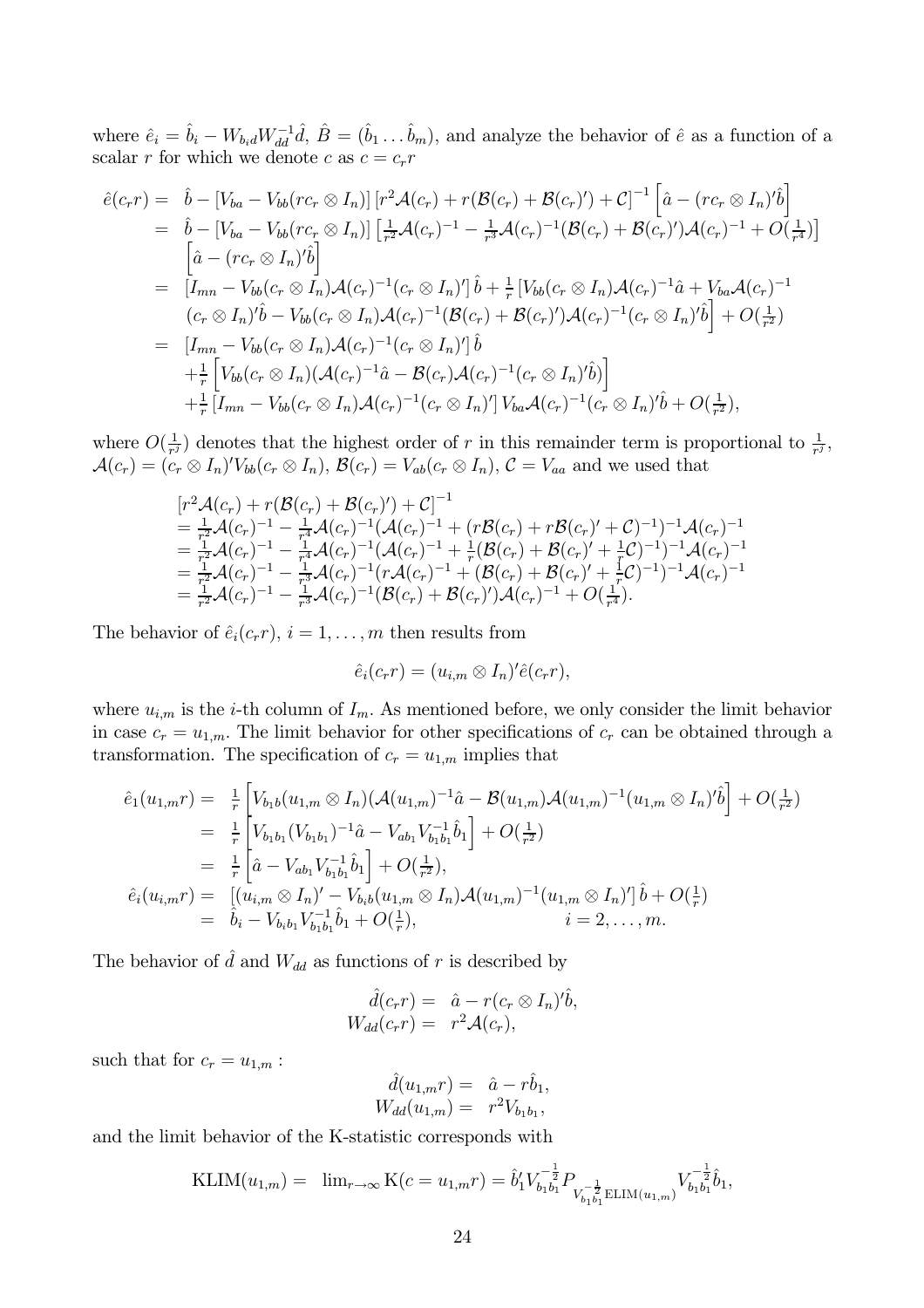where

$$
\text{ELIM}(u_{1,m}) = \left(\hat{a} - V_{ab_1}V_{b_1b_1}^{-1}\hat{b}_1 \ \hat{b}_2 - V_{b_2b_1}V_{b_1b_1}^{-1}\hat{b}_1 \dots \hat{b}_m - V_{b_mb_1}V_{b_1b_1}^{-1}\hat{b}_1\right),
$$

which we obtained by post-multiplying  $(\hat{e}_1 \dots \hat{e}_m)$  by a  $m \times m$  diagonal matrix with  $(r, 1, \dots, 1)$ on the diagonal. This diagonal matrix cancels out in the K-statistic.

**Limit behavior of**  $W_{ee}$  **as a function of**  $c$  To construct the limit behavior of  $W_{ee}$ , we use that  $\left(\frac{\hat{a}}{b}\right)'V^{-1}\left(\frac{\hat{a}}{b}\right) = \hat{d}'W_{dd}^{-1}\hat{d} + \hat{e}'W_{ee}^{-1}\hat{e}$  is constant and does not depend on  $c$ . Hence, t

$$
\begin{array}{rcl}\n\lim_{r \to \infty, c = u_{1,m}r} \hat{e}^{\prime} W_{ee}^{-1} \hat{e} & = & \left(\frac{\hat{a}}{\hat{b}}\right)^{\prime} V^{-1} \left(\frac{\hat{a}}{\hat{b}}\right) - \lim_{r \to \infty, c = u_{1,m}r} \hat{d}^{\prime} W_{dd}^{-1} \hat{d} \\
& = & \left(\frac{\hat{a}}{\hat{b}}\right)^{\prime} V^{-1} \left(\frac{\hat{a}}{\hat{b}}\right) - \text{ARLIM}(u_{1,m}) \\
& = & \left(\frac{\hat{a}}{\hat{b}}\right)^{\prime} V^{-1} \left(\frac{\hat{a}}{\hat{b}}\right) - \hat{b}_1^{\prime} V_{b_1 b_1}^{-1} \hat{b}_1.\n\end{array}
$$

The limit behavior of  $\hat{e}'W_{ee}^{-1}\hat{e}$  and  $\hat{e}$  then imply that the behavior of  $W_{ee}$ , when  $c_r = u_{1,m}r$ , is characterized by

$$
W_{ee}(u_{1,m}r) = \begin{pmatrix} \frac{1}{r^{2}}(V_{aa} - V_{ab_{1}}V_{b_{1}b_{1}}^{-1}V_{b_{1}a}) + O(\frac{1}{r^{3}}) & \frac{1}{r}(V_{ab_{2}} - V_{ab_{1}}V_{b_{1}b_{1}}^{-1}V_{b_{1}b_{2}}) + O(\frac{1}{r^{2}}) & \cdots \\ \frac{1}{r}(V_{b_{2}a} - V_{b_{2}b_{1}}V_{b_{1}b_{1}}^{-1}V_{b_{1}a}) + O(\frac{1}{r}) & V_{b_{2}b_{2}} - V_{b_{2}b_{1}}V_{b_{1}b_{1}}^{-1}V_{b_{1}b_{2}} + O(\frac{1}{r}) & \cdots \\ \vdots & \vdots & \ddots & \vdots \\ \frac{1}{r}(V_{b_{m}a} - V_{b_{m}b_{1}}V_{b_{1}b_{1}}^{-1}V_{b_{1}a}) + O(\frac{1}{r}) & V_{b_{m}b_{2}} - V_{b_{m}b_{1}}V_{b_{1}b_{1}}^{-1}V_{b_{1}b_{2}} + O(\frac{1}{r}) & \cdots \\ \frac{1}{r}(V_{ab_{m}} - V_{ab_{1}}V_{b_{1}b_{1}}^{-1}V_{b_{1}b_{m}}) + O(\frac{1}{r^{2}}) & V_{b_{m}b_{2}} - V_{b_{m}b_{1}}V_{b_{1}b_{1}}^{-1}V_{b_{1}b_{2}} + O(\frac{1}{r}) & \cdots \\ \vdots & \vdots & \ddots & \vdots \\ V_{b_{m}b_{m}} - V_{b_{m}b_{1}}V_{b_{1}b_{1}}^{-1}V_{b_{1}b_{m}} + O(\frac{1}{r}) & \\ \vdots & \vdots & \ddots & \vdots \\ V_{b_{m}b_{m}} - V_{b_{m}b_{1}}V_{b_{1}b_{1}}^{-1}V_{b_{1}b_{m}} + O(\frac{1}{r}) & \cdots \end{pmatrix}
$$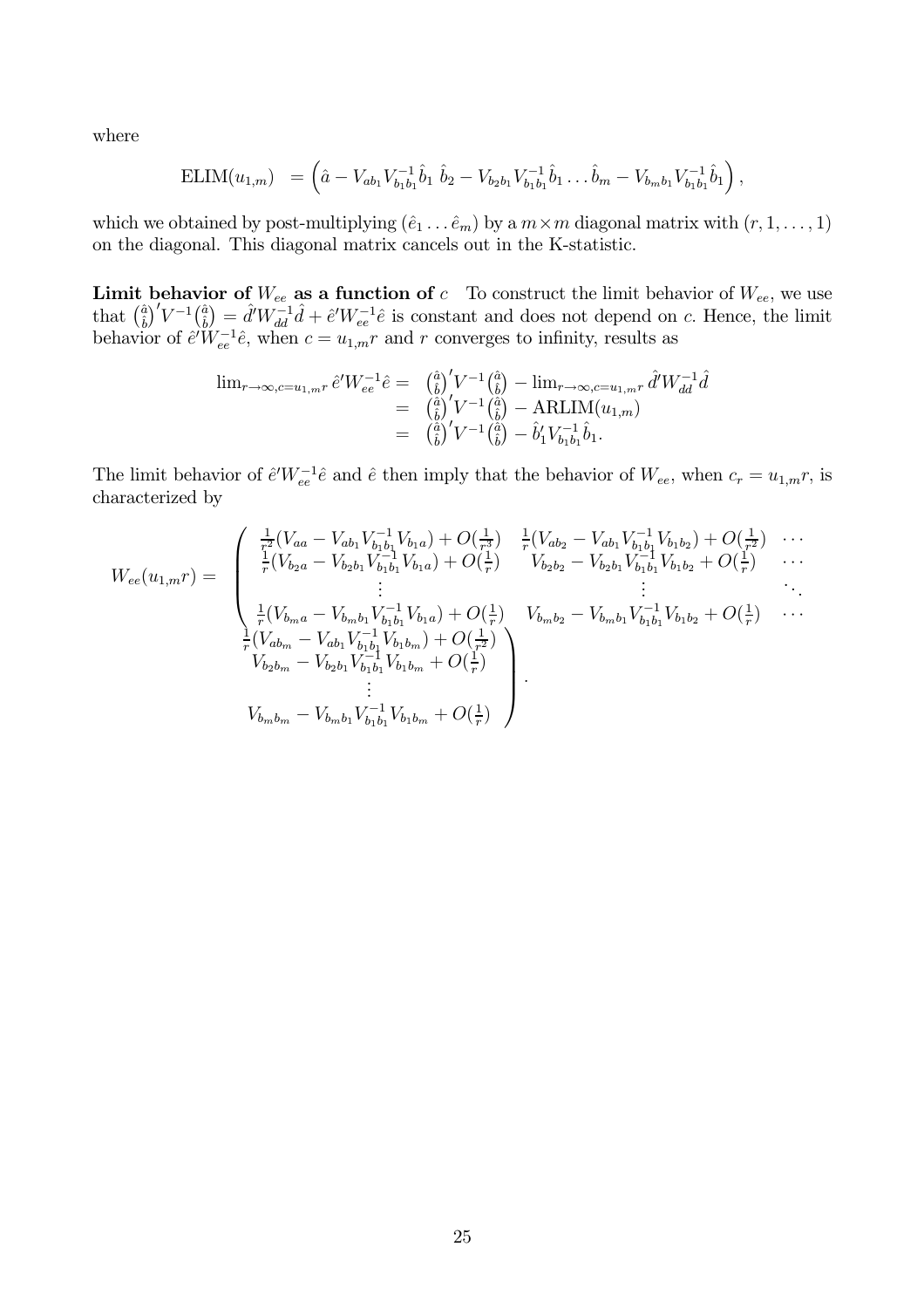# Figures

Panel 1: Power curves of AR,  $\alpha_{\text{AR}} = 0.05$  (solid line); K,  $\alpha_{\text{K}} = 0.05$  (dashed line); J,  $\alpha_{\text{J}} = 0.05$ (dashed-dotted line); J-K,  $\alpha_{\text{J}} = 0.01$ ,  $\alpha_{\text{K}} = 0.04$  (dotted line); LR,  $\alpha_{\text{LR}} = 0.05$  (plusses); statistics that test  $H_0: a = b$  (AR and J-K) or  $H_K: c_a = 1$  (K, LR) or  $H_J: h_a = 0$  (J).

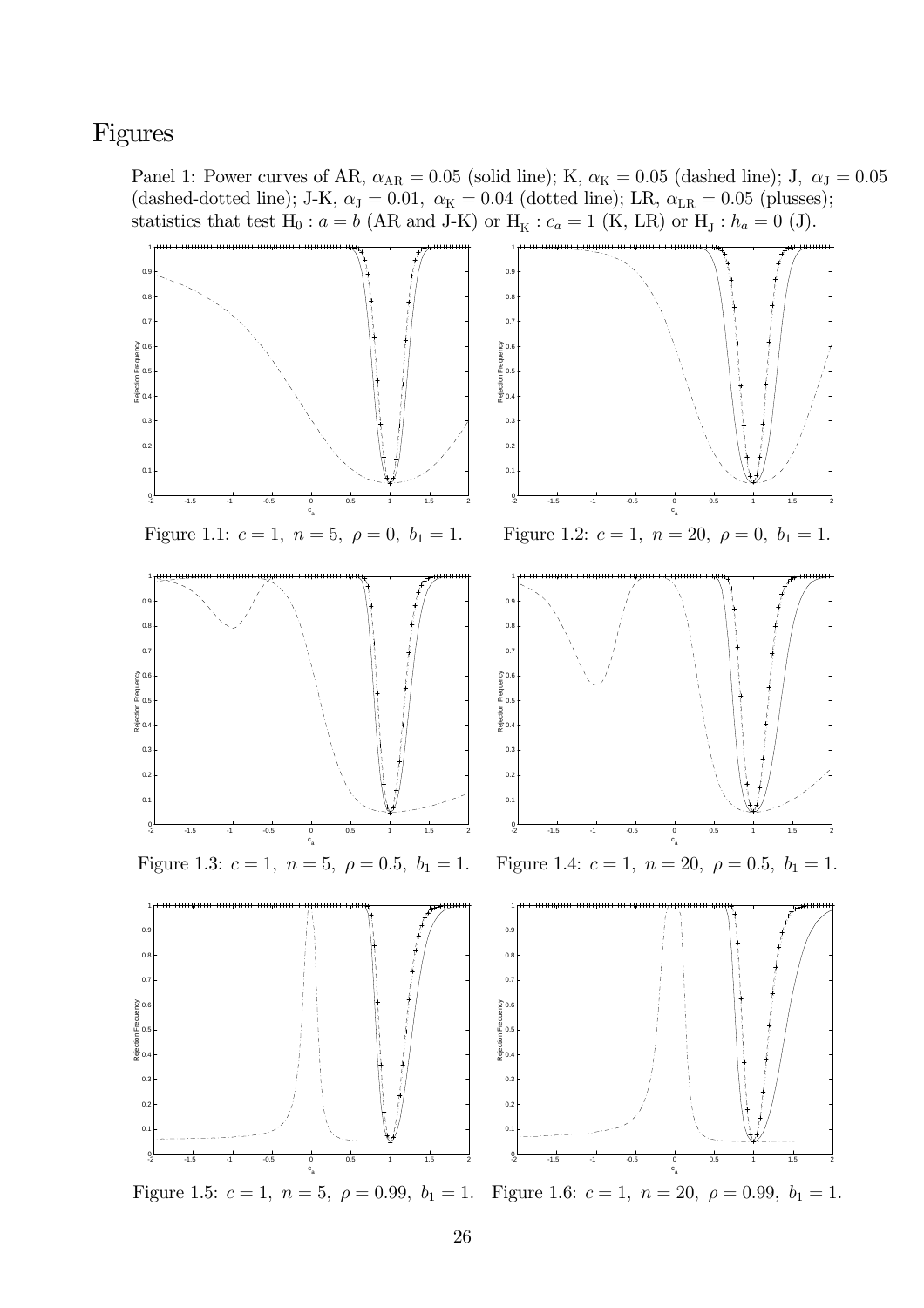Panel 2: Power curves of AR,  $\alpha_{\text{AR}} = 0.05$  (solid line); K,  $\alpha_{\text{K}} = 0.05$  (dashed line); J,  $\alpha_{\text{J}} = 0.05$ (dashed-dotted line); J-K,  $\alpha_{\text{J}} = 0.01$ ,  $\alpha_{\text{K}} = 0.04$  (dotted line); LR,  $\alpha_{\text{LR}} = 0.05$  (plusses); statistics that test  $H_0: a = b$  (AR and J-K) or  $H_K: c_a = 1$  (K, LR) or  $H_J: h_a = 0$  (J).



Figure 2.5:  $c = 1$ ,  $n = 5$ ,  $\rho = 0.99$ ,  $b_1 = 0.5$ . Figure 2.6:  $c = 1$ ,  $n = 20$ ,  $\rho = 0.99$ ,  $b_1 = 0.5$ .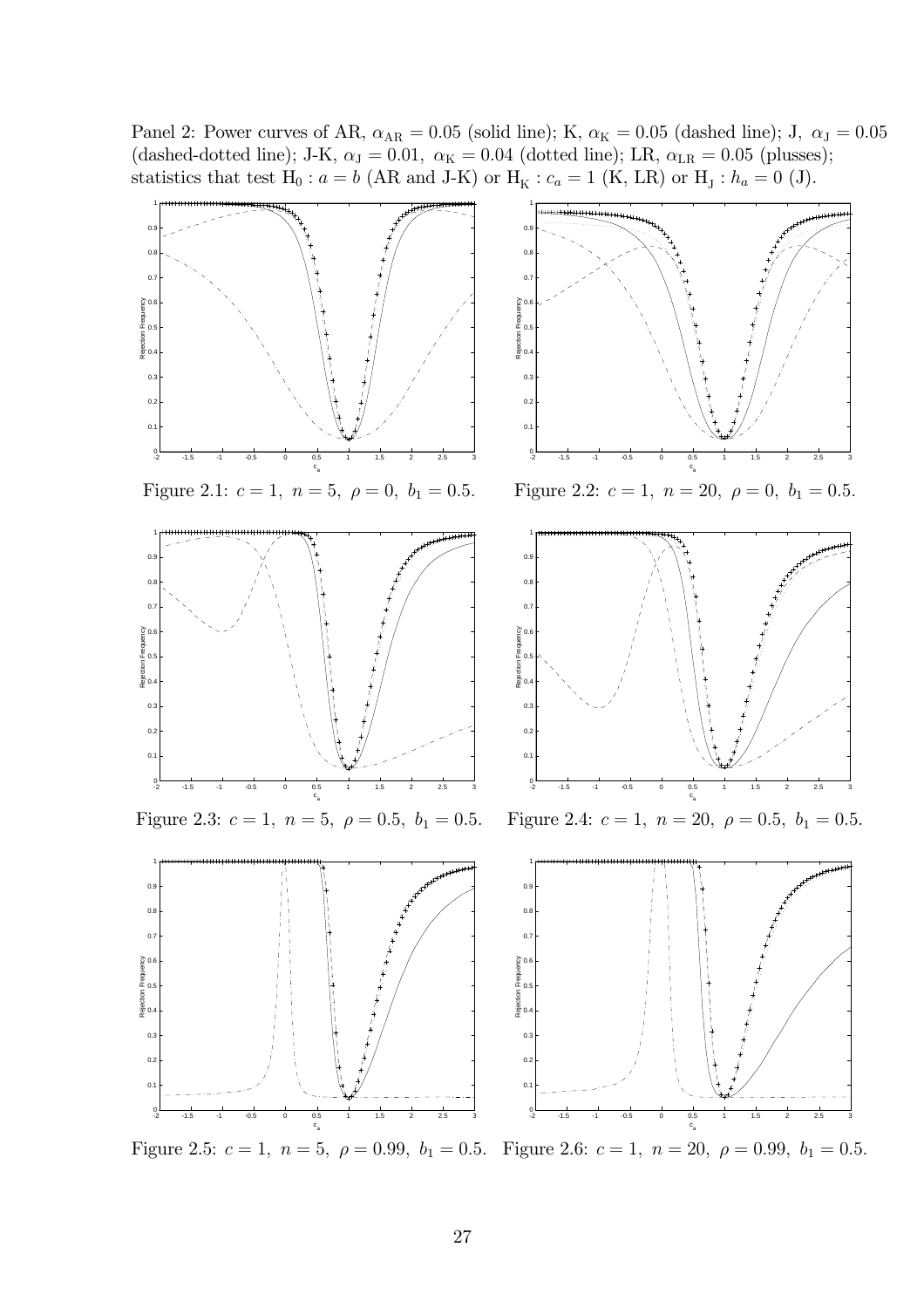Panel 3: Power curves of AR,  $\alpha_{\text{AR}} = 0.05$  (solid line); K,  $\alpha_{\text{K}} = 0.05$  (dashed line); J,  $\alpha_{\text{J}} = 0.05$ (dashed-dotted line); J-K,  $\alpha_{\text{J}} = 0.01$ ,  $\alpha_{\text{K}} = 0.04$  (dotted line); LR,  $\alpha_{\text{LR}} = 0.05$  (plusses); statistics that test  $H_0: a = b$  (AR and J-K) or  $H_K: c_a = 1$  (K, LR) or  $H_J: h_a = 0$  (J).



Figure 3.5:  $c = 1$ ,  $n = 5$ ,  $\rho = 0.99$ ,  $b_1 = 0.1$ . Figure 3.6:  $c = 1$ ,  $n = 20$ ,  $\rho = 0.99$ ,  $b_1 = 0.1$ .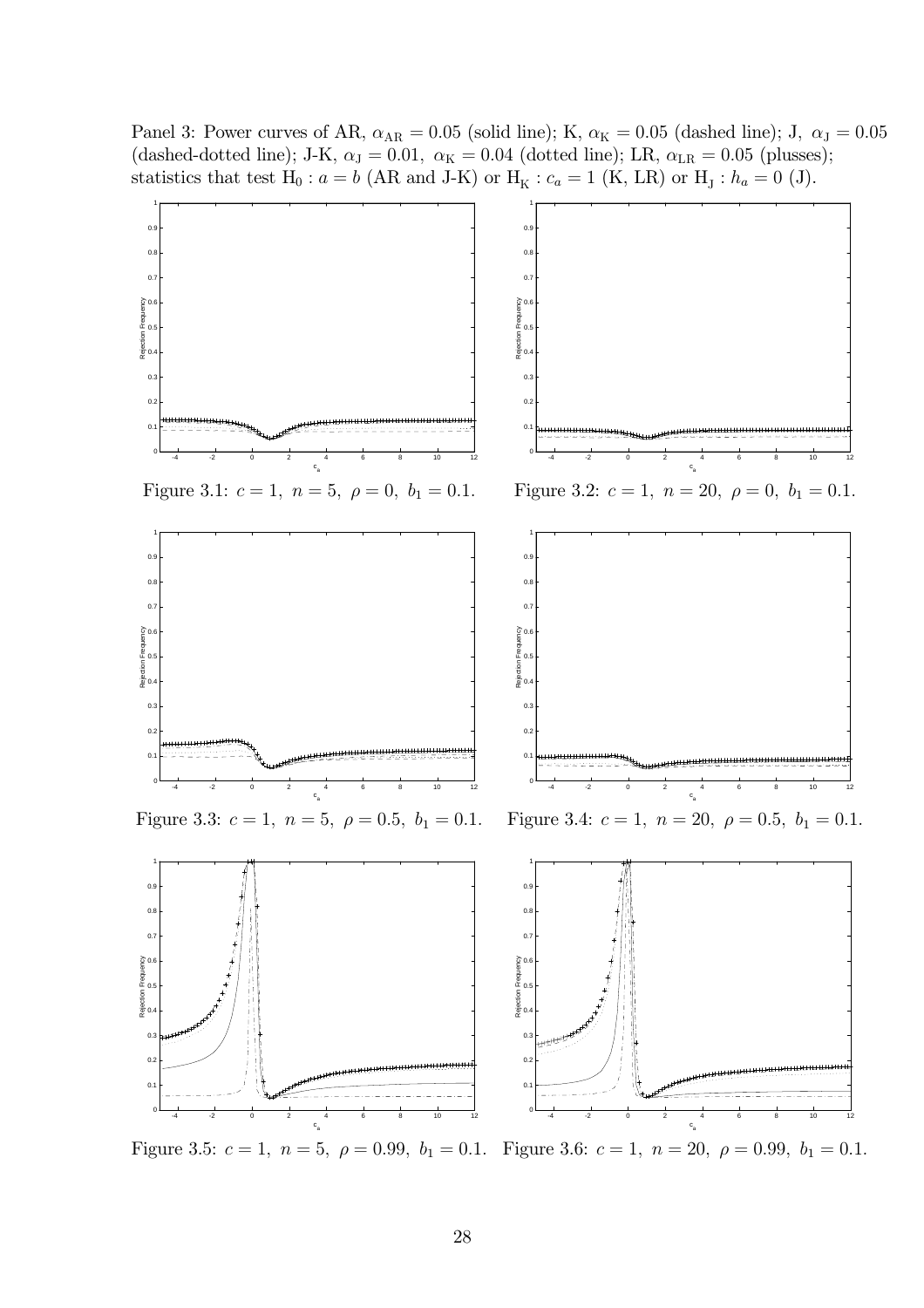Panel 4:  $1 - p$ -value plots of AR (solid line); K (dashed line); J (dashed-dotted line); and LR (plusses); statistics that test  $H_0: a = bc$  (AR),  $H_K: c_a = c$  (K, LR) or  $H_J: h_a = 0$  (J) for a range of values of  $c$ .



Figure 4.3:  $c = 1$ ,  $n = 5$ ,  $\rho = 0.99$ ,  $b_1 = 0.1$ . Figure 4.4:  $c = 1$ ,  $n = 20$ ,  $\rho = 0.99$ ,  $b_1 = 0.1$ .



Figure 4.5:  $c = 1$ ,  $n = 5$ ,  $\rho = 0$ ,  $b_1 = 0.1$ .



: Figure 4.6:  $c = 1$ ,  $n = 20$ ,  $\rho = 0$ ,  $b_1 = 0.1$ .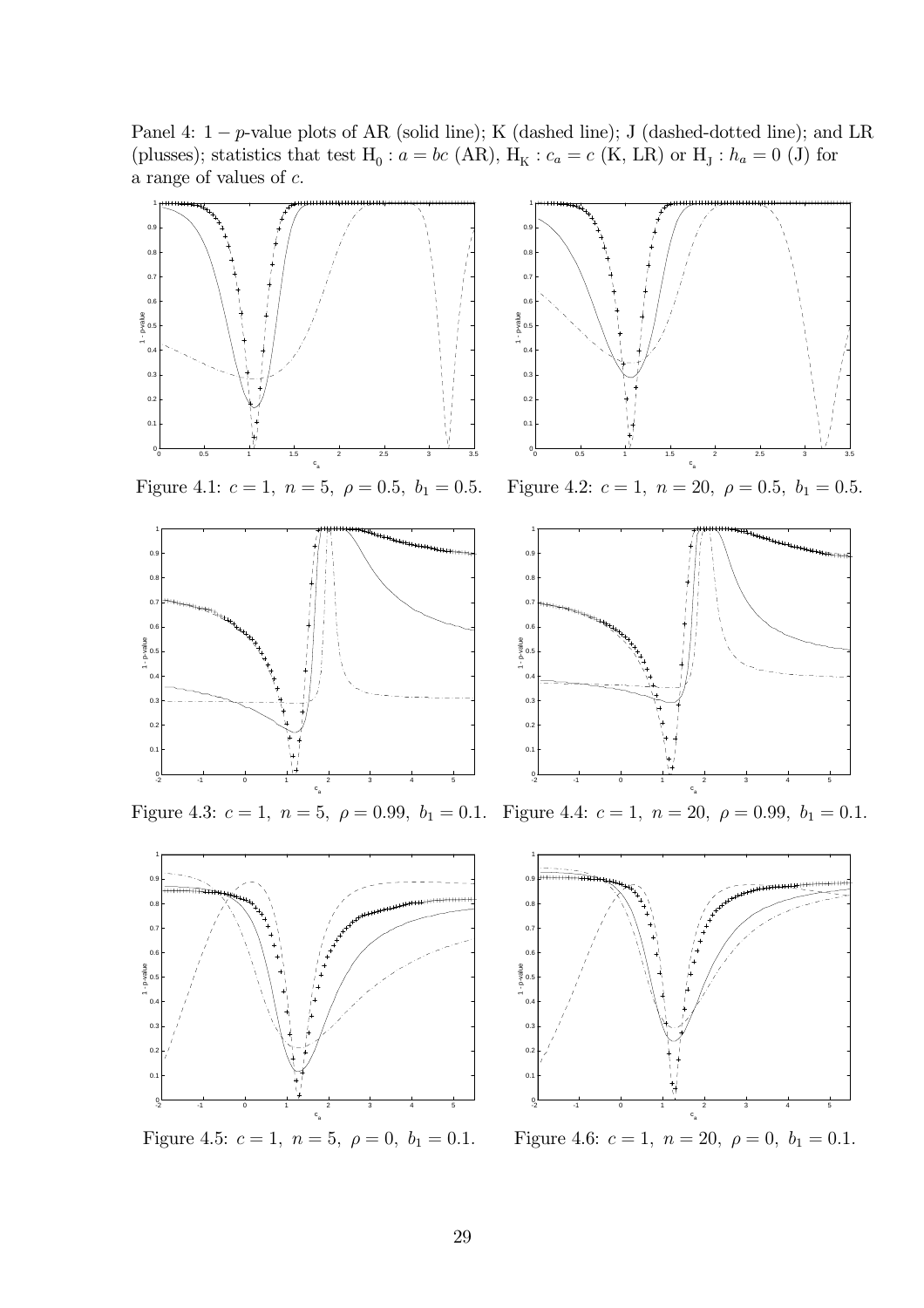## **References**

- [1] Anderson, T.W. Estimating linear restrictions on regression coefficients for multivariate normal distributions. Annals of Mathematical Statistics, 22:327-351, 1951.
- [2] Anderson, T.W. and H. Rubin. Estimators of the Parameters of a Single Equation in a Complete Set of Stochastic Equations. The Annals of Mathematical Statistics, 21:570- $582, (1949).$
- [3] Bekker, P.A. Alternative Approximations to the Distributions of Instrumental Variable Estimators. *Econometrica*, **62**:657–681, 1994.
- [4] Cragg, J.C. and S.G. Donald. On the Asymptotic Properties of LDU-Based Tests of the Rank of a Matrix. Journal of the American Statistical Association, 91:1301-1309, 1996.
- [5] Cragg, J.C. and S.G. Donald. Inferring the rank of a matrix. Journal of Econometrics,  $76:223 - 250, 1997.$
- [6] Dufour, J.-M. Some Impossibility Theorems in Econometrics with Applications to Structural and Dynamic Models. *Econometrica*, **65**:1365–388, 1997.
- [7] Engle, R.F., Hendry D.F. and Richard J.-F. Exogeneity. *Econometrica*, **51**:277–304, 1983.
- [8] Gleser, H.J., and J.T. Hwang. The non-existence of  $100(1 \alpha)\%$  confidence sets of finite expected diameter in errors-in-variables and related models. Annals of Statistics, 15:1351-1362, 1987.
- [9] Golub, G.H. and C.F. van Loan. *Matrix Computations*. The John Hopkins University Press (Baltimore), 1989.
- [10] Hansen, L.P. Large Sample Properties of Generalized Method Moments Estimators. *Econometrica*, **50**:1029-1054, 1982.
- [11] Hausman, J.A. Specification and Estimation of Simultaneous Equations Systems. In Z. Griliches and M.D. Intrilligator, editor, *Handbook of Econometrics*, *volume 1*. Elsevier Science (Amsterdam), (1983).
- [12] Hood, W.C. and T.C. Koopmans. Studies in Econometric Method, volume 14 of Cowles Foundation Monograph. Wiley (New York), 1953.
- [13] Jagannathan, R. and Z. Wang. The Conditional CAPM and the Cross-Section of Expected Returns. Journal of Finance, 51:3-53, 1996.
- [14] Jagannathan, R. and Z. Wang. An Asymptotic Theory for Estimating Beta-Pricing Models Using Cross-Sectional Regression. Journal of Finance, 53:1285-1309, 1998.
- [15] Kan, R. and C. Zhang. Two-Pass Tests of Asset Pricing Models with Useless Factors. Journal of Finance, 54:203-235, 1999.
- [16] Kan, R. and C. Zhang. GMM Tests of Stochastic Discount Factor Models with Useless Factors. Journal of Financial Economics, 2000.